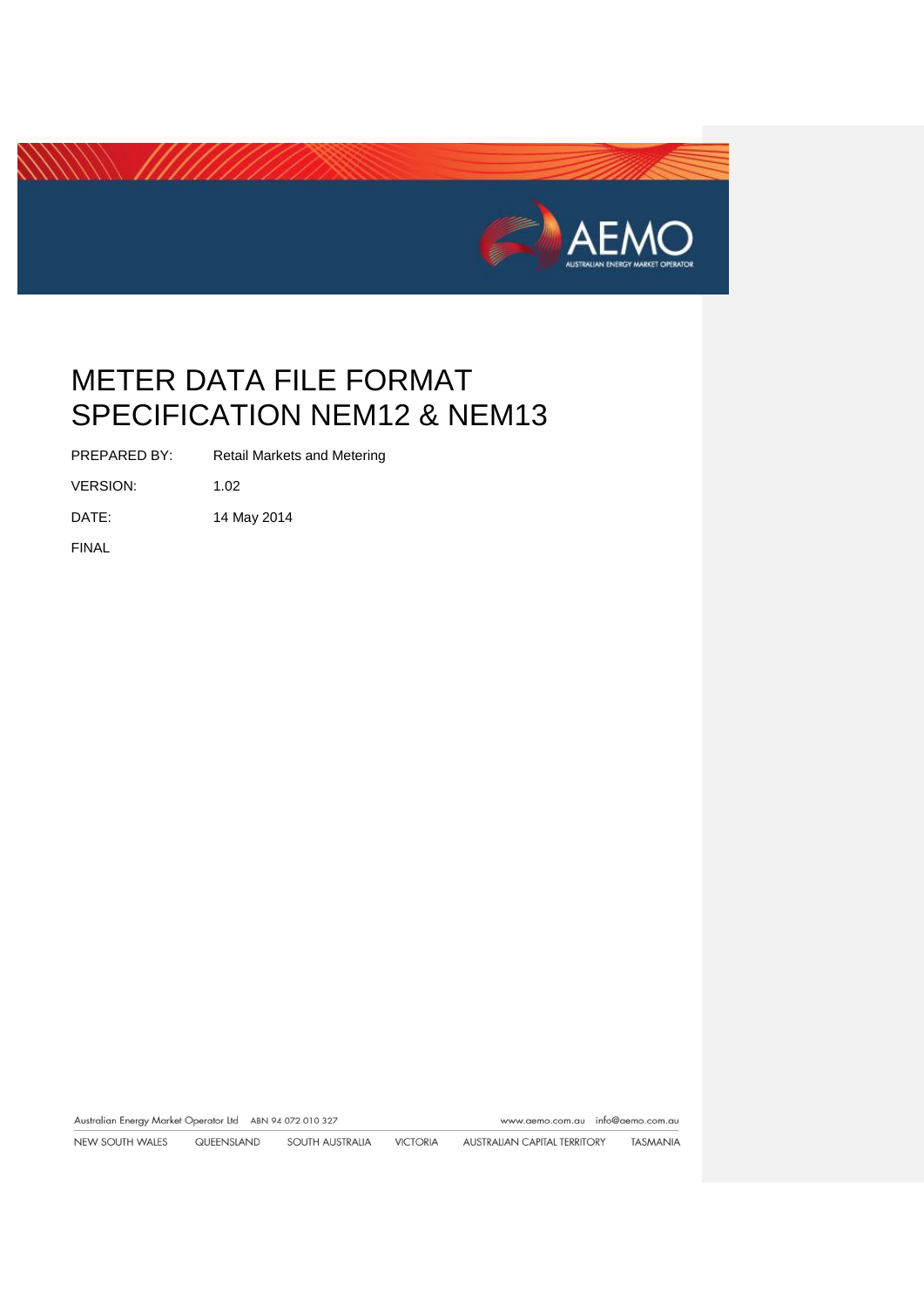

# Version Release History

| <b>VERSION</b>      | <b>DATE</b>               | <b>AUTHOR</b>                                               | <b>COMMENTS</b>                                                                                                                                                                                                                                                                                                                                                                                                                                                                                                                                                                                                                                                                                                                                                                                                                                                                                                                                                                                                                                                                                                                                                           |  |
|---------------------|---------------------------|-------------------------------------------------------------|---------------------------------------------------------------------------------------------------------------------------------------------------------------------------------------------------------------------------------------------------------------------------------------------------------------------------------------------------------------------------------------------------------------------------------------------------------------------------------------------------------------------------------------------------------------------------------------------------------------------------------------------------------------------------------------------------------------------------------------------------------------------------------------------------------------------------------------------------------------------------------------------------------------------------------------------------------------------------------------------------------------------------------------------------------------------------------------------------------------------------------------------------------------------------|--|
| 0.1                 | Jan 1998                  | AEMO                                                        | Original NEM01 specification                                                                                                                                                                                                                                                                                                                                                                                                                                                                                                                                                                                                                                                                                                                                                                                                                                                                                                                                                                                                                                                                                                                                              |  |
| 0.2                 | Jan 1999                  | <b>AEMO</b>                                                 | Amended NEM01 specification                                                                                                                                                                                                                                                                                                                                                                                                                                                                                                                                                                                                                                                                                                                                                                                                                                                                                                                                                                                                                                                                                                                                               |  |
| 0.3                 | 21/9/2001                 | <b>AEMO</b>                                                 | NEM02 & NEM03 formats for FRC.                                                                                                                                                                                                                                                                                                                                                                                                                                                                                                                                                                                                                                                                                                                                                                                                                                                                                                                                                                                                                                                                                                                                            |  |
| 0.4<br><b>DRAFT</b> | January<br>2004           | AEMO and<br>National B2B<br>Meter Data<br>Workstream        | Created new formats for interval (NEM12) and basic (NEM13) metering data.<br>The new formats reorganise the fields into fewer record types, and include<br>additional fields to provide better support for Type 5 meters and to provide<br>additional meter configuration information.<br>Revision of the data stream identifier fields to remove the current inconsistency<br>of use (RegisterID, NMISuffix, and MDMDataStreamIdentifier fields).<br>Addition of new fields to the NEM12 format for consistency with the NEM13<br>format (TransCode, RetServiceOrder).<br>Revised approach to the presentation of interval data to reduce the size of the<br>file. Instead of time stamping each interval reading, which adds considerably to<br>the file size, the new file structure sequentially lists each reading<br>(IntervalValue1 n) for each day (IntervalDate).<br>Addition of meter configuration information (DirectionIndicator).                                                                                                                                                                                                                           |  |
| 0.5<br><b>DRAFT</b> | May 2004                  | AEMO and<br>National B2B<br>Meter Data<br>Workstream        | Various editorial changes to clarify requirements and ensure consistency<br>between the various changes.<br>Added aggregated datastreams to exclusions (1.1.2).<br>Removed B2B documents from list of Related Information (1.3).<br>Added section clarifying .csv and .zip file requirements (2.1.2.1).<br>Added a rule regarding the use of ParticipantID for agents (2.1.2.3, 2.3.1.2,<br>$2.3.2.2$ ).<br>Expanded and reworded the examples in the Date and Time section (2.1.3.1).<br>Added rules for 30 minute interval data (2.1.3.2).<br>Added a rule regarding Nulls in the NEM13 Quantity field (2.1.3.4).<br>Added MeterSerialNumber to NEM12 (2.3.1.3).<br>Amended presentation of QualityMethod and moved it from the 300 record to<br>the 400 record (2.3.1.5).<br>Amended the TransCode values (2.3.1.7, 2.3.2.5, Appendix A).<br>Added Quality Methods and Reason Codes for current and previous reads<br>(2.3.2.4).<br>Allowed TransCode and RetServiceOrder for both current and previous reads<br>(2.3.2.5).<br>Moved UOM details to Appendix B.<br>Amended Reason Flags to remove duplications while retaining existing number<br>series (Appendix E). |  |
| 0.6<br><b>DRAFT</b> | July-<br>November<br>2004 | AEMO and<br>National B2B<br>Meter Data<br>Workstream        | Following the 3rd round of Code consultation the following changes were<br>made.<br>Clarified the relationship between data provided in the MDFF file that is<br>available in MSATS (3.3.1).<br>Added an IndexRead field for Type 5 meters (3.3.4 & 4.6). Change the<br>RetServiceOrder field name to RequestID.<br>Clarified the rules regarding the use of Reason Codes (3.3.11).<br>Clarified various field definitions and associated usage rules for fields or<br>records.                                                                                                                                                                                                                                                                                                                                                                                                                                                                                                                                                                                                                                                                                           |  |
| 0.7                 | December<br>2004          | AEMO and<br><b>National B2B</b><br>Meter Data<br>Workstream | Added UpdateDateTime to 250 Record (5.3) and to examples in Appendix G<br>Changed the RequestID back to RetServiceOrder at request of B2B National<br>Work Group.                                                                                                                                                                                                                                                                                                                                                                                                                                                                                                                                                                                                                                                                                                                                                                                                                                                                                                                                                                                                         |  |
| 0.8                 | September<br>2009         | <b>AEMO</b>                                                 | Updated document to AEMO format.                                                                                                                                                                                                                                                                                                                                                                                                                                                                                                                                                                                                                                                                                                                                                                                                                                                                                                                                                                                                                                                                                                                                          |  |

Doc Ref: ME\_MA001 v1.02 14 May 2014 Page 2 of 55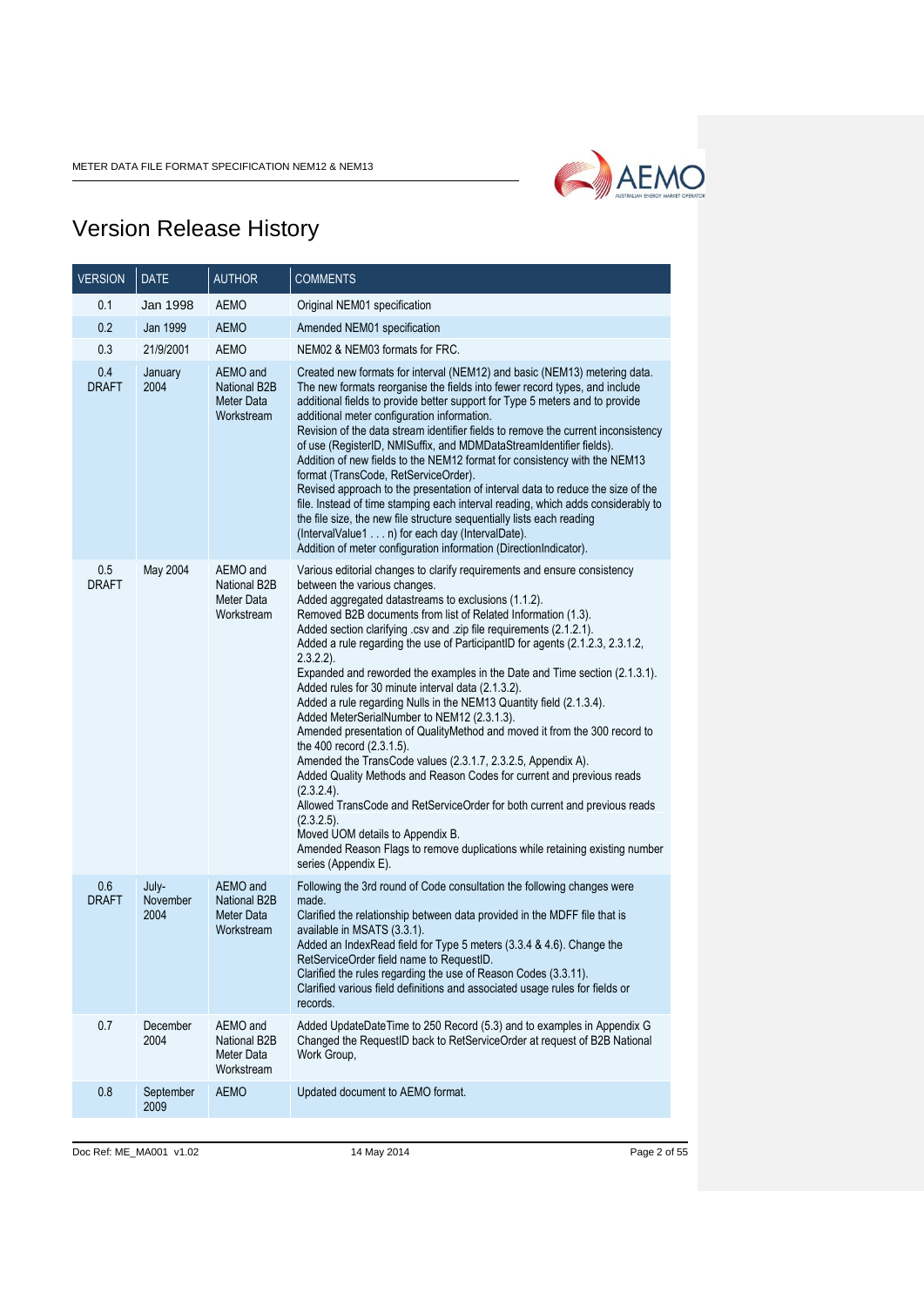

| 1.0  | July 2013 | <b>AEMO</b> | Updated to incorporate SGSD change of NSRD becoming an information field<br>only<br>Put into new AEMO formatting. Updated to correct errors, clarify sections and<br>remove and create new reason codes.<br>Updated with feedback from internal and the MSWG. |
|------|-----------|-------------|---------------------------------------------------------------------------------------------------------------------------------------------------------------------------------------------------------------------------------------------------------------|
| 1.01 | Sept 2013 | <b>AEMO</b> | Updated with feedback from initial consultation. Incorporated (where the input<br>of these did not require any system changes) issues raised in the clarifications<br>document. Feedback at the Sept MSWG.                                                    |
| 1.02 | Oct 2013  | <b>AEMO</b> | Update with feedback from 2 <sup>nd</sup> stage consultation.                                                                                                                                                                                                 |

This document has been created by Retail Markets and Metering and will be reviewed from time to time.

Any queries or suggestions for improvement should be addressed to [NEM.MDP@aemo.com.au.](mailto:NEM.MDP@aemo.com.au)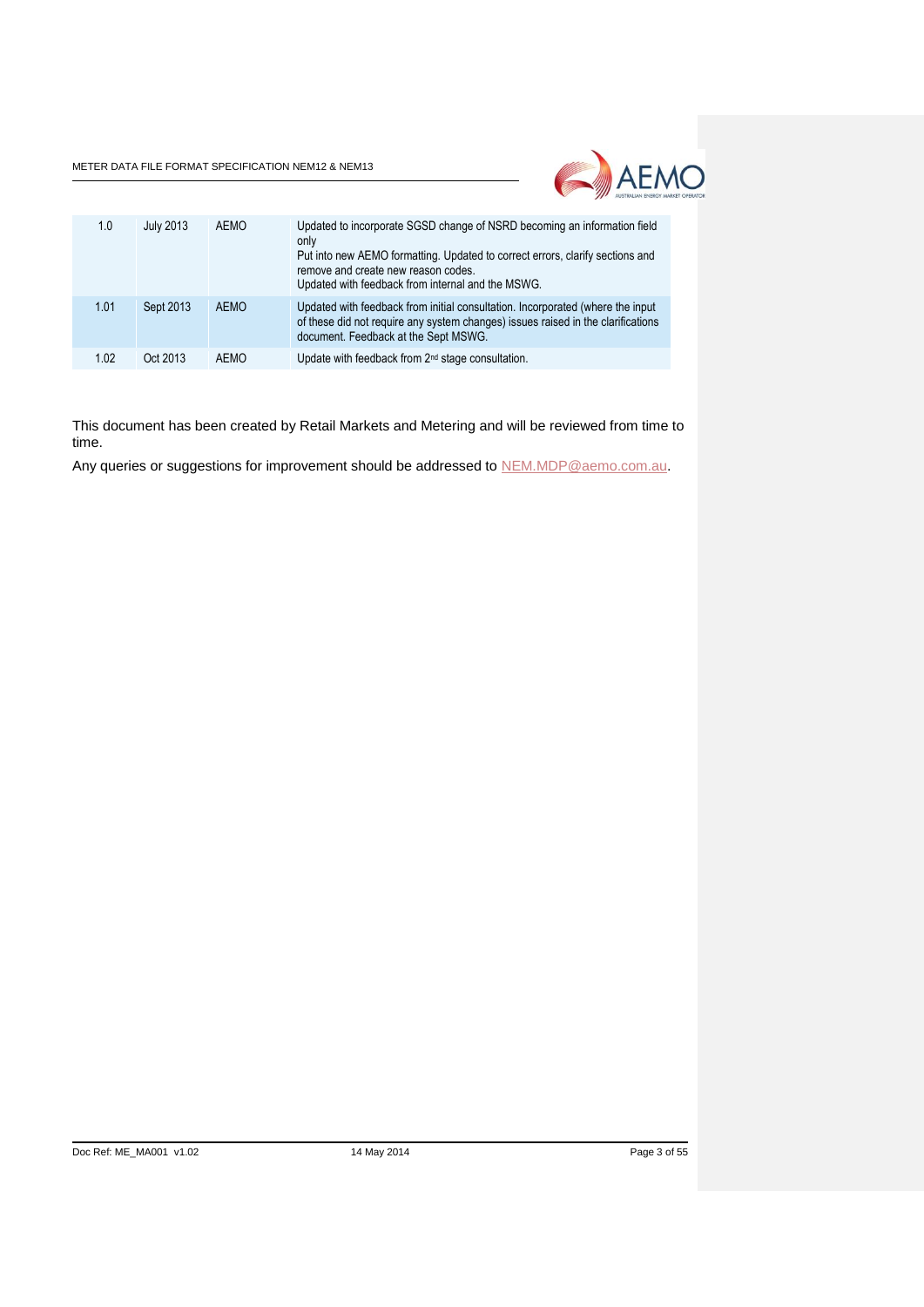

# Disclaimer

- (a) **Purpose** This document has been prepared by the Australian Energy Market Operator Limited (**AEMO**) for the purpose of complying with clause 7.14.1A(c)(4) of the National Electricity Rules (**Rules**).
- (b) **Supplementary Information** This document might also contain information the publication of which is not required by the *Rules*. Such information is included for information purposes only, does not constitute legal or business advice, and should not be relied on as a substitute for obtaining detailed advice about the *National Electricity Law*, the *Rules*, or any other relevant laws, codes, rules, procedures or policies or any aspect of the *National Electricity Market*, or the electricity industry. While *AEMO* has used due care and skill in the production of this document, neither *AEMO*, nor any of its employees, agents and consultants make any representation or warranty as to the accuracy, reliability, completeness, currency or suitability for particular purposes of the information in this document.
- (c) **Limitation of Liability** To the extent permitted by law, *AEMO* and its advisers, consultants and other contributors to this document (or their respective associated companies, businesses, partners, directors, officers or employees) shall not be liable for any errors, omissions, defects or misrepresentations in the information contained in this document or for any loss or damage suffered by persons who use or rely on this information (including by reason of negligence, negligent misstatement or otherwise). If any law prohibits the exclusion of such liability, *AEMO's* liability is limited, at *AEMO's* option, to the re-supply of the information, provided that this limitation is permitted by law and is fair and reasonable.

© 2013 - All rights reserved.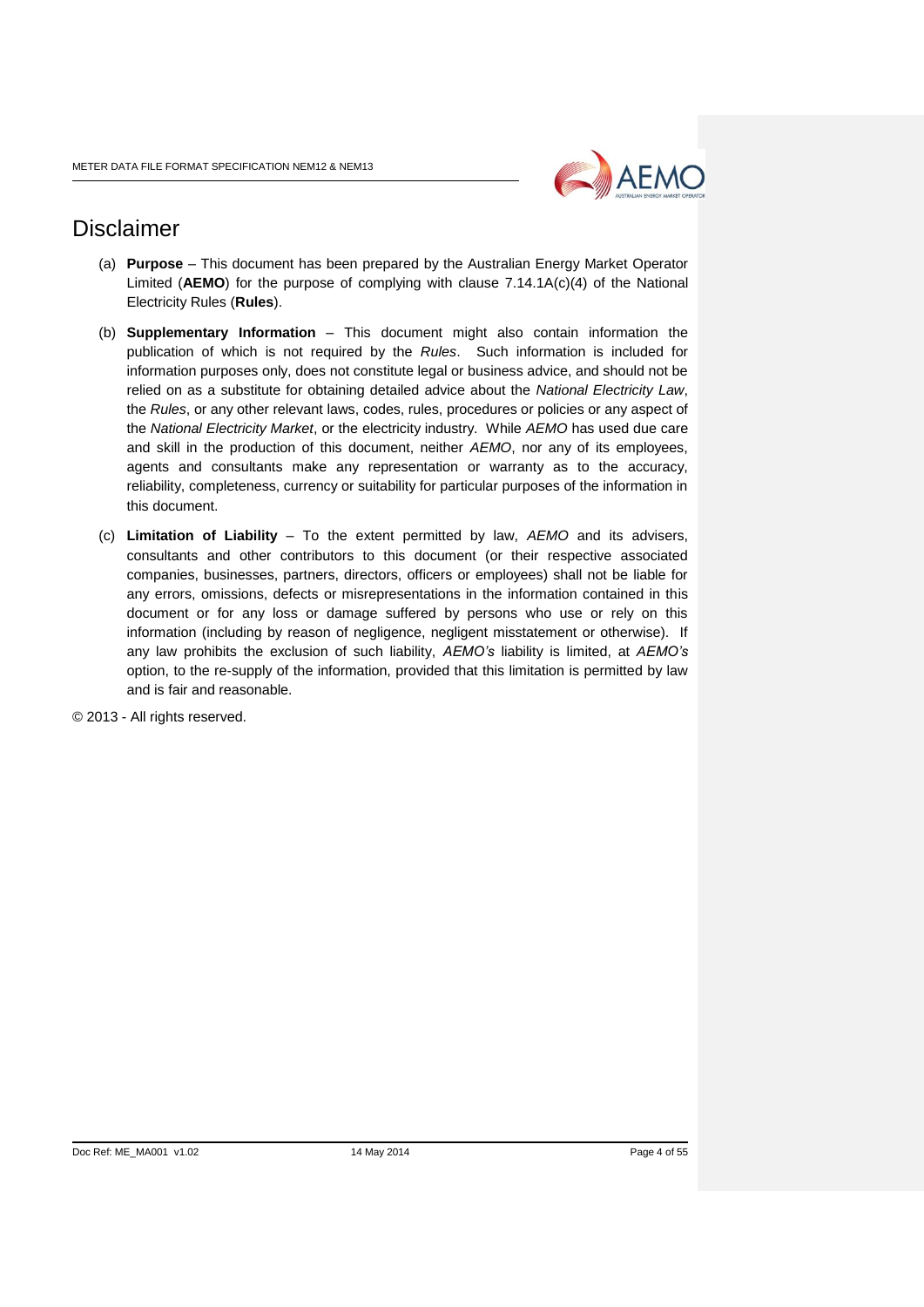

# Contents

| 1              |     |                                                                            |  |
|----------------|-----|----------------------------------------------------------------------------|--|
| $\overline{2}$ |     |                                                                            |  |
| 3              |     |                                                                            |  |
| 4              |     |                                                                            |  |
|                | 4.1 |                                                                            |  |
|                | 4.2 |                                                                            |  |
|                | 4.3 |                                                                            |  |
| 5              |     | Interval meter reading file specification and validation (NEM12)  12       |  |
|                | 5.1 |                                                                            |  |
|                | 5.2 |                                                                            |  |
|                | 5.3 |                                                                            |  |
|                | 5.4 |                                                                            |  |
|                | 5.5 |                                                                            |  |
|                | 5.6 |                                                                            |  |
|                | 5.7 |                                                                            |  |
| 6              |     |                                                                            |  |
|                | 6.1 |                                                                            |  |
|                | 6.2 |                                                                            |  |
|                | 6.3 |                                                                            |  |
|                | 6.4 |                                                                            |  |
|                | 6.5 |                                                                            |  |
|                |     |                                                                            |  |
|                |     |                                                                            |  |
|                |     |                                                                            |  |
|                |     |                                                                            |  |
|                |     |                                                                            |  |
|                |     |                                                                            |  |
|                |     |                                                                            |  |
|                |     |                                                                            |  |
|                |     |                                                                            |  |
|                |     |                                                                            |  |
|                |     |                                                                            |  |
|                |     |                                                                            |  |
|                |     | Obsolete reason codes (only to be used when providing historical data)  41 |  |
|                |     |                                                                            |  |
|                |     |                                                                            |  |
|                |     |                                                                            |  |
|                |     |                                                                            |  |
|                |     |                                                                            |  |
|                |     |                                                                            |  |
|                |     |                                                                            |  |
|                |     |                                                                            |  |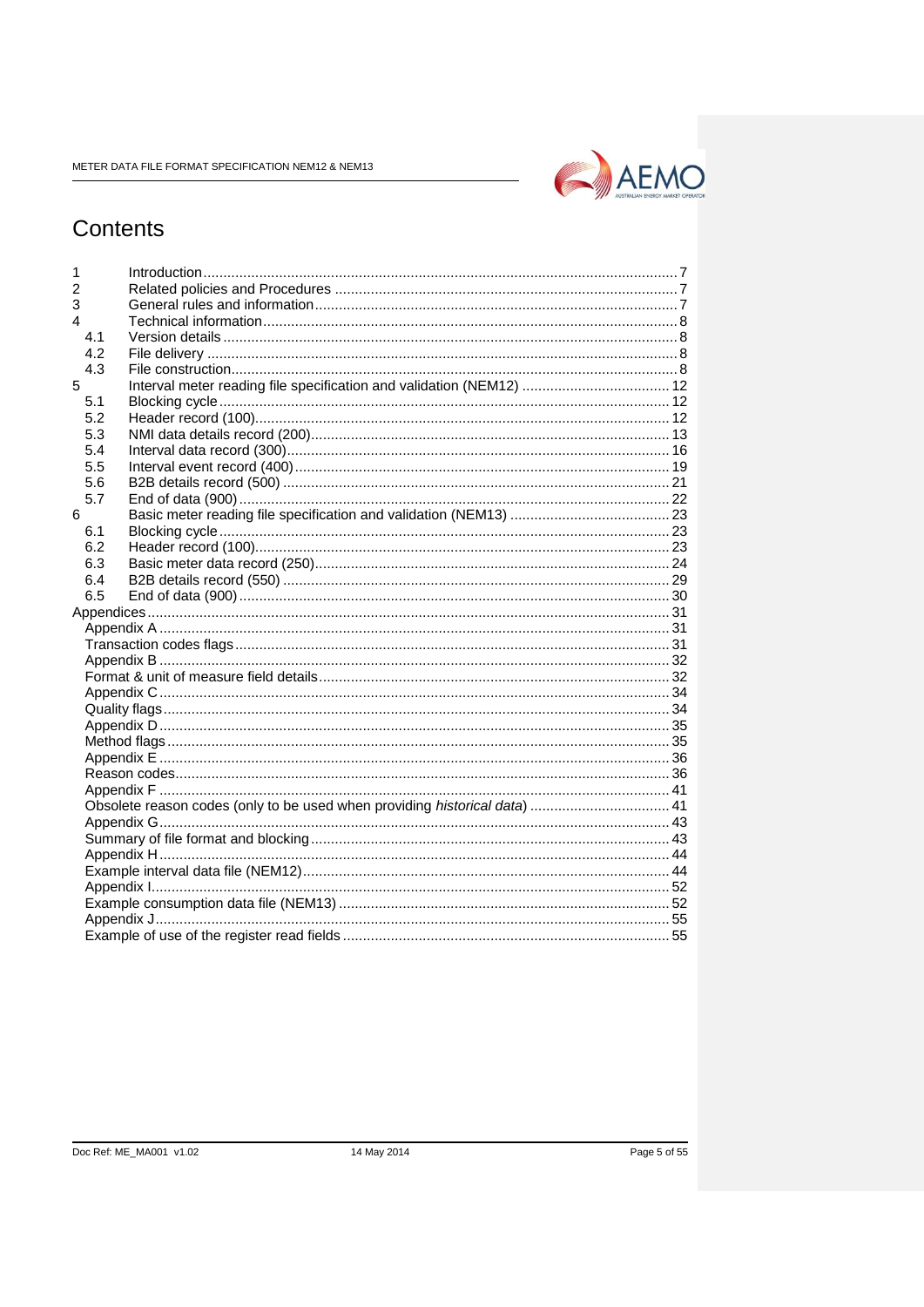

# GLOSSARY

- (a) In this document, a word or phrase *in this style* has the same meaning as given to that term in the *Rules* or, if they are not specified in the *Rules,* they have the meaning set out opposite those words, phrases, or acronyms in the table below.
- (b) A reference in this document to a provision in the *Rules* is taken to be a reference to that provision as renumbered from time to time.
- (c) In this document*,* words in the singular include the plural and words in the plural include the singular.
- (d) In this document, a word or phrase that is *in this style* (i.e. italicised and underlined) is a reference to a specific field or record within the MDFF.
- (e) In this document*,* diagrams are provided as an overview. If there are ambiguities between a diagram and the text, the text shall take precedence.
- (f) Unless the context otherwise requires, this document will be interpreted in accordance with Schedule 2 of the *National Electricity Law*.

| <b>TERM</b>              | <b>MEANING</b>                                                                                                                   |
|--------------------------|----------------------------------------------------------------------------------------------------------------------------------|
| <b>Service Providers</b> | Metering Data Providers (MDPs), Metering Providers<br>(MPBs) and Local Network Service Providers (LNSPs)                         |
| <b>Historical Data</b>   | Metering data that has been provided for a previous reading<br>period.                                                           |
| <b>MDFF</b>              | Meter data file format, the standard format for delivery of<br>metering data to Service Providers and Registered<br>Participants |
| CSV                      | <b>Comma Separated Values</b>                                                                                                    |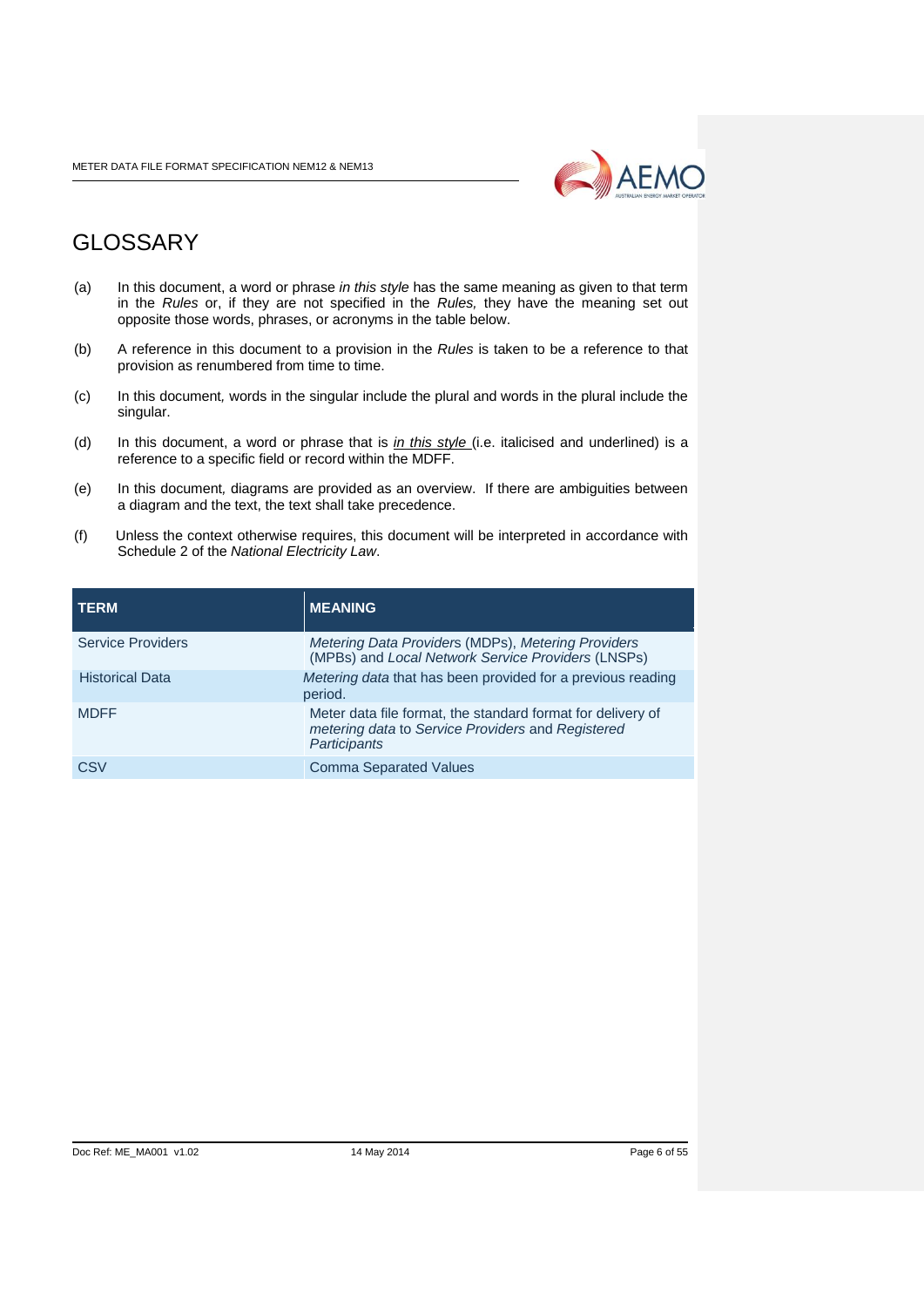

## <span id="page-6-0"></span>**1 Introduction**

- (a) This document defines the Meter Data File Format (MDFF) to be used by *Metering Data Providers* (MDP) for the provision of *metering data* to *Service Providers* and *Registered Participants.*
- (b) The *MDFF* can be used for the provisioning of *metering data* held in "standalone" files and for *metering data* held as *CSV* data blocks in other defined formats (eg aseXML B2B transactions).
- (c) If there is any inconsistency between this specification and the *Rules* or any of the following procedures or specifications in section 2 of this document, the *Rules*, procedures and specifications will prevail to the extent of that inconsistency.

## <span id="page-6-1"></span>**2 Related policies and Procedures**

- (a) Metering Data Provider Services Categories D and C for Metering Installation Types 1, 2, 3, 4, 5, 6 and 7 Service Level Procedure
- (b) Metrology Procedure: Part B: Metering data validation, substitution and estimation procedure for metering types 1 – 7
- (c) National Metering Identifier (NMI) Procedure
- (d) Standing Data for MSATS
- (e) B2B Procedure: Meter Data Process
- (f) B2B Procedure: Technical Delivery Specification

## <span id="page-6-2"></span>**3 General rules and information**

- (a) The *MDFF* must:
	- i. be constructed in a *CSV* format;
	- ii. contain only a single Header (100) record;
	- iii. contain a single End (900) record; and
	- iv. contain NEM12 or NEM13 formatted data, but not both.
- (b) Due to timing delays with the updating of MSATS, recipients of *MDFF* should be aware the information provided in the *MDFF* may not align to MSATS at the time of receipt.
- (c) *AEMO* can make test files available on request, for use by organisations in developing and testing their systems.
- (d) Reasonable endeavours must be made to ensure that all *NMI* suffixes associated with a *NMI* for a single read event/date are included in the same 100-900 event block.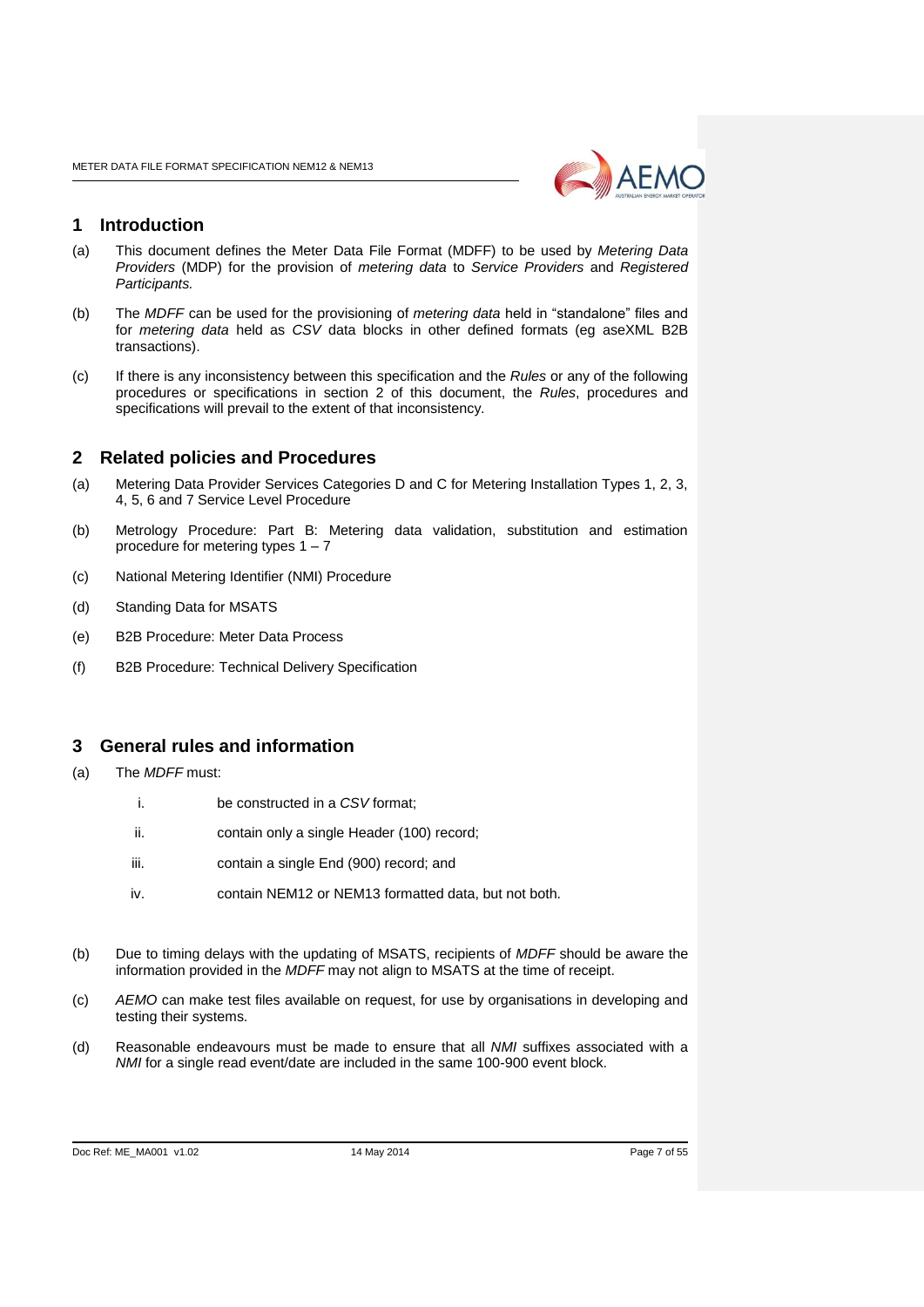

# <span id="page-7-0"></span>**4 Technical information**

## <span id="page-7-1"></span>**4.1 Version details**

- (a) The file format for *interval metering data* is "NEM12". The *VersionHeader* field in the 100 header record indicates this information.
- (b) The file format for *accumulated metering data* is "NEM13". The *VersionHeader* field in the 100 header record indicates this information.

## <span id="page-7-2"></span>**4.2 File delivery**

## **4.2.1 Delivery via B2B**

If using *B2B e-Hub* as the delivery mechanism, refer to the relevant B2B Technical Specifications.

## **4.2.2 Alternate delivery method**

- (a) File naming standard
	- i. The file name is not case sensitive.
	- ii. The symbol # is to be used as a delimiter and must not be used within any of the file header fields.
	- iii. Using the file as a standalone file the following file Naming Convention will be adopted:
		- VersionHeader#Unique ID#From#To.csv
		- $\bullet$  Example = nem12#0123456789012345#mda1#retail1.csv

Where:

- VersionHeader 5 alphanumeric characters "NEM12" or "NEM13".
- VersionHeader must match the *VersionHeader* in the 100 Header Record(s).
- Unique ID Up to a maximum of 36 alphanumeric characters. This must be a unique identifier.
- From The MSATS Participant ID of the MDP that generates the file.
- To The MSATS Participant ID of the intended *Registered Participant* or *Service Provider*.
- Extension =.zip (See Compression rules below, refer 4.2.2 b).
- (b) Compression
	- i. Data files may be delivered as compressed files with a ".zip" extension, providing the 'zlib' standard is used to manage the compression.
	- ii. Files must not be password protected.
	- iii. Using the file as a standalone file the following file Naming Convention will be adopted:
		- VersionHeader#Unique ID#From#To.zip
		- $\bullet$  Example = nem12#0123456789012345#mda1#retail1.zip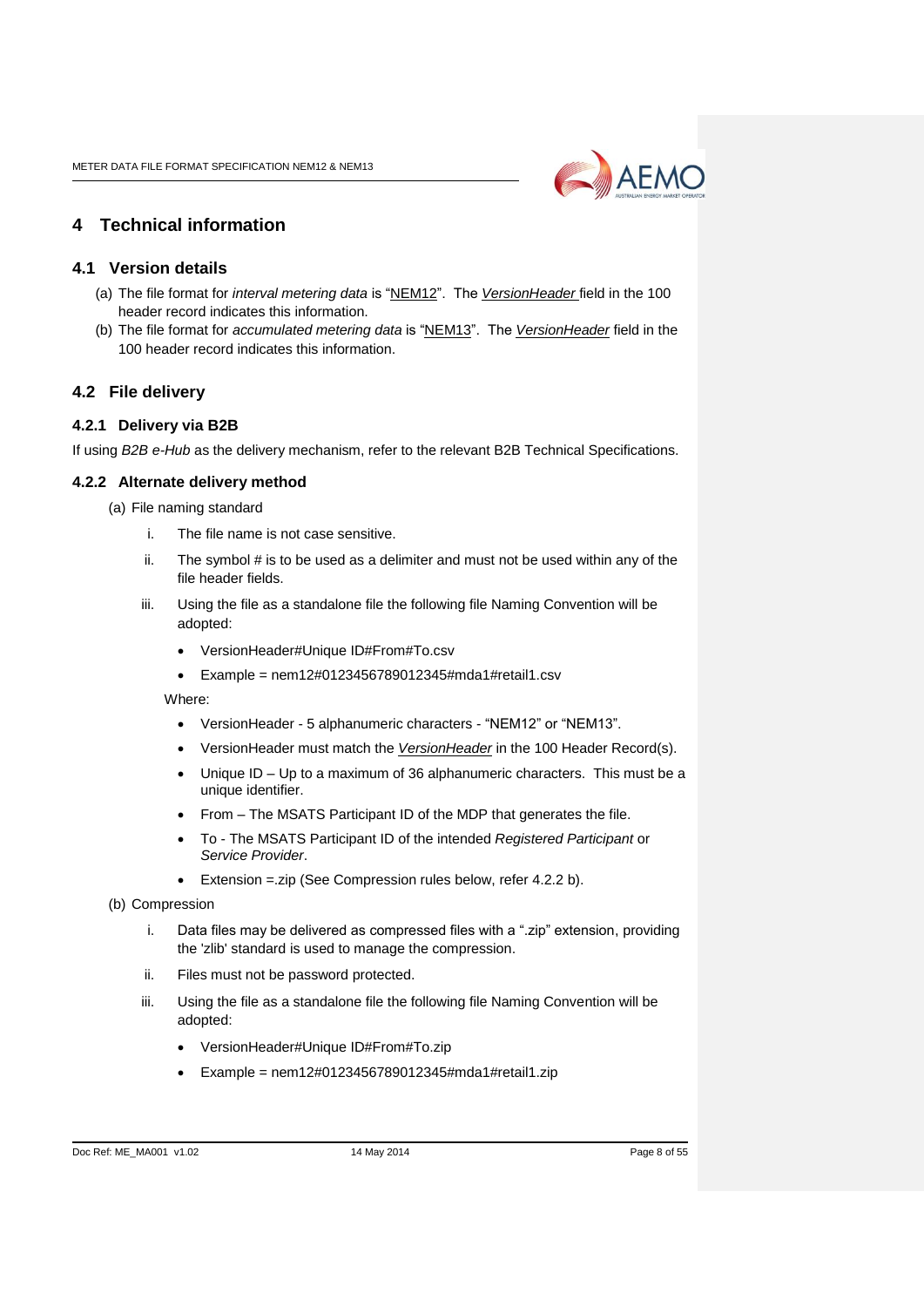

### <span id="page-8-0"></span>**4.3 File construction**

- (a) The values in a field are not case sensitive, except where allowed values are specified as an enumerated list in the record definition tables (refer sections 5 and 6).
- (b) All record lines must end in a carriage return and line feed (CRLF).

#### **4.3.1 Spaces, nulls and commas**

- (a) Fields must not include leading or trailing spaces.
- (b) Where no interval values exist then the *IntervalValue* field must contain a value of zero (0) and the *QualityFlag* field must have a value of "N". A null value is not allowed in the quantity field of the NEM13 file.
- (c) A comma is required between all fields, even if the field is null.
- (d) Commas are not permitted in any data field.

#### **4.3.2 Date and time**

- (a) All components of the *DateTime* fields are two digits.
- (b) *Date*(8) format means a reverse notation date field (i.e. CCYYMMDD) with no separators between its components (century, years, months and days). The "8" indicates that the total field length is always 8 characters. eg. "20030501" is the 1st May 2003.
- (c) *DateTime*(12) format means a reverse notation date-time field (i.e. CCYYMMDDhhmm) with no separators between its components (century, years, months, days, hours and minutes). The "12" indicates that the total field length is always 12 characters. eg. 200301011534 is 15:34 on 1st January 2003.
- (d) *DateTime*(14) format means a reverse notation date-time field (i.e. CCYYMMDDhhmmss) with no separators between its components (century, years, months, days, hours, minutes and seconds). The "14" indicates that the total field length is always 14 characters. eg. 20030101153445 is 15:34.45 on 1st January 2003.
- (e) The time standard for the end of the *day* is 00:00 of the following *day*.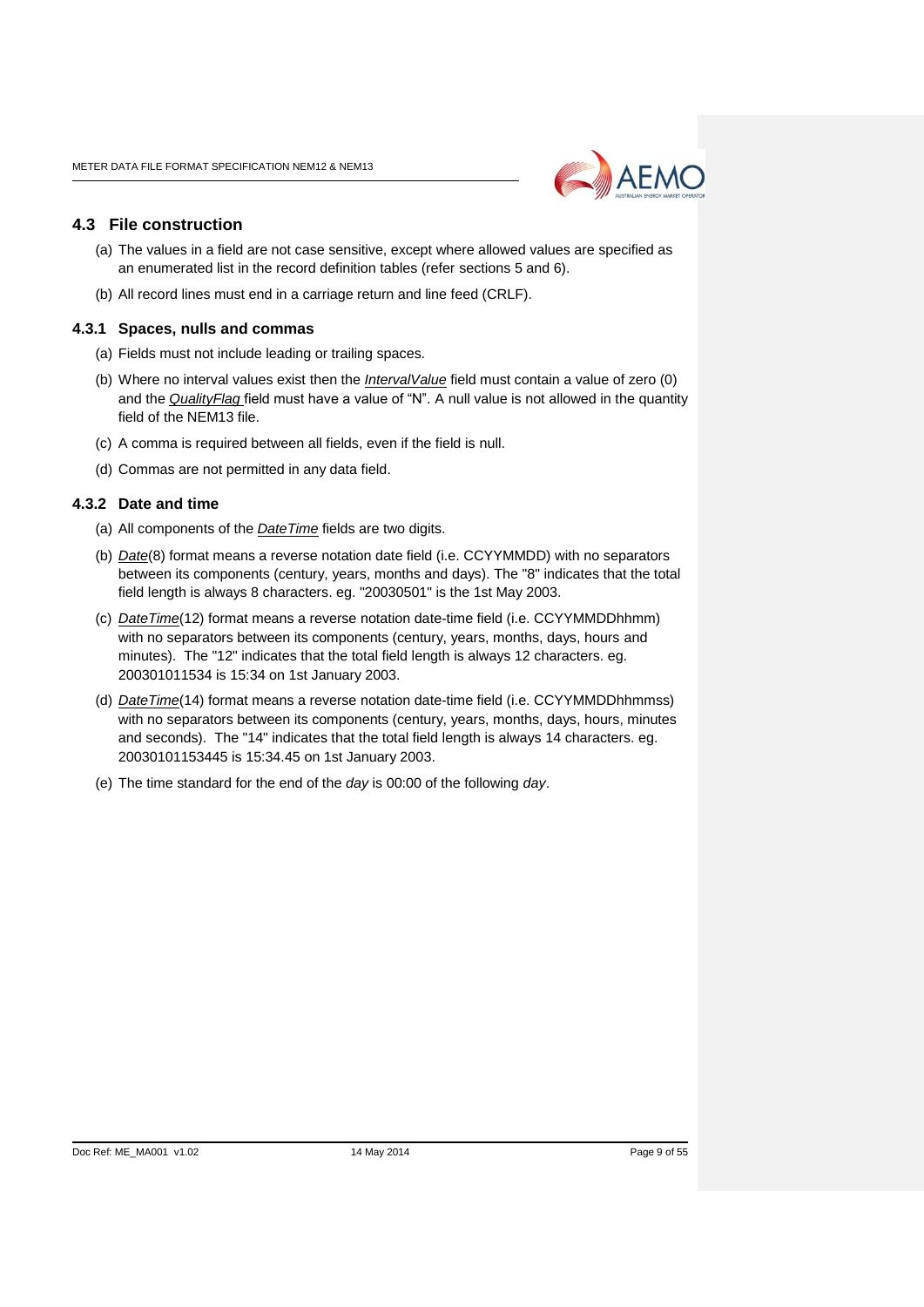

### **4.3.3 Interval metering data**

- (a) *Interval metering data* is presented in time sequence order, with the first interval for a *day* being the first interval after midnight for the interval length that is programmed into the meter. Refer to the *IntervalLength* field in 5.3.
- (b) For 15 minute data:
	- i. The first interval (1) for a meter programmed to record 15 minute *interval metering data* would relate to the period ending 00:15 of the *IntervalDate*.
	- ii. The last interval (96) for a meter programmed to record 15 minute *interval metering data* would relate to the period ending 00:00 of the *IntervalDate*+1.
- (c) For 30 minute data:
	- i. The first interval (1) for a meter programmed to record 30 minute *interval metering data* would relate to the period ending 00:30 of the *IntervalDate*.
	- ii. The last interval (48) for a meter programmed to record 30 minute *interval metering data* would relate to the period ending 00:00 of the *IntervalDate*+1

### **4.3.4 Index read for type 5 meters**

- (a) The index read is the total *accumulated energy* for a data stream retrieved from a *meter's* register at the time of the *meter* reading event.
- (b) *IndexRead* must be provided for *active energy* data streams (Wh).
- (c) *Registered Participants* must not raise a validation query with the MDP relating to any *IndexRead* value.
- (d) The *IndexRead* must be exclusive of *meter* multipliers. This value must be in the format displayed on the *meter* and, where available, include any leading or trailing zeros.
- (e) The provision of an *IndexRead* for any time other than the current reading event must be agreed between the relevant *Registered Participant* and *Service Provider*.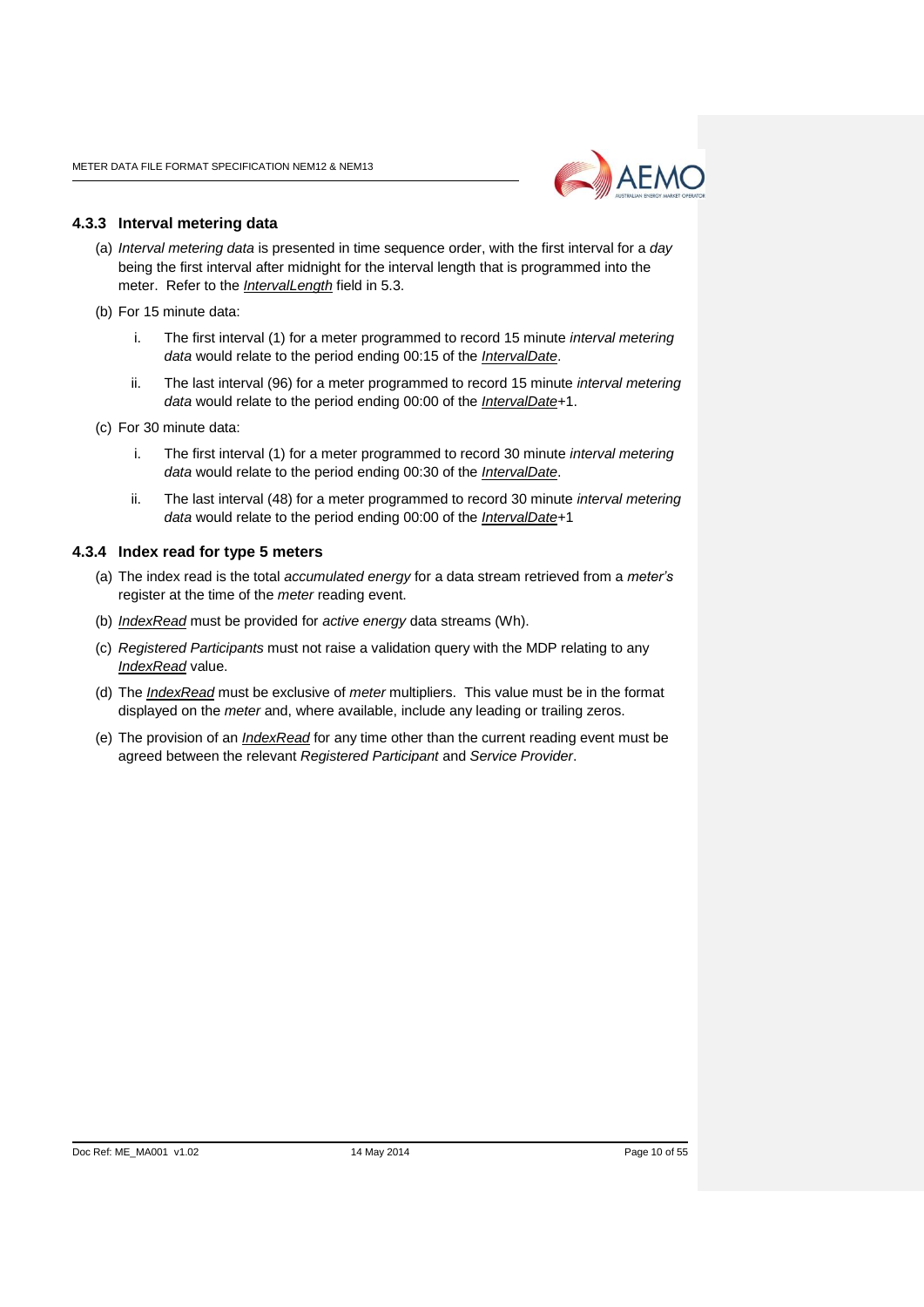

#### **4.3.5 Reason code**

The following rules apply to the use of reason codes:

- (a) The MDP must apply the *ReasonCode* that most accurately reflects the reason for supplying the code.
- (b) A *ReasonCode* must be provided for all intervals and consumption values where the *QualityFlag* value is "S" (substituted data) or "F" (final substituted data).
- (c) A *ReasonCode* must be provided for actual reads (*QualityFlag* value of "A") for all intervals where the *meter* has recorded a power outage (reason code 79) or time reset (reason code 89).
- (d) Other *ReasonCodes* may be provided where the *QualityFlag* value is "A".
- (e) Multiple interval event records (400 record) are allowed for each interval data record (300 record) where more than one *ReasonCode* is applicable to the *day's* readings.
- (f) Only one *QualityMethod* and one *ReasonCode* can be applied to an interval.
- (g) Where more than one *ReasonCode* applies to an interval, the MDP should provide the one considered more critical for *Registered Participant* or *Service Provider*
- (h) Where the *QualityMethod* is "V" (variable data) a *ReasonCode* is not to be provided.
- (i) The complete list of available reason codes, with accompanying descriptions, and obsolete reason codes are detailed in Appendix E and Appendix F of this document. Obsolete reason codes are provided to support the provision of *historical data* only.
- (j) Quality flag meanings and relationships with other fields are detailed in Appendix C.

#### **4.3.6 Mandatory and required data**

The key to the initials used in the Field Requirement column of all Record data tables in sections 5 and 6 is as follows:

- $Key \t M =$  Mandatory (must be provided in all situations).
	- $R =$  Required (must be provided if this information is available).
		- $N =$  Not required (unless specified, can be provided but may be ignored by the recipient).

Where more than one initial is used in the Field Requirement column, the Definitions column provides clarification on the scenarios where each initial applies.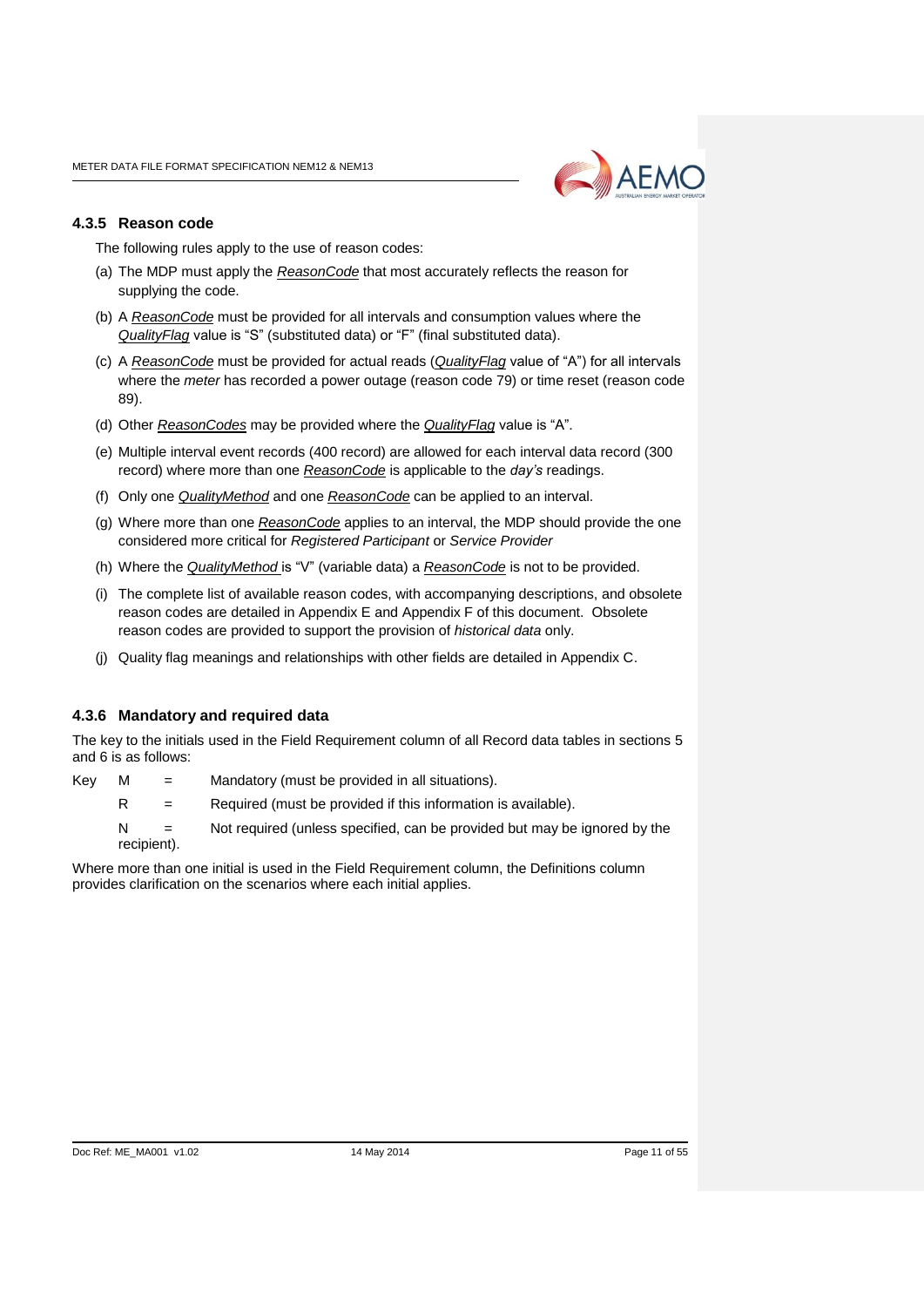

# <span id="page-11-0"></span>**5 Interval meter reading file specification and validation (NEM12)**

## <span id="page-11-1"></span>**5.1 Blocking cycle**

The blocking of the records must be in accordance with the following diagram; i.e. in the order of 100,200,300,400,500,900 records*.* 



If any data changes in the 200 record, a new 200 record must be provided for the subsequent 300 record (e.g. if the *UOM*, *IntervalLength* or *NMISuffix* changes).

The 400 & 500 records are required in certain circumstances.

Refer to Appendix F for details of the blocking cycle for this file.

## <span id="page-11-2"></span>**5.2 Header record (100)**

Example: *RecordIndicator, VersionHeader, DateTime, FromParticipant, ToParticipant* 

#### 100,NEM12,200301011534,MDP1,Retailer1

| <b>Field</b>    | <b>Format</b>           | <b>Field</b><br><b>Requirement</b> | <b>Definition</b>                                                                                          |  |
|-----------------|-------------------------|------------------------------------|------------------------------------------------------------------------------------------------------------|--|
| RecordIndicator | Numeric(3)              | м                                  | Header record indicator. 1 per file (100-<br>900 record set).                                              |  |
|                 |                         |                                    | A 100 record must have a matching 900<br>record.                                                           |  |
|                 |                         |                                    | Allowed value: 100                                                                                         |  |
| VersionHeader   | VarChar(5)              | м                                  | Version identifier. Details the version of<br>the data block and hence its format.<br>Allowed value: NEM12 |  |
| DateTime        | <b>DateTime</b><br>(12) | м                                  | File creation date / time.                                                                                 |  |
| FromParticipant | VarChar(10)             | м                                  | The MSATS Participant ID of the MDP<br>that generates the file.                                            |  |
| ToParticipant   | VarChar(10)             | М                                  | The MSATS Participant ID of the                                                                            |  |

Doc Ref: ME\_MA001 v1.02 14 May 2014 Page 12 of 55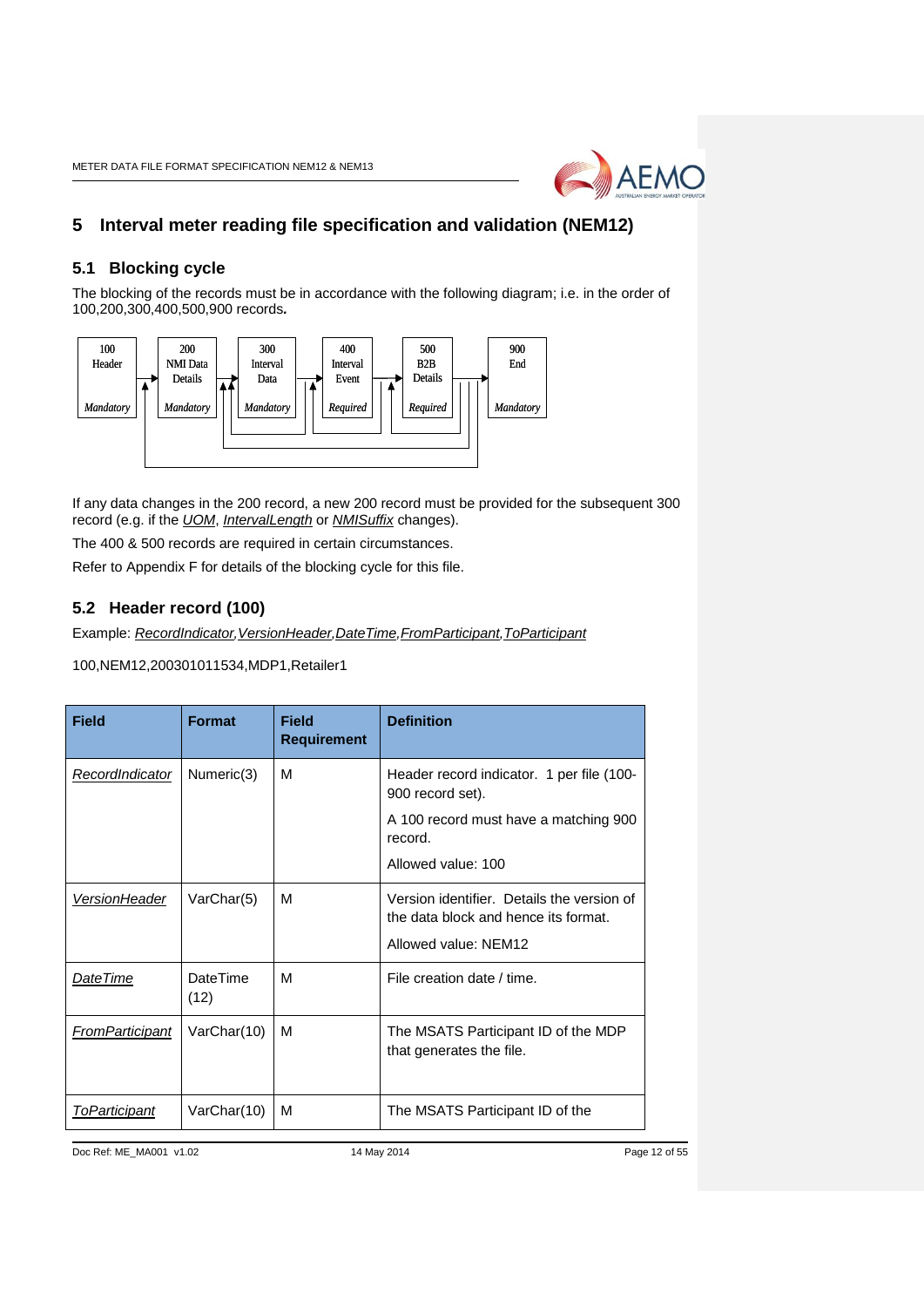

|  | intended Registered Participant or<br>Service Provider. |
|--|---------------------------------------------------------|
|--|---------------------------------------------------------|

# <span id="page-12-0"></span>**5.3 NMI data details record (200)**

Multiple 300-500 record blocks are allowed within a single 200 record.

Example: *RecordIndicator,NMI,NMIConfiguration,RegisterID,NMISuffix,MDMDataStreamIdentifier, MeterSerialNumber,UOM,IntervalLength,NextScheduledReadDate*

200,VABD000163,E1Q1,1,E1,N1,METSER123,kWh,30,20040120

| <b>Field</b>            | <b>Format</b> | <b>Field</b><br><b>Requirement</b> | <b>Definition</b>                                                                                                            |
|-------------------------|---------------|------------------------------------|------------------------------------------------------------------------------------------------------------------------------|
| RecordIndicator         | Numeric(3)    | М                                  | NMI data details record<br>indicator.                                                                                        |
|                         |               |                                    | Allowed value: 200.                                                                                                          |
| NMI                     | Char(10)      | М                                  | NMI for the connection point.                                                                                                |
|                         |               |                                    | Does not include check-digit or<br>NMI suffix.                                                                               |
| <b>NMIConfiguration</b> | VarChar(240)  | М                                  | String of all <b>NMISuffixes</b><br>applicable to the NMI.                                                                   |
|                         |               |                                    | The <b>NMIConfiguration</b> must<br>represent the actual<br>configuration of the site.                                       |
|                         |               |                                    | Where there is a NMI<br>configuration change, all active<br>channels on any part of the day<br>must be provided.             |
| <b>RegisterID</b>       | VarChar(10)   | M/R/N                              | Interval meter register identifier.<br>Defined the same as the<br>RegisterID field in the<br>CATS_Register_Identifier table. |
|                         |               |                                    | The value should match the<br>value in MSATS.                                                                                |
|                         |               |                                    | E.g. "1", "2", "E1", "B1".                                                                                                   |
|                         |               |                                    | The <i>RegisterID</i> is:                                                                                                    |
|                         |               |                                    | Mandatory for Type 5<br>٠<br>metering data when the<br>sender of the MDFF file is<br>the nominated MDP in                    |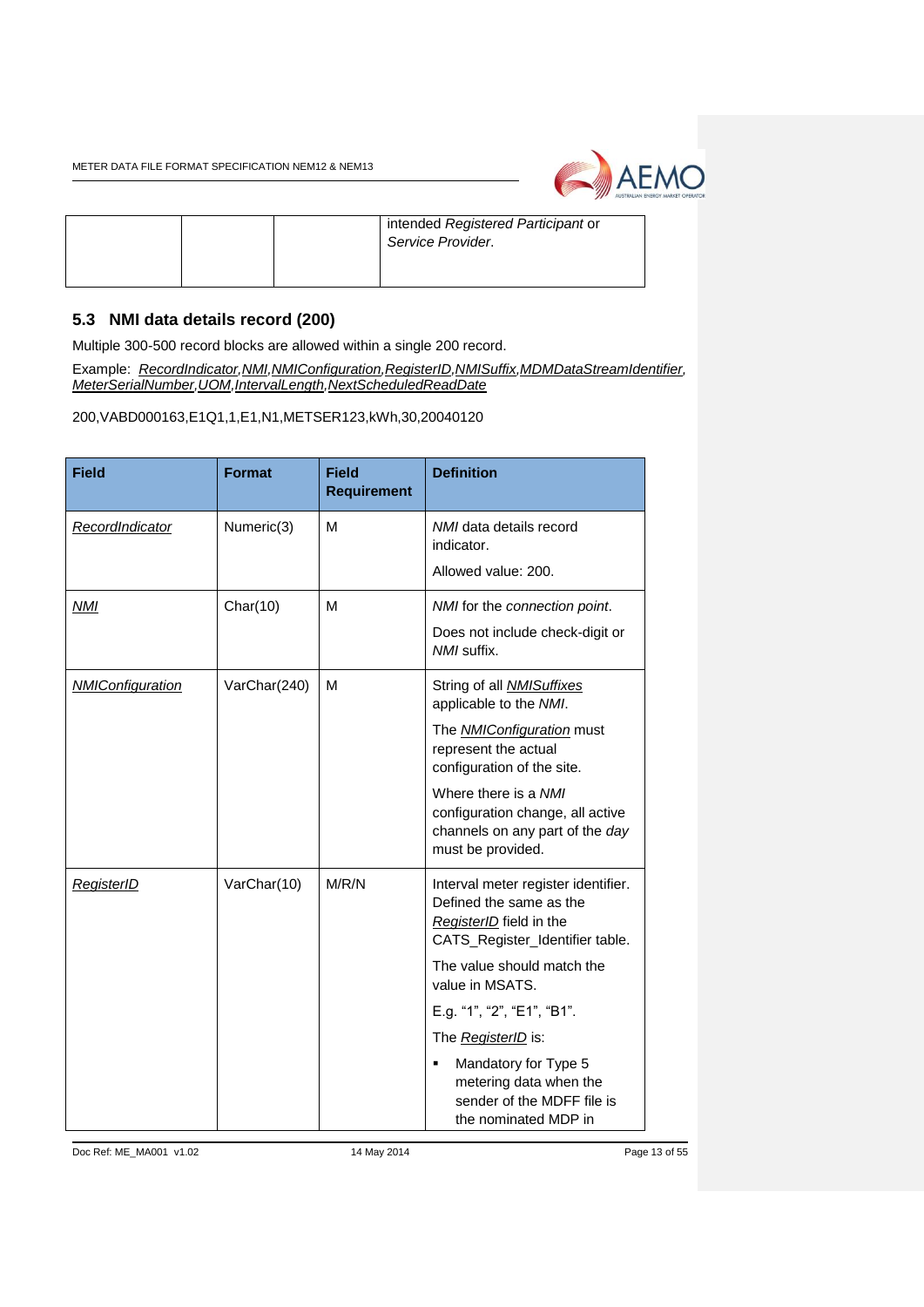

| <b>Field</b>                       | <b>Format</b> | <b>Field</b><br><b>Requirement</b> | <b>Definition</b>                                                                                                                                                                                                                                                                |
|------------------------------------|---------------|------------------------------------|----------------------------------------------------------------------------------------------------------------------------------------------------------------------------------------------------------------------------------------------------------------------------------|
|                                    |               |                                    | MSATS;                                                                                                                                                                                                                                                                           |
|                                    |               |                                    | Not required for Types 1-4<br>٠<br>and type 7 or when sending<br>the data to another MDP (eg<br>meter churn data).                                                                                                                                                               |
| <b>NMISuffix</b>                   | Char(2)       | М                                  | As defined in the National<br>Metering Identifier Procedure<br>E.g. "E1", "B1", "Q1", "K1".                                                                                                                                                                                      |
| <b>MDMDataStreamIden</b><br>tifier | Char(2)       | M/N                                | Defined per the suffix field in the<br>CATS_NMI_DataStream table,                                                                                                                                                                                                                |
|                                    |               |                                    | e.g. "N1", "N2"                                                                                                                                                                                                                                                                  |
|                                    |               |                                    | The value must match the value<br>in MSATS.                                                                                                                                                                                                                                      |
|                                    |               |                                    | The field must be provided if the<br>metering data has or would be<br>sent to AEMO's MDM system by<br>the sender. The field is not<br>required when sending the data<br>to another MDP.                                                                                          |
| <b>MeterSerialNumber</b>           | VarChar(12)   | M/N                                | Faceplate serial number as per<br>Standing Data for MSATS.                                                                                                                                                                                                                       |
|                                    |               |                                    | This should be the old meter<br>serial number on the<br>IntervalDate when the meter is<br>replaced. Therefore, the<br>recipient of this information<br>should not dispute the validity of<br>the configuration for interval<br>metering data provided on a<br>meter change date. |
|                                    |               |                                    | Not required for type 7 metering<br>installations, logical meters,<br>historical data, or where multiple<br>meters are summated to form a<br>single RegisterID.                                                                                                                  |
| <b>UOM</b>                         | VarChar(5)    | м                                  | Unit of measure of data.                                                                                                                                                                                                                                                         |
|                                    |               |                                    | Refer Appendix B for the list of<br>allowed values for this field.                                                                                                                                                                                                               |

Doc Ref: ME\_MA001 v1.02 14 May 2014 14 May 2014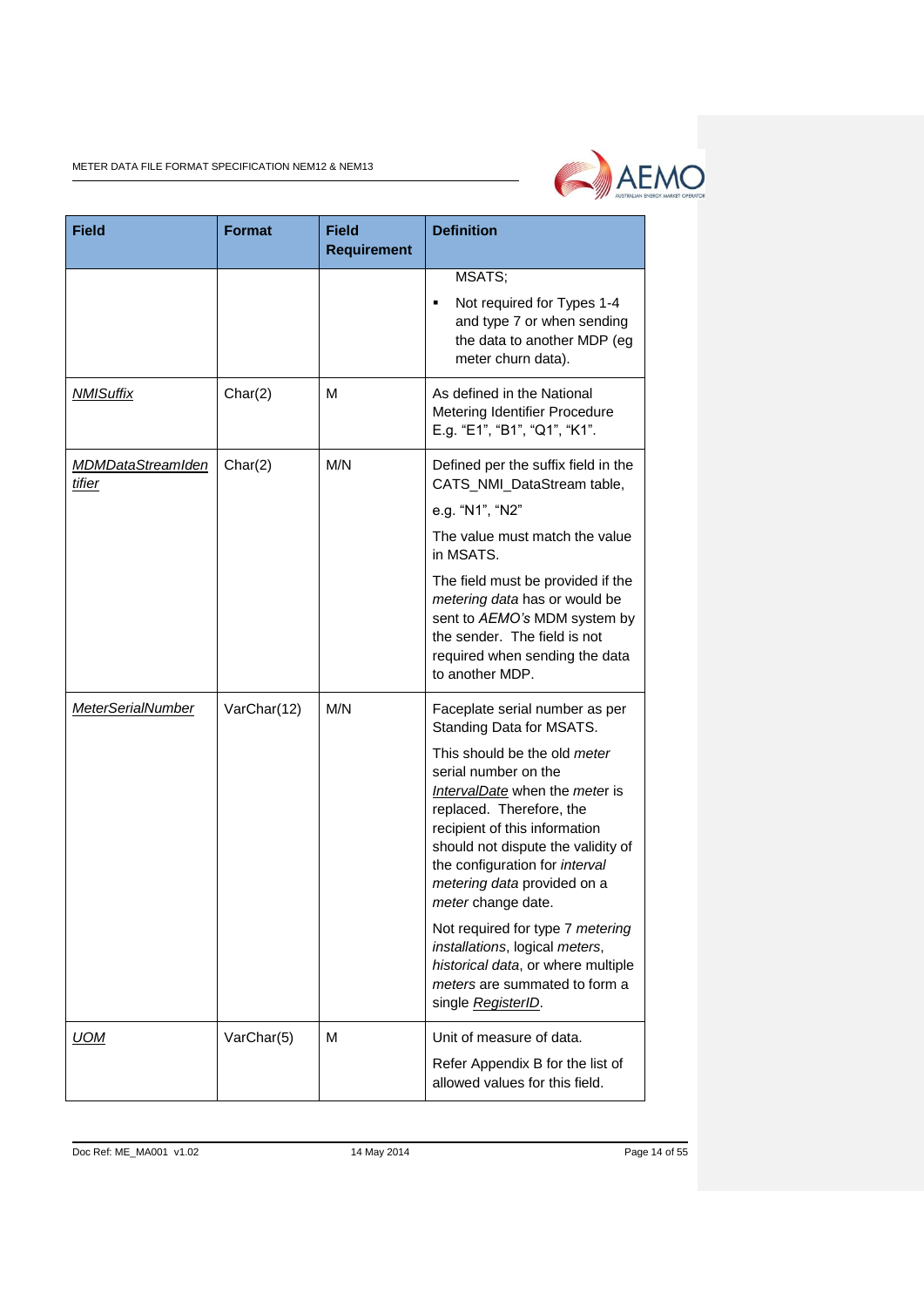

| <b>Field</b>                     | <b>Format</b> | <b>Field</b><br><b>Requirement</b> | <b>Definition</b>                                                                                                                                                                                                                                                                                   |
|----------------------------------|---------------|------------------------------------|-----------------------------------------------------------------------------------------------------------------------------------------------------------------------------------------------------------------------------------------------------------------------------------------------------|
| <b>IntervalLength</b>            | Numeric(2)    | M                                  | Time in minutes of each interval<br>period: 1, 5, 10, 15, or 30.                                                                                                                                                                                                                                    |
|                                  |               |                                    | Note: While interval periods of<br>1, 5 or 10 minutes are not<br>currently used in the NEM, these<br>periods are allowed by the<br>specification on the basis that<br>they may be introduced in the<br>future.                                                                                      |
| <b>NextScheduledRead</b><br>Date | Date(8)       | M/N                                | This date is the next future read<br>date.                                                                                                                                                                                                                                                          |
|                                  |               |                                    | This field is not required for<br>remotely read meters.                                                                                                                                                                                                                                             |
|                                  |               |                                    | This field is not required where<br>the meter will not be read again<br>(eg meter removed, NMI<br>abolished, MDP will no longer be<br>the MDP).                                                                                                                                                     |
|                                  |               |                                    | The NSRD provided in this file is<br>accurate at the time the file is<br>generated (noting this may be<br>subject to change e.g. if route<br>change etc.). MSATS is the<br>database of record, therefore<br>should there be a discrepancy<br>between the NSRD in this file,<br>MSATS shall prevail. |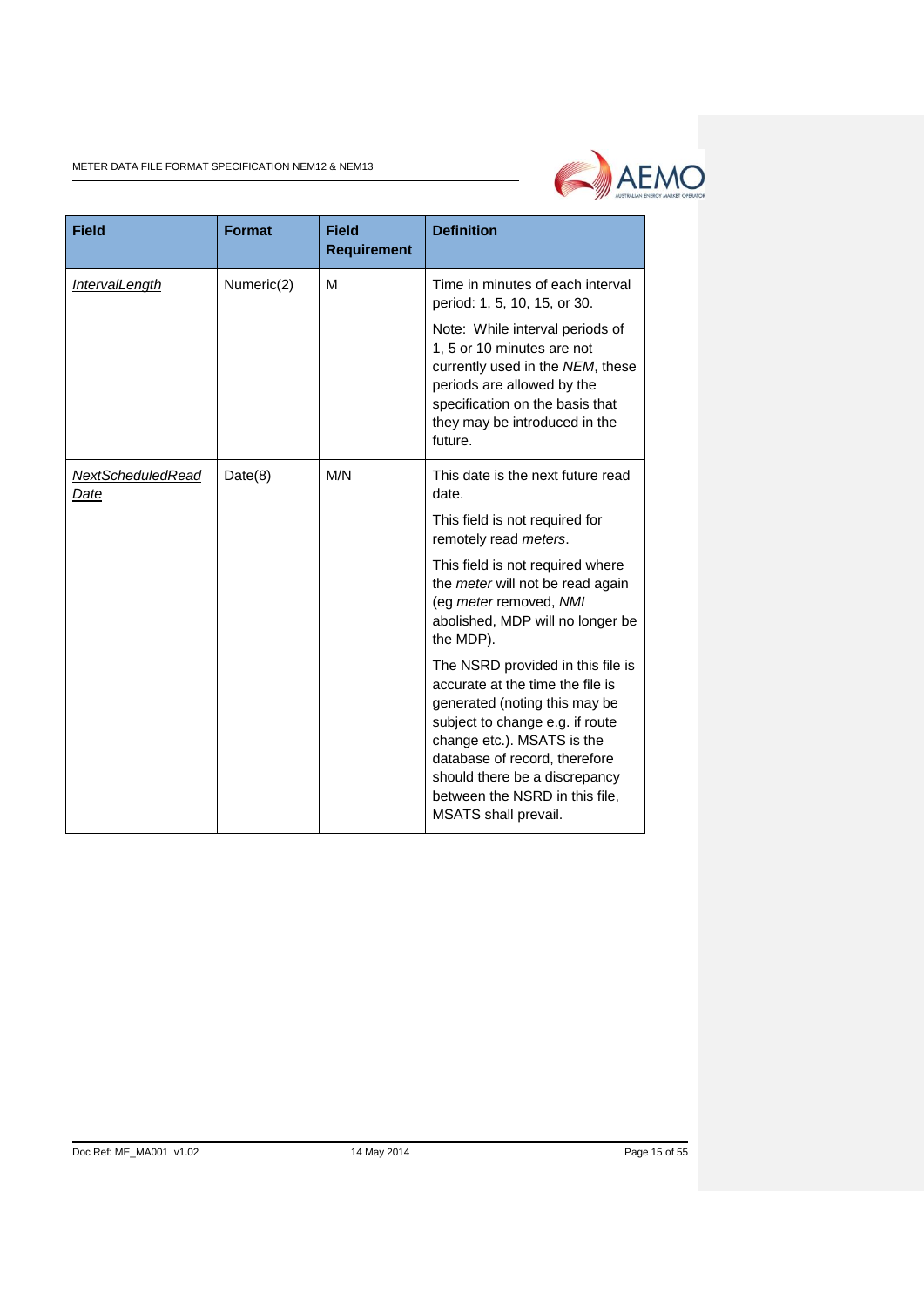

# <span id="page-15-0"></span>**5.4 Interval data record (300)**

Example: *RecordIndicator,IntervalDate,IntervalValue1 . . . IntervalValueN, QualityMethod,ReasonCode,ReasonDescription,UpdateDateTime,MSATSLoadDateTime*

300**,**20030501**,**50**.**1**, . . . ,**21**.**5**,**V**,,,**20030101153445**,**20030102023012

300 records must be presented in date sequential order. For example, with a series of readings for a period, the current record is the next incremental *IntervalDate* after the previous record. Or, where data for individual, non-consecutive *days* is sent, the *IntervalDate* for each 300 record is later than the previous one.

Where the same *QualityMethod* and *ReasonCode* apply to all *IntervalValues* in the 300 record, the *QualityMethod*, *ReasonCode* and *ReasonDescription* in the 300 Record must be used. If either of these fields contains multiple values for the *IntervalValues,* the *QualityMethod* in the 300 record must be set to "V" and the 400 record must be provided.

The use of 'V' as the quality method in this example indicates the *QualityMethod*, *ReasonCode* or *ReasonDescription* vary across the *day* and will be provided, for each interval, in the 400 records that would immediately follow this record. Refer 5.5 for details on the use of the 400 records.

| Numeric(3)<br>м<br>RecordIndicator<br>Date(8)<br>М<br><b>IntervalDate</b><br>Numeric(sx.y)<br>м<br>IntervalValue1 | Interval data record indicator.<br>Allowed value: 300.<br>Interval date.<br>Interval metering data.<br>The total amount of energy or                                                                                                                                                                                                                                                                                                                                                                                                           |
|-------------------------------------------------------------------------------------------------------------------|------------------------------------------------------------------------------------------------------------------------------------------------------------------------------------------------------------------------------------------------------------------------------------------------------------------------------------------------------------------------------------------------------------------------------------------------------------------------------------------------------------------------------------------------|
|                                                                                                                   |                                                                                                                                                                                                                                                                                                                                                                                                                                                                                                                                                |
|                                                                                                                   |                                                                                                                                                                                                                                                                                                                                                                                                                                                                                                                                                |
|                                                                                                                   |                                                                                                                                                                                                                                                                                                                                                                                                                                                                                                                                                |
| Refer<br>Appendices-<br><b>IntervalValueN</b><br>Appendix B for<br>details on the<br>format of this<br>number.    | other measured value for the<br>interval inclusive of any<br>multiplier or scaling factor.<br>The number of values<br>provided must equal 1440<br>divided by the IntervalLength.<br>This is a repeating field with<br>individual field values<br>separated by comma<br>delimiters.<br>Allowed value rules:<br>If no data – i.e. null, then set<br>the relevant IntervalValue<br>field to zero "0" and set the<br>respective quality flag in the<br>QualityMethod field to "N".<br>A negative value is not<br>allowed.<br>The value may contain |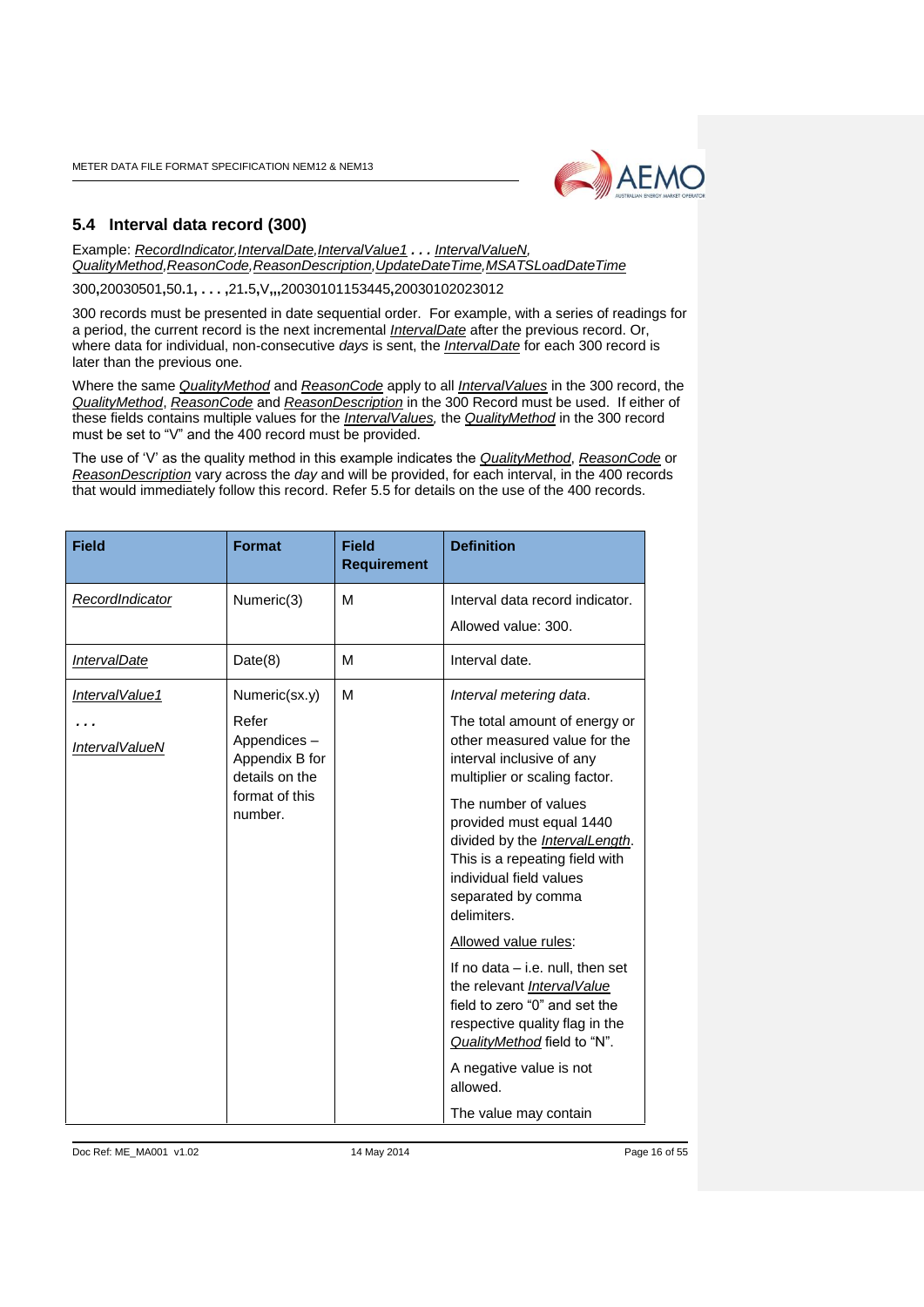

| <b>Field</b>         | <b>Format</b> | <b>Field</b><br><b>Requirement</b> | <b>Definition</b>                                                                                                                                                                                                |
|----------------------|---------------|------------------------------------|------------------------------------------------------------------------------------------------------------------------------------------------------------------------------------------------------------------|
|                      |               |                                    | decimal places.                                                                                                                                                                                                  |
|                      |               |                                    | Exponential values are not<br>allowed.                                                                                                                                                                           |
| <b>QualityMethod</b> | VarChar(3)    | м                                  | Summary of the data quality<br>& substitution/estimation flags<br>for all IntervalValues<br>contained in this record.                                                                                            |
|                      |               |                                    | The <b>QualityMethod</b> applies to<br>all <i>IntervalValues</i> in this<br>record. Where multiple<br>QualityMethods or<br>ReasonCodes apply to these<br>Interval Values, a quality flag<br>of "V" must be used. |
|                      |               |                                    | Format: In the form QMM,<br>where quality flag $(Q) = 1$<br>character and method flag<br>$(MM) = 2$ character.                                                                                                   |
|                      |               |                                    | Allowed values:                                                                                                                                                                                                  |
|                      |               |                                    | See quality and method<br>tables (Appendix C & D).                                                                                                                                                               |
|                      |               |                                    | If quality flag = "A", "N" or " $V$ "<br>then no method flag is<br>required.                                                                                                                                     |
|                      |               |                                    |                                                                                                                                                                                                                  |
| ReasonCode           | Numeric(3)    | M/N                                | Summary of the reasons for<br>substitute/estimate or<br>information for all<br>IntervalValues contained in<br>this record.                                                                                       |
|                      |               |                                    | The ReasonCode applies to<br>all IntervalValues in this<br>record.                                                                                                                                               |
|                      |               |                                    | Not required if quality flag $=$<br>"A", "N", or "E", but can be<br>provided for informational<br>purposes.                                                                                                      |
|                      |               |                                    | The field must not be                                                                                                                                                                                            |

Doc Ref: ME\_MA001 v1.02 14 May 2014 14 May 2014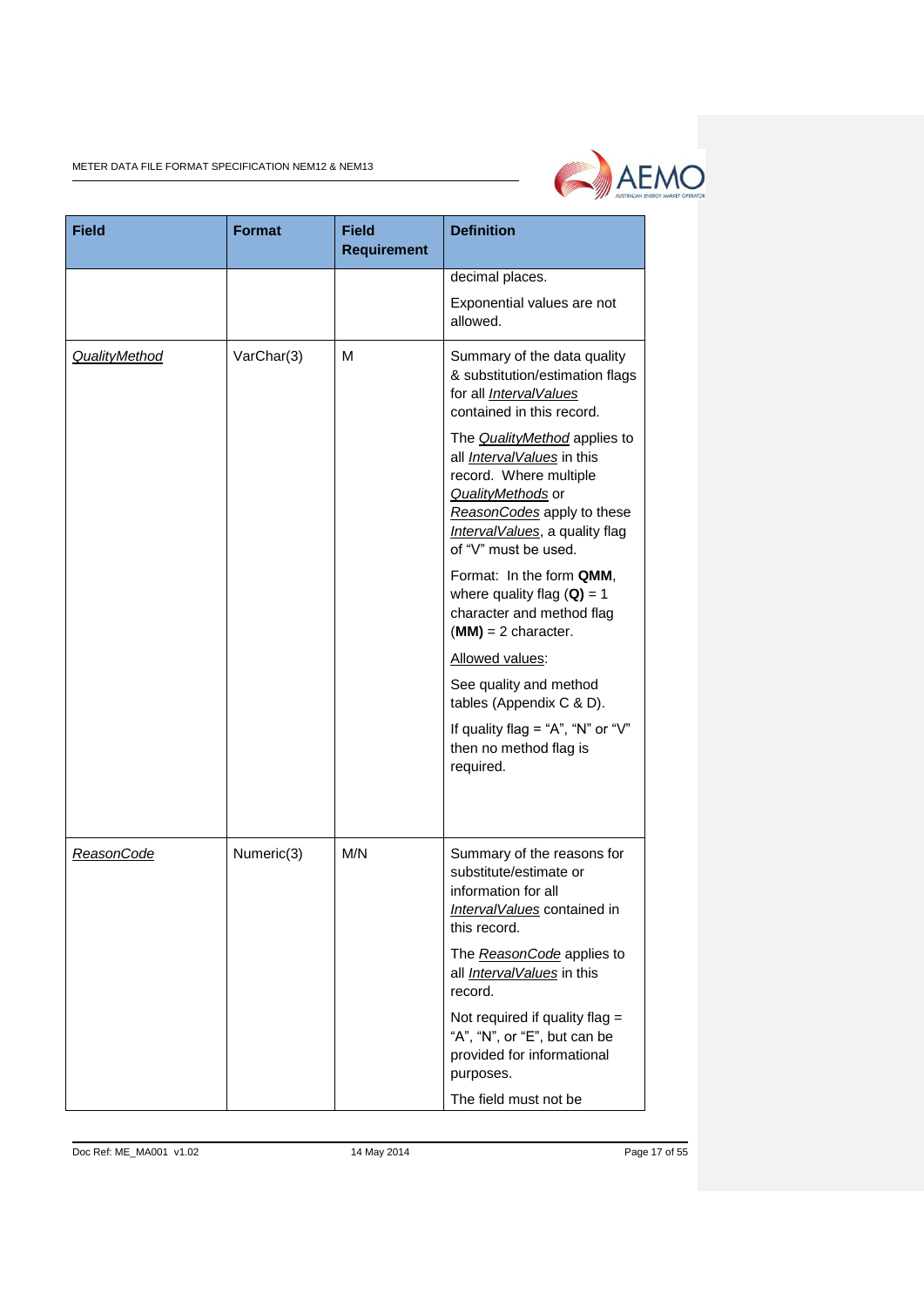

| <b>Field</b>      | Format       | <b>Field</b><br><b>Requirement</b> | <b>Definition</b>                                                                                                                                                                                                                                                                    |
|-------------------|--------------|------------------------------------|--------------------------------------------------------------------------------------------------------------------------------------------------------------------------------------------------------------------------------------------------------------------------------------|
|                   |              |                                    | populated if quality flag = "V".                                                                                                                                                                                                                                                     |
|                   |              |                                    | Allowed values: Refer<br>Appendix E.                                                                                                                                                                                                                                                 |
| ReasonDescription | VarChar(240) | N/M                                | Description of ReasonCode.                                                                                                                                                                                                                                                           |
|                   |              |                                    | Mandatory where the<br>ReasonCode is "0".                                                                                                                                                                                                                                            |
| UpdateDateTime    | DateTime(14) | M/N                                | The latest date/time that any<br>updated Interval Value or<br>QualityMethod for the<br>IntervalDate. This is the<br>MDP's version date/time that<br>the metering data was<br>created or changed. This<br>date and time applies to data<br>in this 300 record.                        |
|                   |              |                                    | Where all intervals for an<br>IntervalDate are forward<br>estimates, the time<br>component of this field must<br>be "00:00:01". When only<br>parts of the day are forward<br>estimates, this field is the<br>latest date/time of the<br>intervals that are not forward<br>estimates. |
|                   |              |                                    | This field is not required if the<br>QualityMethod is "N"                                                                                                                                                                                                                            |
| MSATSLoadDateTime | DateTime(14) | R                                  | This is the date/time stamp<br>the MSATS system returns<br>recording when metering data<br>was loaded into MSATS.<br>This date is in the<br>acknowledgement notification<br>sent to the MDP by MSATS.                                                                                |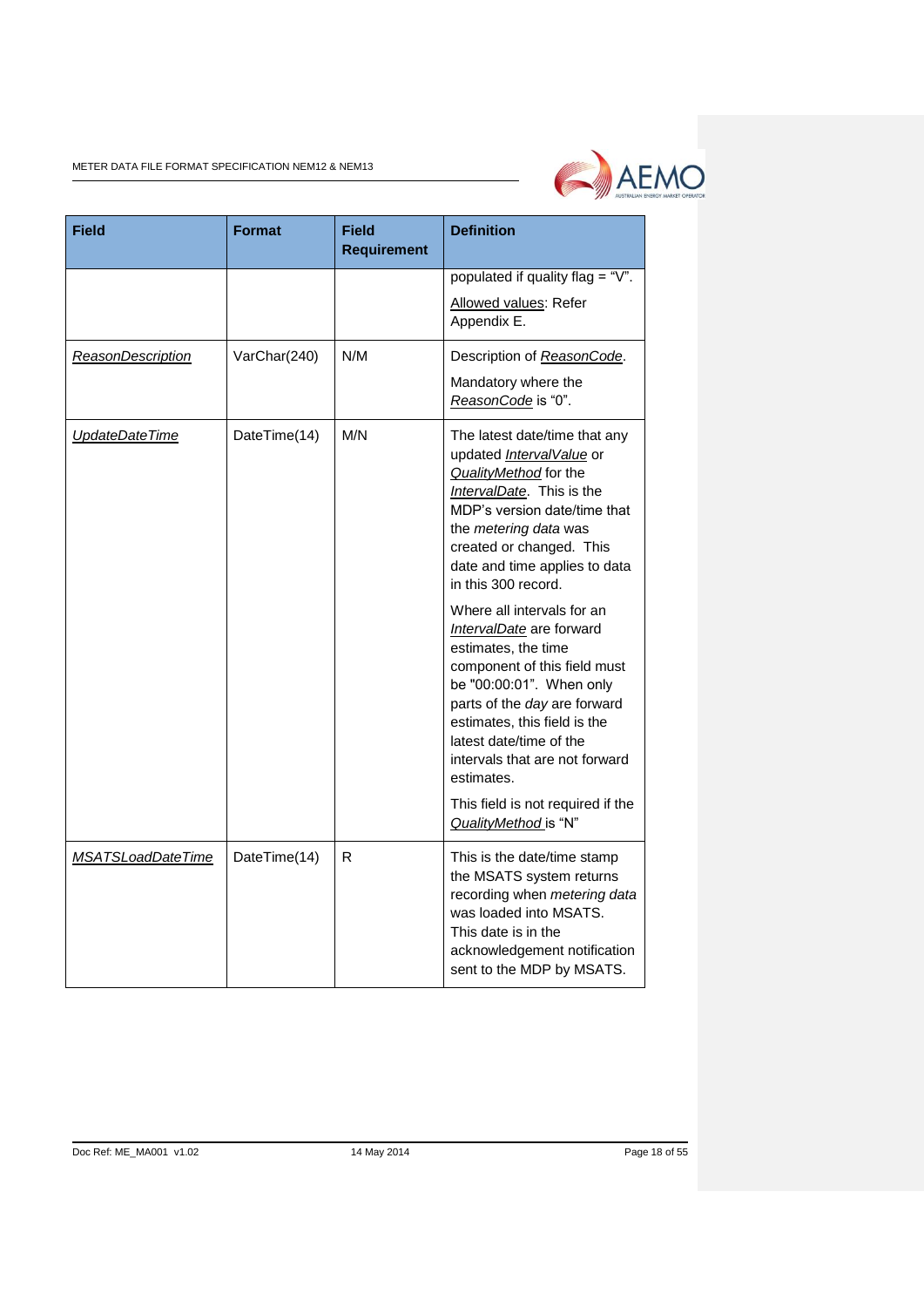

# <span id="page-18-0"></span>**5.5 Interval event record (400)**

Example: *RecordIndicator,StartInterval,EndInterval,QualityMethod,ReasonCode,ReasonDescription*

400,1,28,S14,32,

This record is mandatory where the *QualityFlag* is 'V' in the 300 record or where the quality flag is 'A' and reason codes 79 and 89 are used.

The *StartInterval / EndInterval* pairs must be presented in ascending record order. The *StartInterval* / *EndInterval* period must cover an entire *day* without gaps or overlaps. For example, (based on a 30 minute interval length):

400,*1,26*,A,, 400,*27,31*,S53,9, 400,*32,48*,E52,,

Refer 3 d) for further rules regarding the use of this record.

| <b>Field</b>         | <b>Format</b> | <b>Field</b><br><b>Requirement</b> | <b>Definition</b>                                                                                                                                                        |
|----------------------|---------------|------------------------------------|--------------------------------------------------------------------------------------------------------------------------------------------------------------------------|
| RecordIndicator      | Numeric(3)    | м                                  | Interval event record indicator.                                                                                                                                         |
|                      |               |                                    | Allowed value: 400.                                                                                                                                                      |
| StartInterval        | Numeric(4)    | м                                  | The first interval number that the<br>ReasonCode/QualityMethod combination<br>applies to.<br>The StartInterval must be less than or<br>equal to the <b>EndInterval</b> . |
| <b>EndInterval</b>   | Numeric(4)    | M                                  | The last interval number that the<br>ReasonCode/QualityMethod combination<br>applies to.                                                                                 |
| <b>QualityMethod</b> | VarChar(3)    | M                                  | Data quality & substitution/estimation flag<br>for metering data.                                                                                                        |
|                      |               |                                    | The <i>QualityMethod</i> applies to all<br>IntervalValues in the inclusive range<br>defined by the <b>StartInterval</b> and<br>EndInterval.                              |
|                      |               |                                    | Format: In the form QMM, where quality<br>flag $(Q) = 1$ character and method flag<br>$(MM) = 2$ character                                                               |
|                      |               |                                    | Allowed values:                                                                                                                                                          |
|                      |               |                                    | See quality and method tables (refer<br>Appendix C & D).                                                                                                                 |
|                      |               |                                    | If quality flag = "A" or "N" then no method                                                                                                                              |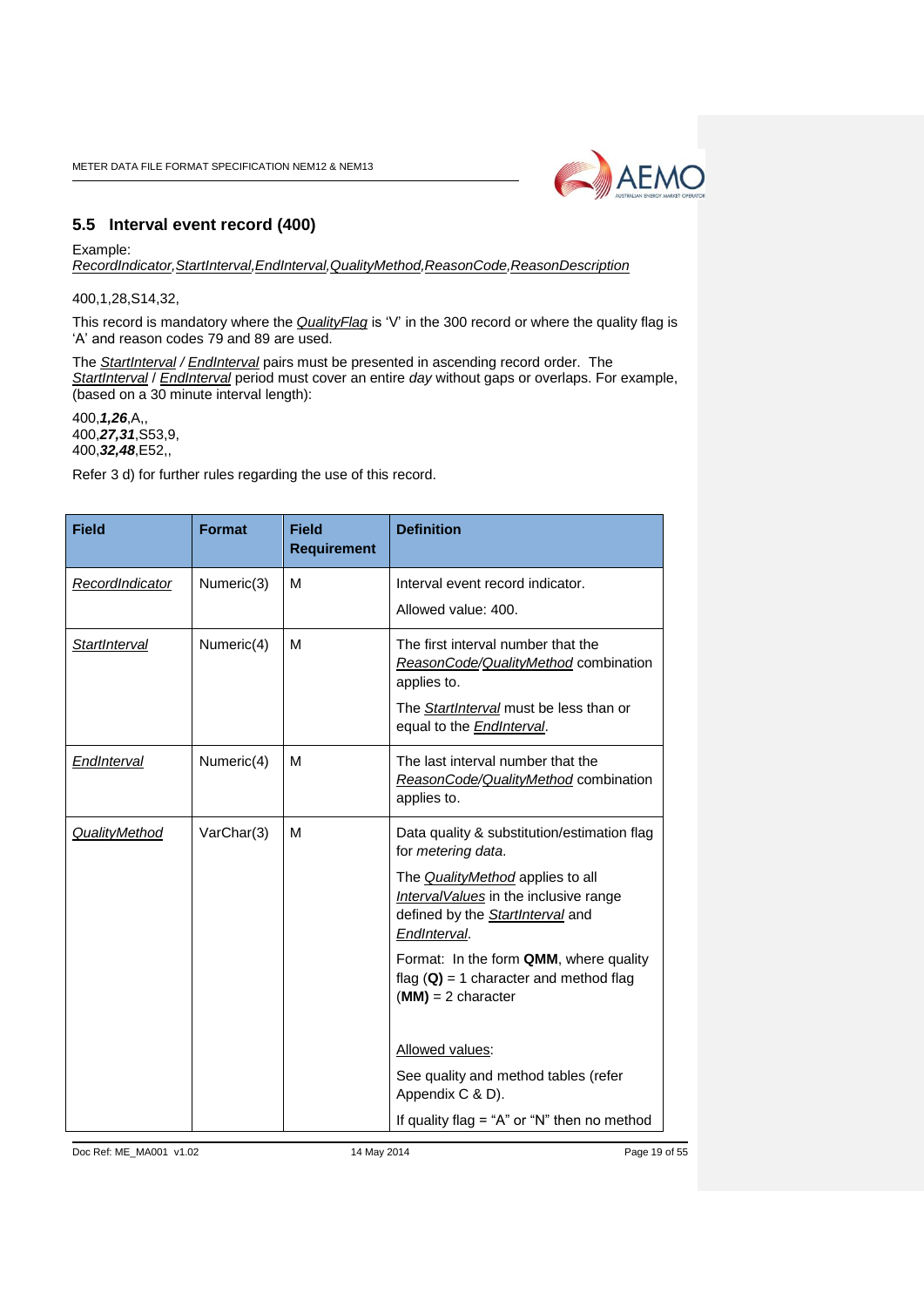

| <b>Field</b>          | <b>Format</b>                   | <b>Field</b><br><b>Requirement</b> | <b>Definition</b>                                                                                                                                                                                                 |
|-----------------------|---------------------------------|------------------------------------|-------------------------------------------------------------------------------------------------------------------------------------------------------------------------------------------------------------------|
|                       |                                 |                                    | required.                                                                                                                                                                                                         |
|                       |                                 |                                    | The quality flag of "V" cannot be used in<br>this record.                                                                                                                                                         |
| ReasonCode            | Numeric(3)                      | M/N                                | Reason for substitute/estimate or<br>information.                                                                                                                                                                 |
|                       |                                 |                                    | The <i>ReasonCode</i> applies to all<br>IntervalValues in the inclusive range<br>defined by the StartInterval and<br>EndInterval.                                                                                 |
|                       |                                 |                                    | Not required if quality flag = " $A$ ", "N" or "E"<br>but can be provided for informational<br>purposes.                                                                                                          |
|                       |                                 |                                    | Allowed values: Refer Appendix E.                                                                                                                                                                                 |
| ReasonDescriptio<br>n | VarChar(24<br>$\left( 0\right)$ | N/M                                | Description of ReasonCode.<br>Mandatory where the ReasonCode is "0".<br>The ReasonDescription applies to all<br>Interval Values in the inclusive range<br>defined by the <b>StartInterval</b> and<br>EndInterval. |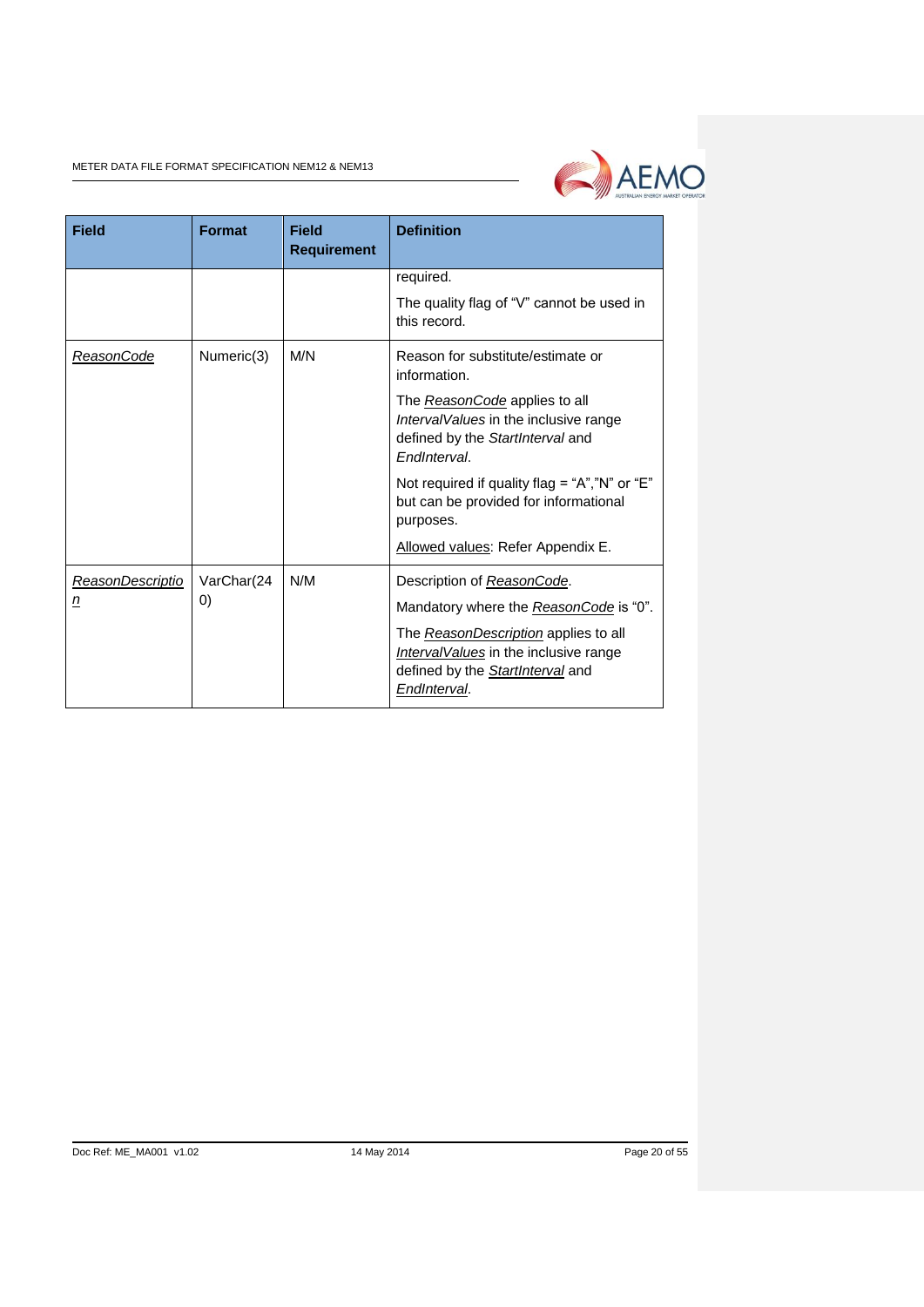

## <span id="page-20-0"></span>**5.6 B2B details record (500)**

Example: *RecordIndicator,TransCode,RetServiceOrder,ReadDateTime,IndexRead*

## 500,S,RETNSRVCEORD1,20031220154500,001123.5

This record is mandatory where a manual read has been performed or attempted.

Only valid 500 records associated with the current reading period must be provided. For example, a 500 record associated with a substitute reading will become invalid if actual readings subsequently replace the substituted readings.

This record must be repeated where multiple *TransCodes* or *RetServiceOrders* apply to the *day*.

| <b>Field</b>     | <b>Format</b> | <b>Field</b><br><b>Requirement</b> | <b>Definition</b>                                                                                                                                                              |
|------------------|---------------|------------------------------------|--------------------------------------------------------------------------------------------------------------------------------------------------------------------------------|
| RecordIndicator  | Numeric(3)    | M                                  | B2B details record indicator.                                                                                                                                                  |
|                  |               |                                    | Allowed value: 500.                                                                                                                                                            |
| <b>TransCode</b> | Char(1)       | M                                  | Indicates why the recipient is receiving<br>this metering data.                                                                                                                |
|                  |               |                                    | Refer Appendix A for a list of allowed<br>values for this field.                                                                                                               |
|                  |               |                                    | The transaction code value of "O" (i.e.<br>capital letter O) must be used when<br>providing historical data and where this<br>information is unavailable.                      |
| RetServiceOrder  | Varchar(15)   | R                                  | The Retailer's service order number<br>associated with the reading event for that<br>day (where the reading is directly<br>associated with a B2B Service order<br>request).    |
|                  |               |                                    | This information must only be provided to<br>the Retailer who issued the B2B Service<br>order request.                                                                         |
| ReadDateTime     | DateTime(1    | M/R/N                              | Actual date/time of the meter reading.                                                                                                                                         |
|                  | 4)            |                                    | The date/time the transaction occurred<br>or, for a substitution (quality flag = "S' or<br>"F"), when the reading event should have<br>happened.                               |
|                  |               |                                    | The time component of the<br>ReadDateTime should be the actual time<br>of the attempted read. If this is not<br>available the value of the time component<br>must be 00:00:01. |
|                  |               |                                    | The ReadDate Time is required when<br>providing historical data and not required                                                                                               |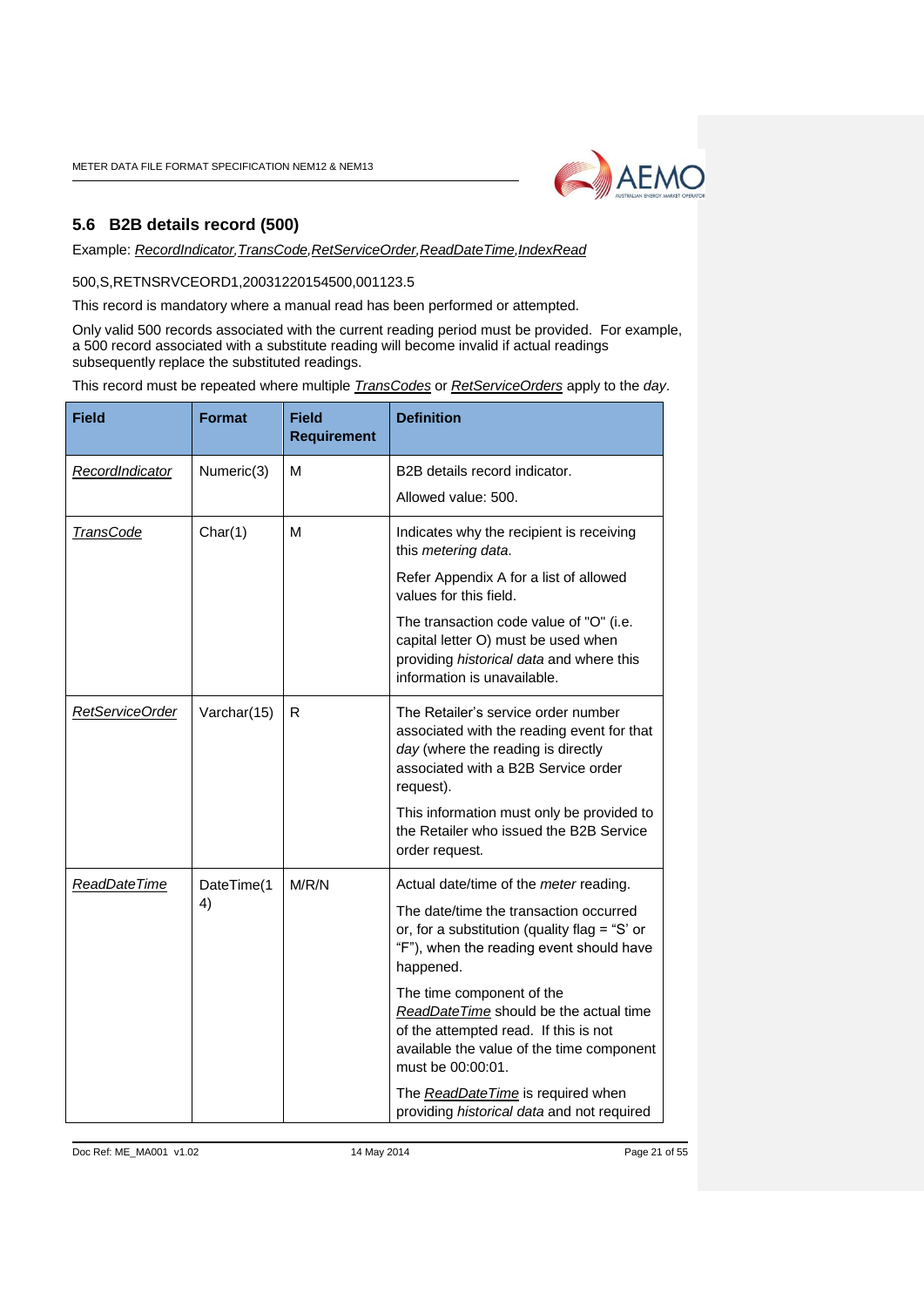

| <b>Field</b>     | <b>Format</b> | Field<br><b>Requirement</b> | <b>Definition</b>                                                                                                                                 |
|------------------|---------------|-----------------------------|---------------------------------------------------------------------------------------------------------------------------------------------------|
|                  |               |                             | for forward estimates.                                                                                                                            |
| <b>IndexRead</b> | Varchar(15)   | R/N                         | The total recorded accumulated energy<br>for a data stream retrieved from a meter's<br>register at the time of the <i>meter</i> reading<br>event. |
|                  |               |                             | For Type 5 metering installations the<br>MDP must provide the <i>IndexRead</i> where<br>collected. Refer section 4.3.4.                           |

# <span id="page-21-0"></span>**5.7 End of data (900)**

Example: *RecordIndicator* 900

| <b>Field</b>    | <b>Format</b> | <b>Field</b><br><b>Requirement</b> | <b>Definition</b>                                                                                     |
|-----------------|---------------|------------------------------------|-------------------------------------------------------------------------------------------------------|
| RecordIndicator | Numeric(3)    | M                                  | This is the end of record indicator for the<br>record set commencing with the previous<br>100 record. |
|                 |               |                                    | Allowed Value: 900.                                                                                   |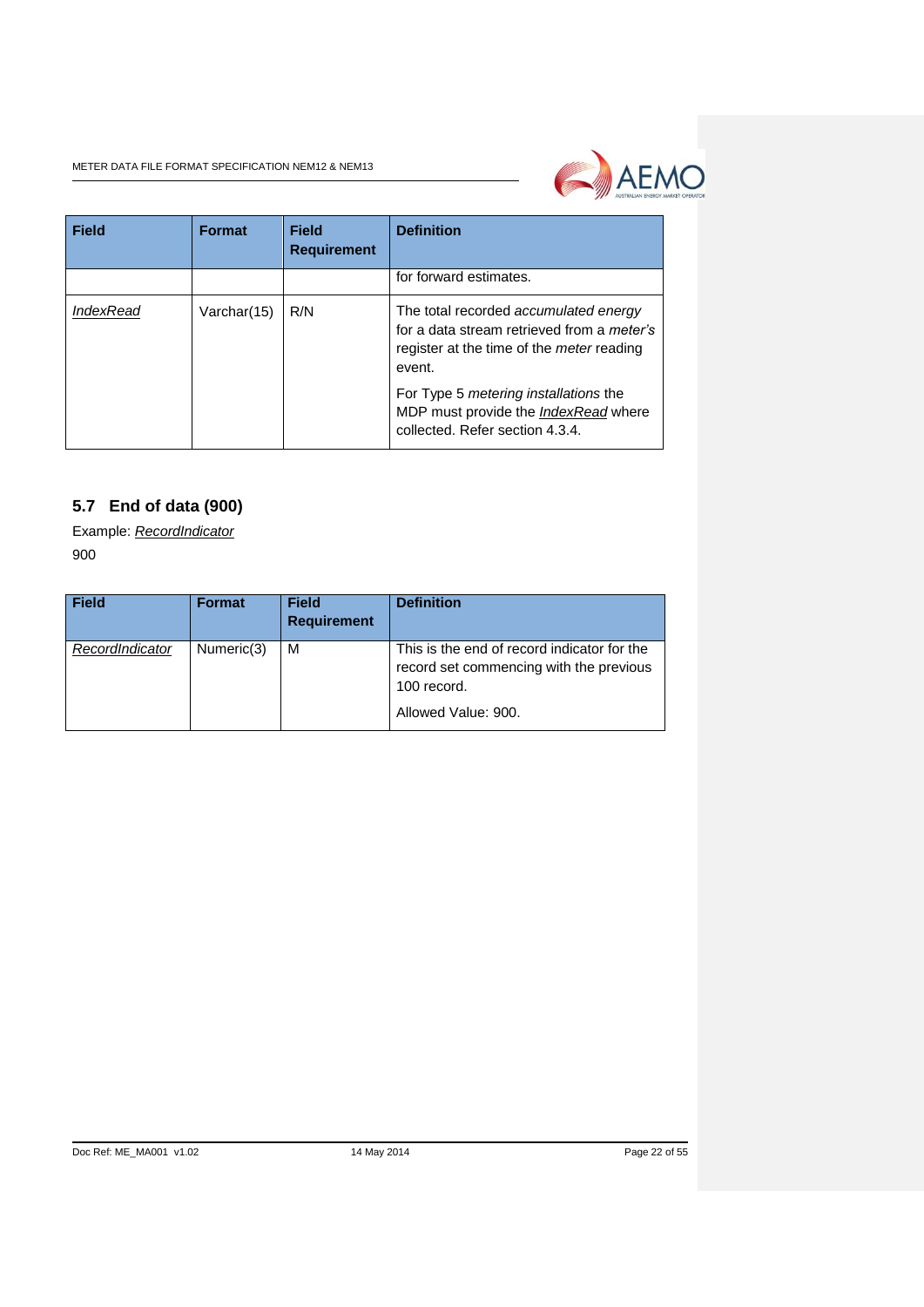

# <span id="page-22-0"></span>**6 Basic meter reading file specification and validation (NEM13)**

## <span id="page-22-1"></span>**6.1 Blocking cycle**

The blocking must be in accordance with the following diagram i.e. in the order of 100,250,550,900 records.

The 550 record is required in certain circumstances.

Refer to Appendix F for details of the blocking cycle for this file.



# <span id="page-22-2"></span>**6.2 Header record (100)**

Example: *RecordIndicator,VersionHeader,DateTime,FromParticipant,ToParticipant*

100,NEM13,200301011534,MDP1,Retailer1

| <b>Field</b>    | <b>Format</b>    | Field<br><b>Requirement</b> | <b>Definition</b>                                                                                           |
|-----------------|------------------|-----------------------------|-------------------------------------------------------------------------------------------------------------|
| RecordIndicator | Numeric(3)       | М                           | Header record indicator. 1 per file<br>(100-900 record set).                                                |
|                 |                  |                             | A 100 record must have a matching<br>900 record.                                                            |
|                 |                  |                             | Allowed value: 100.                                                                                         |
| VersionHeader   | VarChar(5)       | м                           | Version identifier. Details the version<br>of the data block and hence its format.<br>Allowed value: NEM13. |
| DateTime        | DateTime<br>(12) | м                           | File creation date / time.                                                                                  |
| FromParticipant | VarChar(10)      | М                           | The MSATS Participant ID of the MDP<br>that generates the file.                                             |
| ToParticipant   | VarChar(10)      | м                           | The MSATS Participant ID of the<br>intended Registered Participant or<br>Service Provider.                  |

#### Doc Ref: ME\_MA001 v1.02 14 May 2014 Page 23 of 55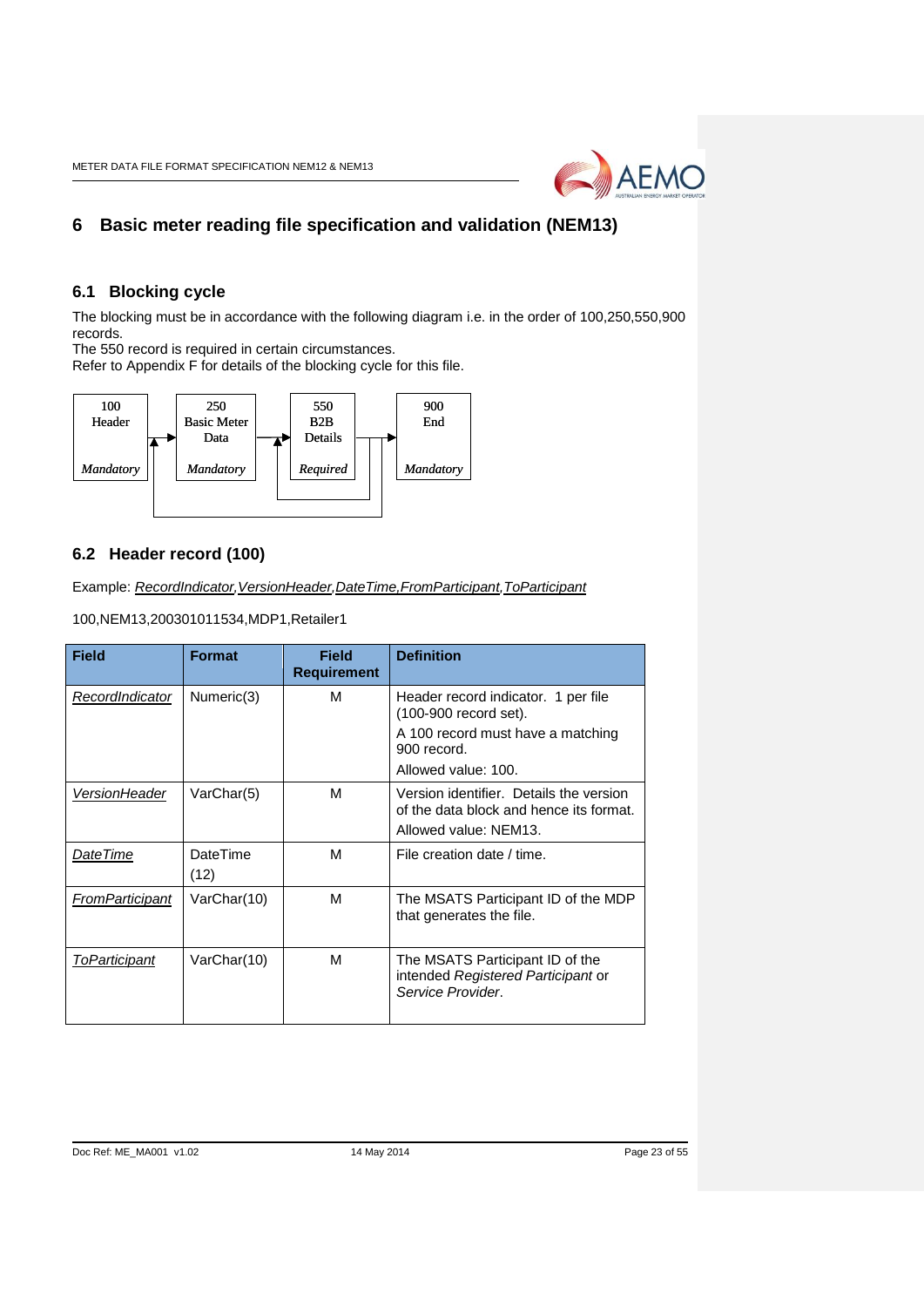

## <span id="page-23-0"></span>**6.3 Basic meter data record (250)**

Example:

R*ecordIndicator,NMI,NMIConfiguration,RegisterID,NMISuffix,MDMDataStreamIdentifier,MeterSeri alNumber,DirectionIndicator,PreviousRegisterRead,PreviousRegisterReadDateTime,PreviousQuali tyMethod,PreviousReasonCode,PreviousReasonDescription,CurrentRegisterRead,CurrentRegister ReadDateTime,CurrentQualityMethod,CurrentReasonCode,CurrentReasonDescription,Quantity,U OM,NextScheduledReadDate,UpdateDateTime,MSATSLoadDateTime*

250,1234567890,1141,01,11,11,METSER66,E,000021.2,20031001103230,A,,,000534.5,2004020 1100030,E64,77,,343.5,kWh,20040509, 20040202125010,20040203000130

| <b>Field</b>                       | <b>Format</b> | <b>Field</b><br><b>Requirement</b> | <b>Definition</b>                                                                                                                                                                         |
|------------------------------------|---------------|------------------------------------|-------------------------------------------------------------------------------------------------------------------------------------------------------------------------------------------|
| RecordIndicator                    | Numeric(3)    | м                                  | Basic <i>meter</i> record indicator.                                                                                                                                                      |
|                                    |               |                                    | Allowed value: 250                                                                                                                                                                        |
| <b>NMI</b>                         | Char(10)      | M                                  | NMI for the connection point. Does not<br>include check-digit or NMI suffix.                                                                                                              |
| <b>NMIConfiguration</b>            | VarChar(240)  | M                                  | String of all applicable <b>NMISuffixes</b> for the<br>NMI.                                                                                                                               |
|                                    |               |                                    | The <b>NMIConfiguration</b> must represent the<br>actual configuration of the site.                                                                                                       |
| <b>RegisterID</b>                  | VarChar(10)   | М                                  | Basic meter register identifier. Defined the<br>same as the RegisterID field in the<br>CATS_Register_Identifier table.<br>The value should match the value in<br>MSATS.<br>E.g. "1", "2". |
| <b>NMISuffix</b>                   | Char(2)       | М                                  | As defined in the National Metering<br>Identifier Procedure E.g. "11", "41".                                                                                                              |
| <b>MDMDataStreamIde</b><br>ntifier | Char(2)       | M/N                                | Defined per the suffix field in the<br>CATS NMI DataStream table, e.g. "11",<br>"41".                                                                                                     |
|                                    |               |                                    | The value must match the value in MSATS<br>The field must be provided if the metering<br>data has or would be sent to AEMO's<br>MDM system.                                               |
| MeterSerialNumber                  | VarChar(12)   | M                                  | Faceplate serial number as per Standing<br>Data for MSATS                                                                                                                                 |
| DirectionIndicator                 | Char(1)       | M                                  | A code to indicate whether this register<br>records "Import" or "Export".                                                                                                                 |
|                                    |               |                                    | Allowed values: "I" = Import to grid, " $E$ " =<br>Export from grid                                                                                                                       |
|                                    |               |                                    | "Import" means that energy normally flows<br>from the connection point to the grid.                                                                                                       |
|                                    |               |                                    | "Export" means energy normally flows<br>from the grid to the connection point.                                                                                                            |
| <b>PreviousRegisterRe</b>          | Varchar(15)   | м                                  | <b>Previous RegisterRead.</b>                                                                                                                                                             |

Doc Ref: ME\_MA001 v1.02 14 May 2014 Page 24 of 55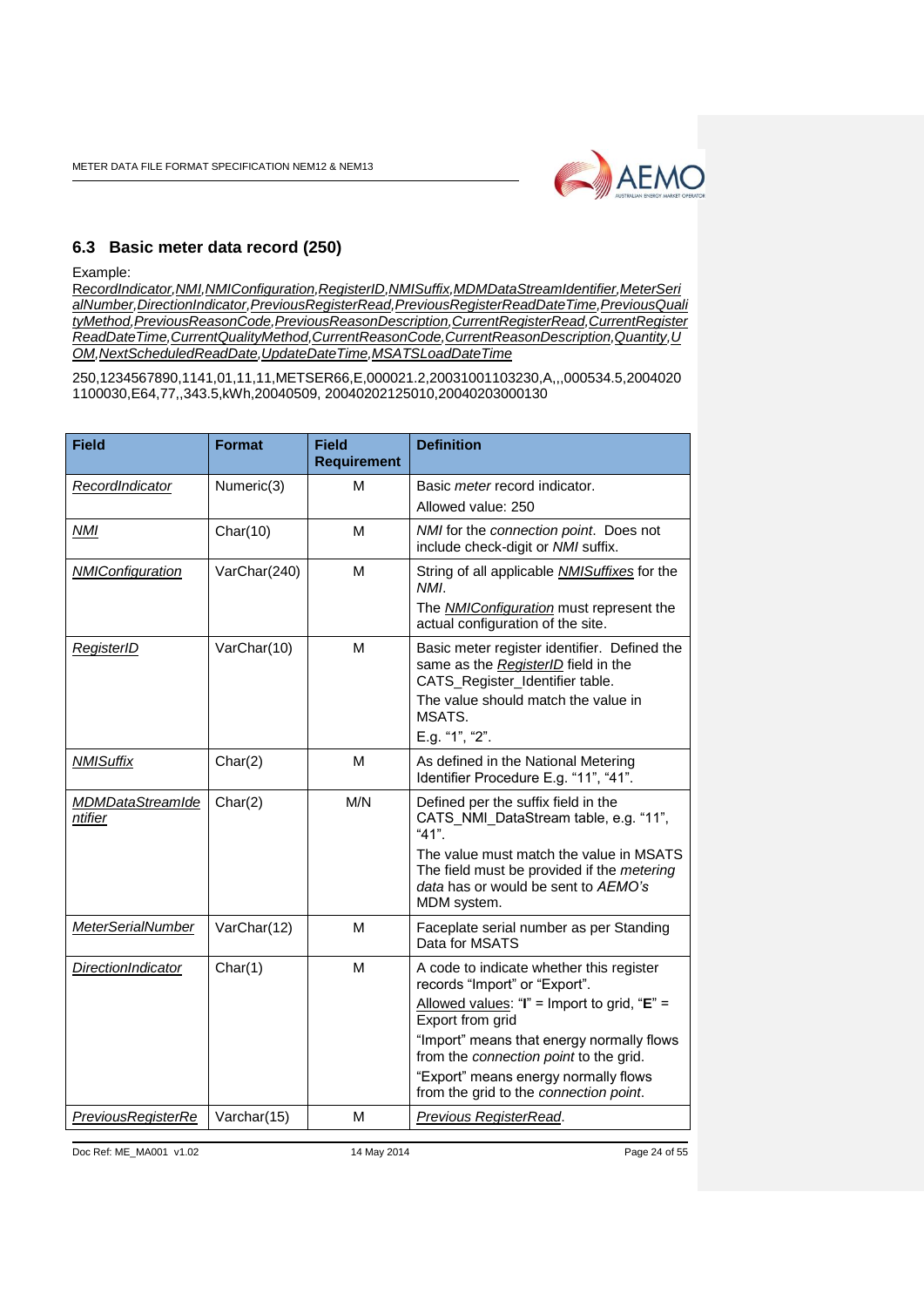

| <b>Field</b>                         | <b>Format</b> | <b>Field</b><br><b>Requirement</b> | <b>Definition</b>                                                                                                                                     |
|--------------------------------------|---------------|------------------------------------|-------------------------------------------------------------------------------------------------------------------------------------------------------|
| ad                                   |               |                                    | Example of values: 1234567.123 or<br>0012456.123.                                                                                                     |
|                                      |               |                                    | Values must include any leading zeros<br>and trailing zeros as per the physical dial<br>format.                                                       |
|                                      |               |                                    | Values must be exclusive of meter<br>multipliers.                                                                                                     |
|                                      |               |                                    | The 'previous' reading is the earlier of the<br>two readings provided. A forward estimate<br>cannot be provided in the<br>PreviousRegisterRead field. |
|                                      |               |                                    | Refer Appendix I for examples of the use<br>of this field.                                                                                            |
| <u>PreviousRegisterRe</u>            | DateTime      | м                                  | Actual date/time of the meter reading.                                                                                                                |
| adDateTime                           | (14)          |                                    | The date/time the transaction occurred or,<br>for a substitution (quality flag = "S' or "F"),<br>when the reading event should have<br>happened.      |
|                                      |               |                                    | The time component of the                                                                                                                             |
|                                      |               |                                    | PreviousRegisterReadDateTime should be<br>the actual time of the attempted read. If                                                                   |
|                                      |               |                                    | this is not available the value of the time<br>component must be 00:00:01.                                                                            |
| <b>PreviousQualityMet</b><br>hod     | VarChar(3)    | M                                  | Data quality & substitution/estimation flag<br>for PreviousRegisterRead.                                                                              |
|                                      |               |                                    | Format : In the form QMM, where quality<br>flag $(Q)$ = 1 character and method flag<br>$(MM) = 2$ character                                           |
|                                      |               |                                    | Allowed values:                                                                                                                                       |
|                                      |               |                                    | See quality and method tables (refer<br>Appendix C & D)                                                                                               |
|                                      |               |                                    | If quality flag = " $A$ " then no method flag is<br>required.                                                                                         |
| PreviousReasonCod<br>$\mathbf e$     | Numeric(3)    | M/N                                | Reason for substitute/estimate or<br>information for <b>PreviousRegisterRead</b> .<br>Refer to 4.3.5 for more details.                                |
|                                      |               |                                    | Allowed values:                                                                                                                                       |
|                                      |               |                                    | Refer Appendix E.<br>Not Required where the quality flag = "A"                                                                                        |
|                                      |               |                                    | or "E" but can be provided for<br>informational purposes.                                                                                             |
| <u>PreviousReasonDes</u><br>cription | VarChar(240)  | N/M                                | Description of ReasonCode for<br>PreviousRegisterRead.                                                                                                |
|                                      |               |                                    | Mandatory where the<br>PreviousReasonCode is "0".                                                                                                     |
| CurrentRegisterRea                   | Varchar(15)   | M                                  | Register read.                                                                                                                                        |

Doc Ref: ME\_MA001 v1.02 14 May 2014 14 May 2014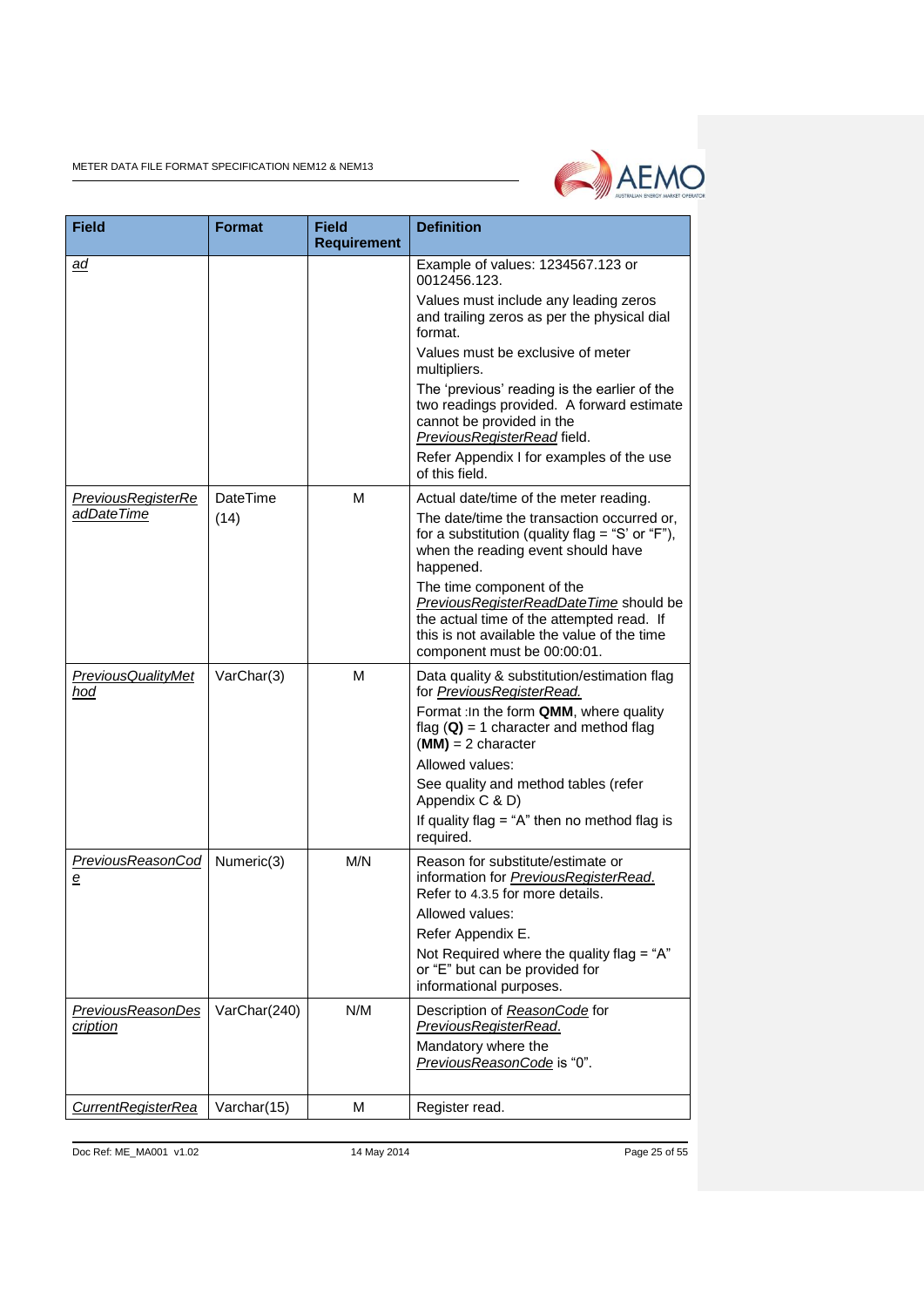

| <b>Field</b>                    | <b>Format</b>    | <b>Field</b><br><b>Requirement</b> | <b>Definition</b>                                                                                                                                                                                                                                                                                                                                                                                                                                                                                                                                                                                                                |
|---------------------------------|------------------|------------------------------------|----------------------------------------------------------------------------------------------------------------------------------------------------------------------------------------------------------------------------------------------------------------------------------------------------------------------------------------------------------------------------------------------------------------------------------------------------------------------------------------------------------------------------------------------------------------------------------------------------------------------------------|
| ₫                               |                  |                                    | Example of values: 1234567.123 or<br>0012456.123.<br>Values must include any leading zeros<br>and trailing zeros as per the physical dial<br>format.<br>Values must be exclusive of meter<br>multipliers.<br>The 'current' reading is the later of the two<br>readings provided. It has no specific<br>relationship to the present; for example, it<br>may be in the future if the reading is a<br>forward estimate.                                                                                                                                                                                                             |
| CurrentRegisterRea<br>dDateTime | DateTime<br>(14) | M                                  | Actual date/time of the meter reading.<br>For forward estimates, the date should be<br>equal to or greater than the<br>NextScheduledReadDate, with a time<br>component of 00:00:00 (ie, date(8) +<br>000000).<br>The date/time the transaction occurred or,<br>for a substitution (quality flag = "S' or "F"),<br>when the reading event should have<br>happened.<br>The time component of the<br>CurrentRegisterReadDateTime should be<br>the actual time of the attempted read. If<br>this is not available the value of the time<br>component must be 00:00:01.<br>Refer Appendix I for examples of the use<br>of this field. |
| CurrentQualityMeth<br>od        | VarChar(3)       | M                                  | Data quality & substitution/estimation flag<br>for CurrentRegisterRead.<br>Format: In the form QMM, where quality<br>flag $(Q) = 1$ character and method flag<br>$(MM) = 2$ character<br>Allowed values:<br>See quality and method tables (refer<br>Appendix C & D).<br>If quality flag = " $A$ " then no method flag is<br>required.                                                                                                                                                                                                                                                                                            |
| <b>CurrentReasonCode</b>        | Numeric(3)       | M/N                                | Reason for substitute/estimate or<br>information for CurrentRegisterRead.<br>Refer to 4.3.5 for more details.<br>Allowed values:<br>Refer Appendix E.<br>Not Required where the quality flag = "A"<br>or "E" but can be provided for                                                                                                                                                                                                                                                                                                                                                                                             |

Doc Ref: ME\_MA001 v1.02 14 May 2014 Page 26 of 55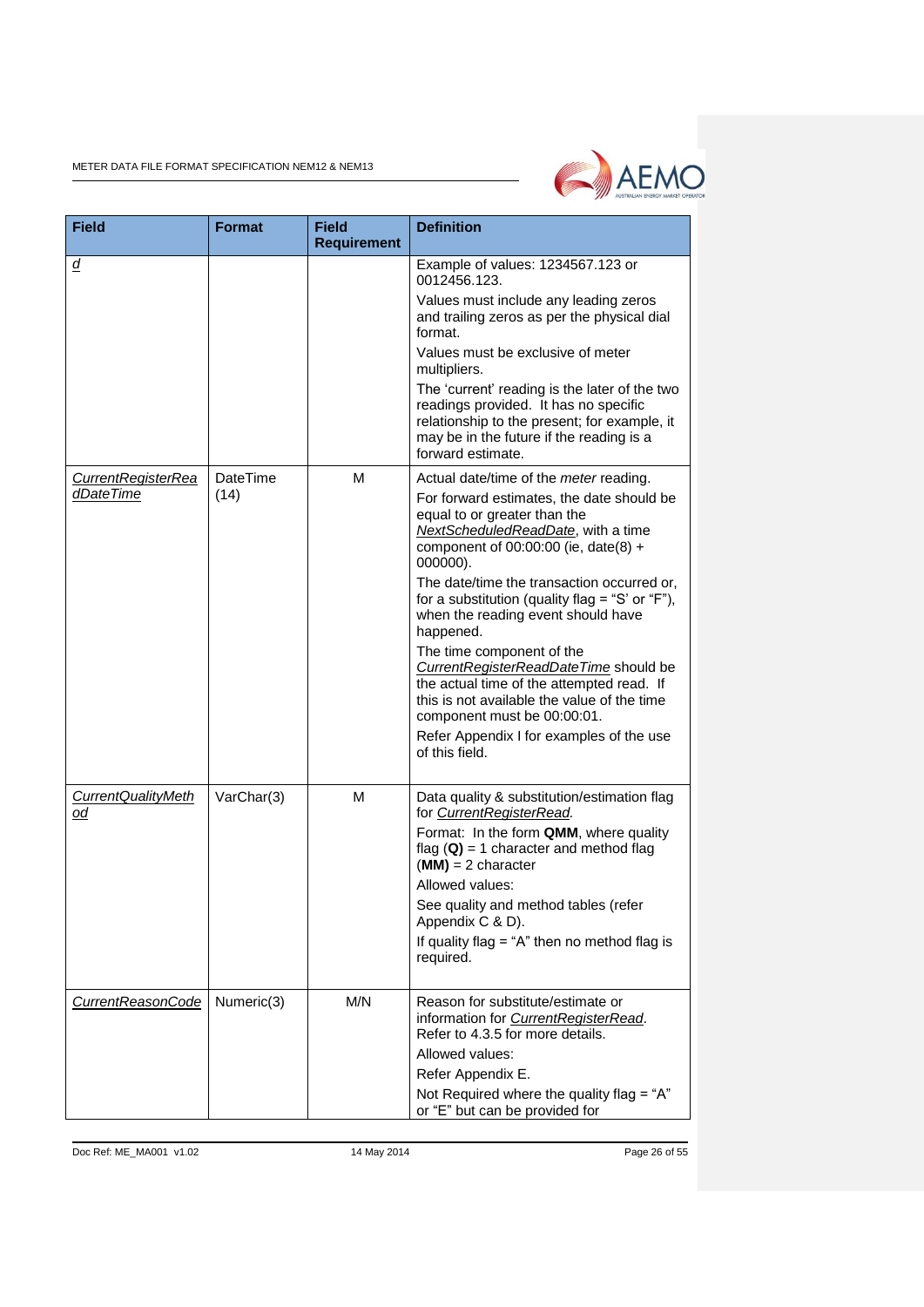

| <b>Field</b>                        | <b>Format</b>                                                                                              | <b>Field</b><br><b>Requirement</b> | <b>Definition</b>                                                                                                                                                                                                                                                                                                                                                                                                                                                                                        |
|-------------------------------------|------------------------------------------------------------------------------------------------------------|------------------------------------|----------------------------------------------------------------------------------------------------------------------------------------------------------------------------------------------------------------------------------------------------------------------------------------------------------------------------------------------------------------------------------------------------------------------------------------------------------------------------------------------------------|
|                                     |                                                                                                            |                                    | informational purposes.                                                                                                                                                                                                                                                                                                                                                                                                                                                                                  |
| <b>CurrentReasonDesc</b><br>ription | VarChar(240)                                                                                               | N/M                                | Description of ReasonCode for<br>CurrentRegisterRead.<br>Mandatory where the CurrentReasonCode                                                                                                                                                                                                                                                                                                                                                                                                           |
| Quantity                            | <b>Numeric</b><br>(sx.y)<br><b>Refer Section</b><br>7.2 for details<br>on the format<br>of this<br>number. | M                                  | is "0".<br>The computed quantity, after the<br>application of any multiplier value and<br>taking account of any meter roll over. For<br>energy values (e.g. watt hours or var<br>hours) this is measured between the<br>CurrentRegisterRead and<br><b>PreviousRegisterRead</b><br>(CurrentRegisterRead value less<br>PreviousRegisterRead value corrected for<br>the register multiplier). For non energy<br>(demand) values, it is the<br>CurrentRegisterRead corrected for the<br>register multiplier. |
|                                     |                                                                                                            |                                    | A negative value should not normally<br>occur and should be treated as an<br>exception requiring investigation.                                                                                                                                                                                                                                                                                                                                                                                          |
| <b>UOM</b>                          | VarChar(5)                                                                                                 | М                                  | Unit of Measure for the <b>Quantity</b> value.<br>Refer Appendix B for the list of allowed<br>values for this field.                                                                                                                                                                                                                                                                                                                                                                                     |
| NextScheduledRead<br>Date           | Date(8)                                                                                                    | M/N                                | This date is the next future read date.<br>This field is not required where the meter<br>will not be read again (eg meter removed,<br>NMI abolished, MDP will no longer be the<br>MDP).<br>The NSRD provided in this file is accurate<br>at the time the file is generated (noting this<br>may be subject to change e.g. if route<br>change etc.). MSATS is the database of<br>record, therefore should there be a<br>discrepancy between the NSRD in this file,<br>MSATS shall prevail.                 |
| UpdateDateTime                      | DateTime<br>(14)                                                                                           | М                                  | The latest date/time for the updated<br>CurrentRegisterRead or<br>CurrentQualityMethod. This is the MDP's<br>version date/time that the metering data<br>was created or changed. This date and<br>time applies to data in this 250 record.                                                                                                                                                                                                                                                               |
| <b>MSATSLoadDateTi</b><br>me        | DateTime<br>(14)                                                                                           | R.                                 | This is the date/time stamp the MSATS<br>system returns recording when metering<br>data was loaded into MSATS. This date is<br>in the acknowledgement notification sent<br>to the MDP by MSATS                                                                                                                                                                                                                                                                                                           |

Doc Ref: ME\_MA001 v1.02 14 May 2014 14 May 2014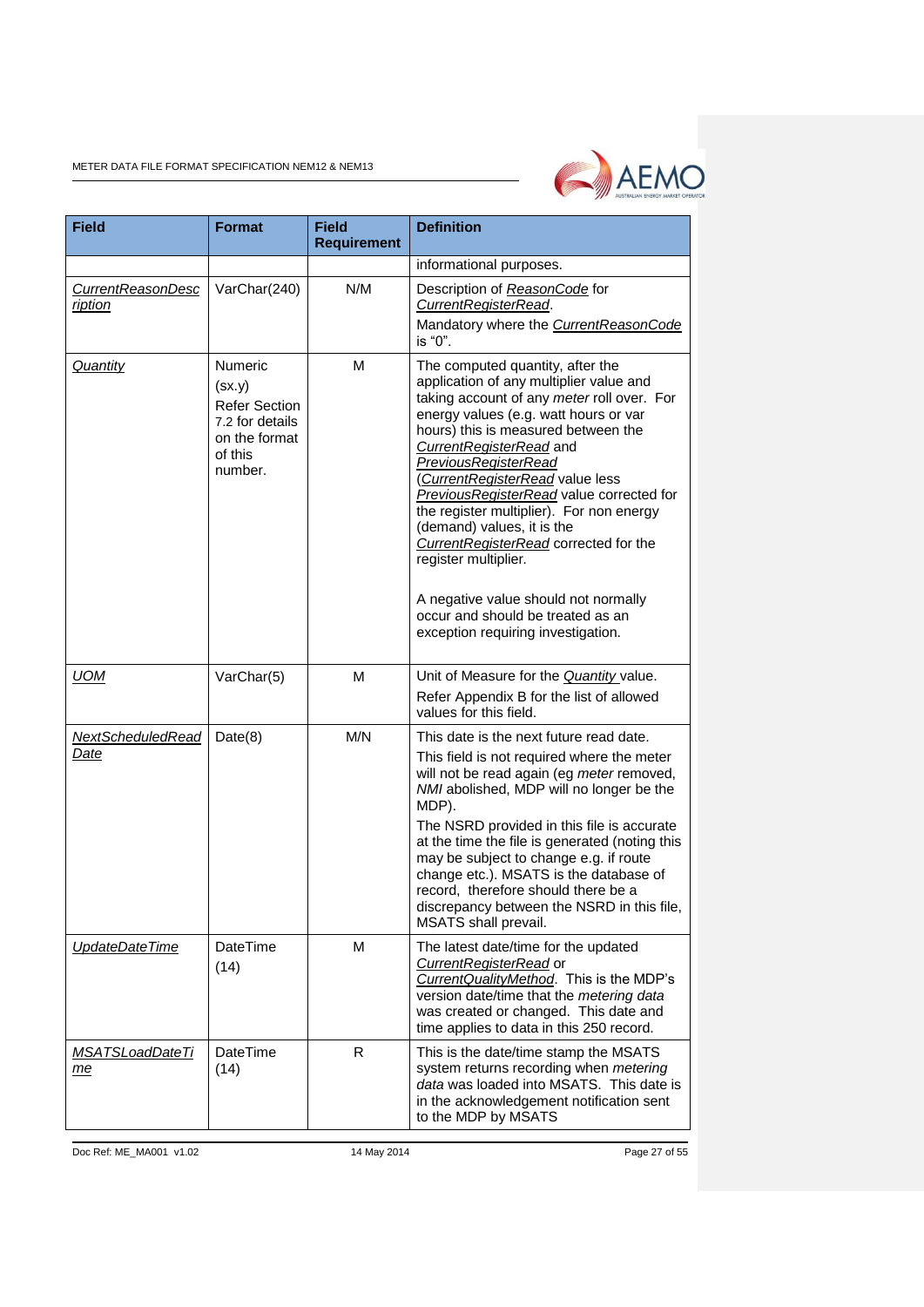

# <span id="page-27-0"></span>**6.4 B2B details record (550)**

Example: *RecordIndicator,PreviousTransCode,PreviousRetServiceOrder,CurrentTransCode, CurrentRetServiceOrder*

550,N,,A,

This record is not required if both the *PreviousTransCode* and *CurrentTransCode* are "N" and there are no service orders corresponding to the *PreviousRegisterRead* or *CurrentRegisterRead* readings.

This record must be repeated where multiple *TransCodes* or *RetServiceOrders* apply to the *PreviousRegisterRead* or *CurrentRegisterRead*.

| <b>Field</b>                | <b>Format</b> | <b>Field</b><br><b>Requiremen</b><br>t | <b>Definition</b>                                                                                                                                                                                                                                                           |
|-----------------------------|---------------|----------------------------------------|-----------------------------------------------------------------------------------------------------------------------------------------------------------------------------------------------------------------------------------------------------------------------------|
| RecordIndicator             | Numeric(3)    | м                                      | B2B details record indicator.<br>Allowed value: 550                                                                                                                                                                                                                         |
| PreviousTransCode           | Char(1)       | M                                      | Indicates why the<br><b>PreviousRegisterRead</b> was<br>collected.<br>Refer Appendix A for a list of<br>allowed values for this field.<br>The transaction code value of "O"<br>must be used when providing<br>historical data and where this<br>information is unavailable. |
| PreviousRetServiceOrd<br>er | Varchar(15)   | R                                      | The Retailer's service order<br>number associated with the<br>PreviousRegisterRead reading<br>(where the metering data is<br>directly associated with a<br>ServiceOrderRequest).<br>This information must only be<br>provided to the requesting<br>Retailer.                |
| <b>CurrentTransCode</b>     | Char(1)       | M                                      | Indicates why the<br>CurrentRegisterRead was<br>collected.<br>Refer Appendix A for a list of<br>allowed values for this field.<br>The transaction code value of "O"<br>must be used when providing<br>historical data and where this<br>information is unavailable.         |
| CurrentRetServiceOrde<br>r  | Varchar(15)   | R                                      | The Retailer's service order<br>number associated with the<br><b>CurrentRegisterRead reading</b><br>(where the metering data is<br>directly associated with a B2B                                                                                                           |

Doc Ref: ME\_MA001 v1.02 14 May 2014 Page 28 of 55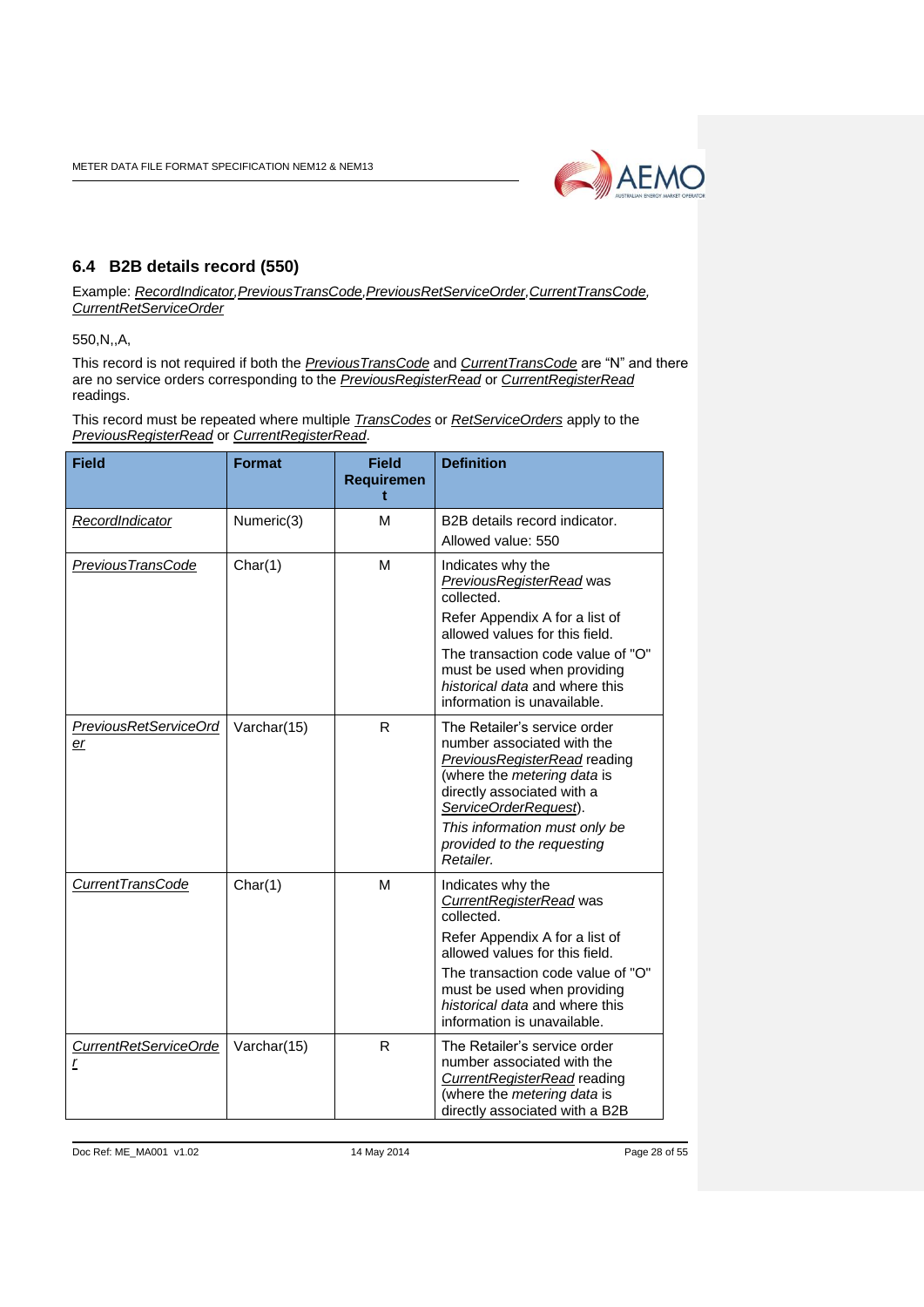

|  | service order request).                                                  |
|--|--------------------------------------------------------------------------|
|  | This information must only be<br>provided to the requesting<br>Retailer. |

# <span id="page-28-0"></span>**6.5 End of data (900)**

Example: *RecordIndicator*

900

| <b>Field</b>    | <b>Format</b> | <b>Field</b><br><b>Requiremen</b> | <b>Definition</b>                                                                                                           |
|-----------------|---------------|-----------------------------------|-----------------------------------------------------------------------------------------------------------------------------|
| RecordIndicator | Numeric(3)    | М                                 | This is the end of record indicator<br>for the record set commencing with<br>the previous 100 record.<br>Allowed Value: 900 |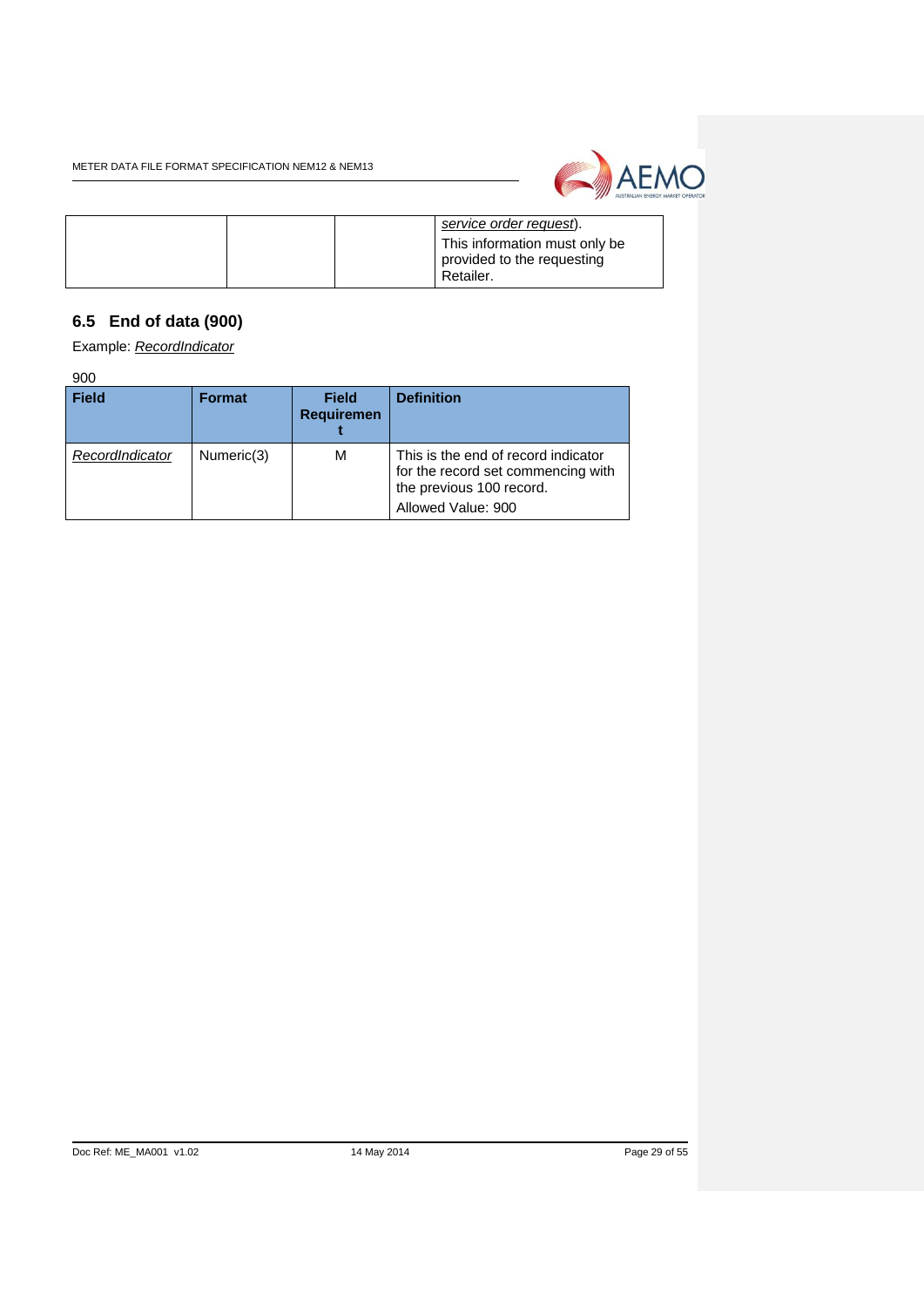

# <span id="page-29-0"></span>**Appendices**

# <span id="page-29-2"></span><span id="page-29-1"></span>**Appendix A**

# **Transaction codes flags**

References to service orders in the table below refer to work done by a *Service Provider* as the result of a Retailer's ServiceOrderRequest or at its own initiation.

| <b>TRANSCODE</b> | <b>ACTION</b>                   | <b>COMMENTS</b>                                                                                                                                                                                                                                                                     |
|------------------|---------------------------------|-------------------------------------------------------------------------------------------------------------------------------------------------------------------------------------------------------------------------------------------------------------------------------------|
| $\overline{A}$   | Alteration                      | Any action involving the alteration of the metering at a<br>site. This includes a removal of one meter and<br>replacing it with another and all New Connections and<br>Add/Alts service orders.                                                                                     |
| $\mathsf{C}$     | <b>Meter</b><br>Reconfiguration | Meter Reconfiguration service order. This includes<br>Off-Peak (controlled load) timing changes. This does<br>not apply to the removal of the meter.                                                                                                                                |
| G                | Re-energisation                 | Re-energisations service order.                                                                                                                                                                                                                                                     |
| D                | De-energisation                 | De-energisations including De-energisation for Non-<br>payment service order.                                                                                                                                                                                                       |
| E                | <b>Forward Estimate</b>         | For all Forward Estimates.                                                                                                                                                                                                                                                          |
| N                | <b>Normal Read</b>              | Scheduled read. Also includes substitutions<br>associated with a scheduled read.                                                                                                                                                                                                    |
| O                | Other                           | Include Meter Investigation & Miscellaneous service<br>orders.<br>This value is used when providing historical data and<br>where the <b>TransCode</b> information is unavailable.                                                                                                   |
| S                | <b>Special Read</b>             | Special Read service order.                                                                                                                                                                                                                                                         |
| R.               | Removal of meter                | This is used for meter removal or supply abolishment<br>where the meter has been removed and will not be<br>replaced. This excludes situations involving a meter<br>changeover or where a meter is added to an existing<br>configurations (these are considered to be alterations). |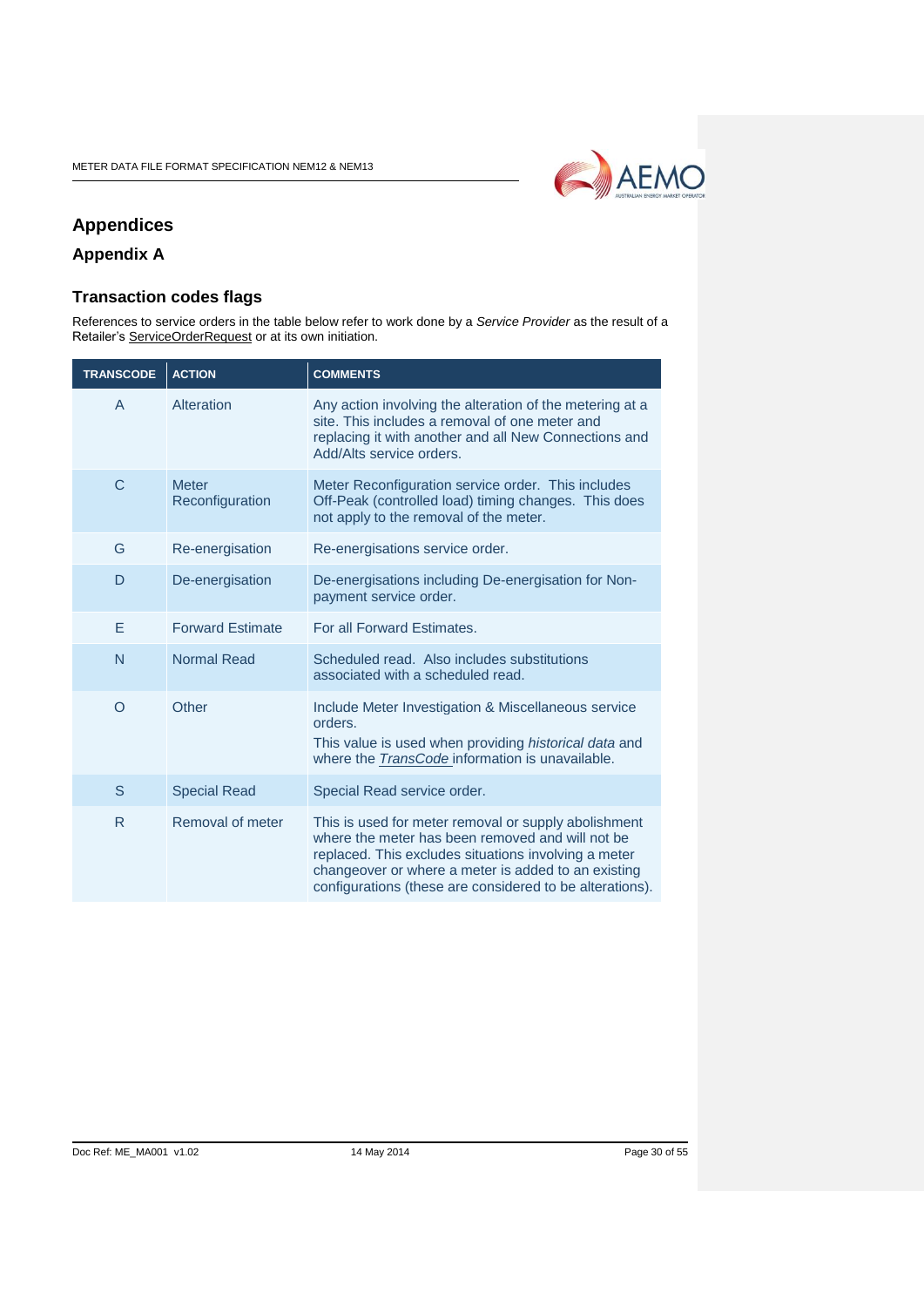

# <span id="page-30-0"></span>**Appendix B**

## <span id="page-30-1"></span>**Format & unit of measure field details**

**Format of differing types of data**

The following table specifes the format and maximum number of characters that apply to the data shown in the *IntervalValue* (300 record) and *Quantity* (250 record) fields. Other data types do not have specific defined format.

| <b>UOM TYPE</b>                 | <b>FORMAT</b>  | <b>CHARACTER LENGTH</b> |
|---------------------------------|----------------|-------------------------|
| mega (Million)<br>M             | <b>Numeric</b> | 15.6                    |
| kilo (Thousand)<br>k            | <b>Numeric</b> | 15.3                    |
| <b>Power Factor</b><br>рf       | <b>Numeric</b> | 15.2                    |
| Wh, VArh, VAh, VAr, VA, V, A, W | <b>Numeric</b> | 15                      |

#### **Allowed Values in the UOM field**

| The allowed values for UOM are not case sensitive. |                                                    |  |
|----------------------------------------------------|----------------------------------------------------|--|
| <b>ALLOWED VALUES</b>                              | <b>DESCRIPTION</b>                                 |  |
| <b>MWh</b>                                         | megawatt hour                                      |  |
| kWh                                                | kilowatt hour                                      |  |
| Wh                                                 | watt hour                                          |  |
| <b>MVArh</b>                                       | megavolt ampere<br>reactive hour<br>(megavar hour) |  |
| <b>kVArh</b>                                       | kilovolt ampere<br>reactive hour                   |  |
| VArh                                               | volt ampere reactive<br>hour                       |  |
| <b>MVAr</b>                                        | megavolt ampere<br>reactive                        |  |
| kVAr                                               | kilovolt ampere<br>reactive                        |  |
| VAr                                                | volt ampere reactive                               |  |
| <b>MW</b>                                          | megawatt                                           |  |
| kW                                                 | kilowatt                                           |  |
| W                                                  | watt                                               |  |
| <b>MVAh</b>                                        | megavolt ampere hour                               |  |
| <b>kVAh</b>                                        | kilovolt ampere hour                               |  |

Doc Ref: ME\_MA001 v1.02 14 May 2014 Page 31 of 55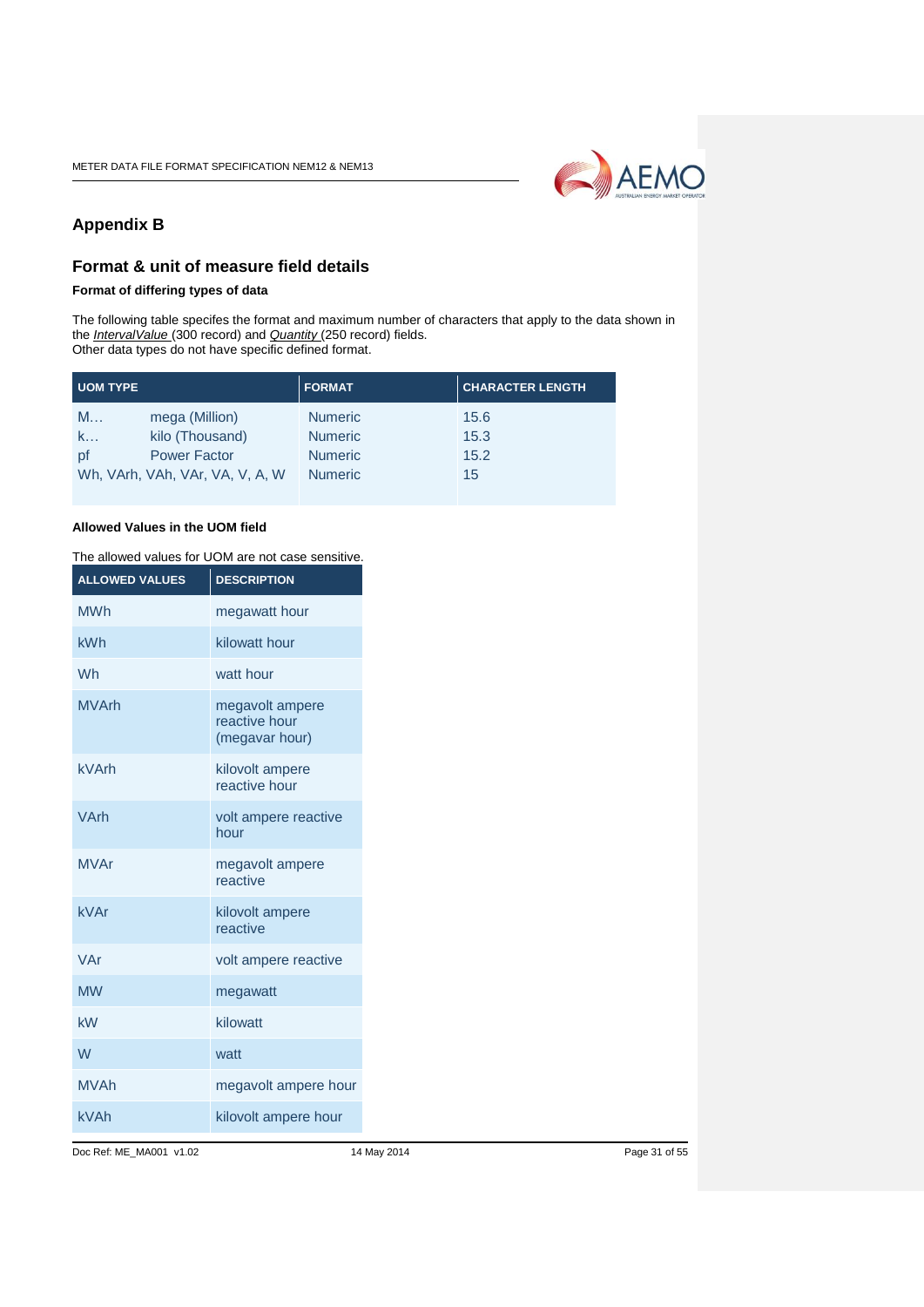

| VAh            | volt ampere hour    |
|----------------|---------------------|
| <b>MVA</b>     | megavolt ampere     |
| <b>kVA</b>     | kilovolt ampere     |
| <b>VA</b>      | volt ampere         |
| kV             | kilovolt            |
| $\vee$         | volt                |
| kA             | kiloampere          |
| $\overline{A}$ | ampere              |
| pf             | <b>Power Factor</b> |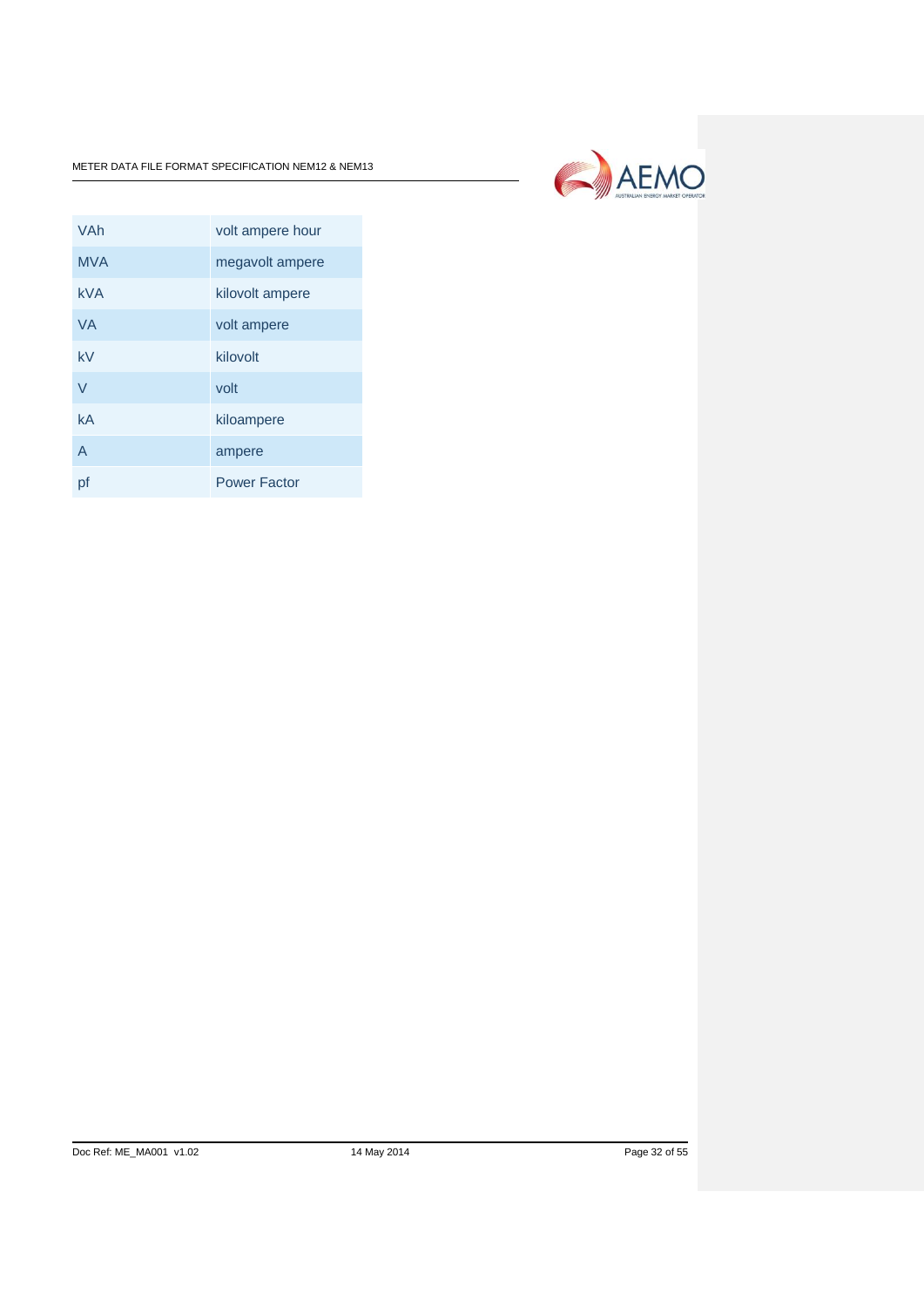

# <span id="page-32-0"></span>**Appendix C**

# <span id="page-32-1"></span>**Quality flags**

| <b>QUALITY</b><br><b>FLAG</b> | <b>MEANING OF QUALITY FLAG</b>                                                                                                                                                                  | <b>RELATIONSHIP WITH OTHER FIELDS</b>                                                                                                                                                                                                                          |
|-------------------------------|-------------------------------------------------------------------------------------------------------------------------------------------------------------------------------------------------|----------------------------------------------------------------------------------------------------------------------------------------------------------------------------------------------------------------------------------------------------------------|
| A                             | Actual data.<br>As defined in Metrology<br><b>Procedure Part B</b>                                                                                                                              | No method flag is required if this quality flag value<br>is used.<br>A reason code is optional if this quality flag value<br>is used and can be used for informational<br>purposes.                                                                            |
| E                             | Forward estimated data.<br>As defined in Metrology<br><b>Procedure Part B</b>                                                                                                                   | A method flag is mandatory if this quality flag<br>value is used.<br>No reason code applies if this quality flag value is<br>used.                                                                                                                             |
| F                             | Final substituted data.<br>As defined in Metrology<br><b>Procedure Part B</b>                                                                                                                   | A method flag is mandatory if this quality flag<br>value is used.<br>A reason code is mandatory if this quality flag<br>value is used.                                                                                                                         |
| N                             | Null data.<br>As defined in Metrology<br><b>Procedure Part B</b>                                                                                                                                | This value is not permitted in NEM13 files.<br>The interval values must be set to "0" if this quality<br>flag value is used.<br>No method flag applies if this quality flag value is<br>used.<br>No reason code applies if this quality flag value is<br>used. |
| S                             | Substituted data.<br>As defined in Metrology<br>Procedure Part B                                                                                                                                | A method flag is mandatory if this quality flag<br>value is used.<br>A reason code is mandatory if this quality flag<br>value is used.                                                                                                                         |
| $\vee$                        | Variable data.<br>This is not a formal quality<br>flag held against individual<br>data items.<br>This value may only be used<br>as part of the <b>QualityMethod</b><br>field in the 300 record. | This value is not permitted in NEM13 files.<br>No method flag applies if this quality flag value is<br>used.<br>No reason code applies if this quality flag value is<br>used.                                                                                  |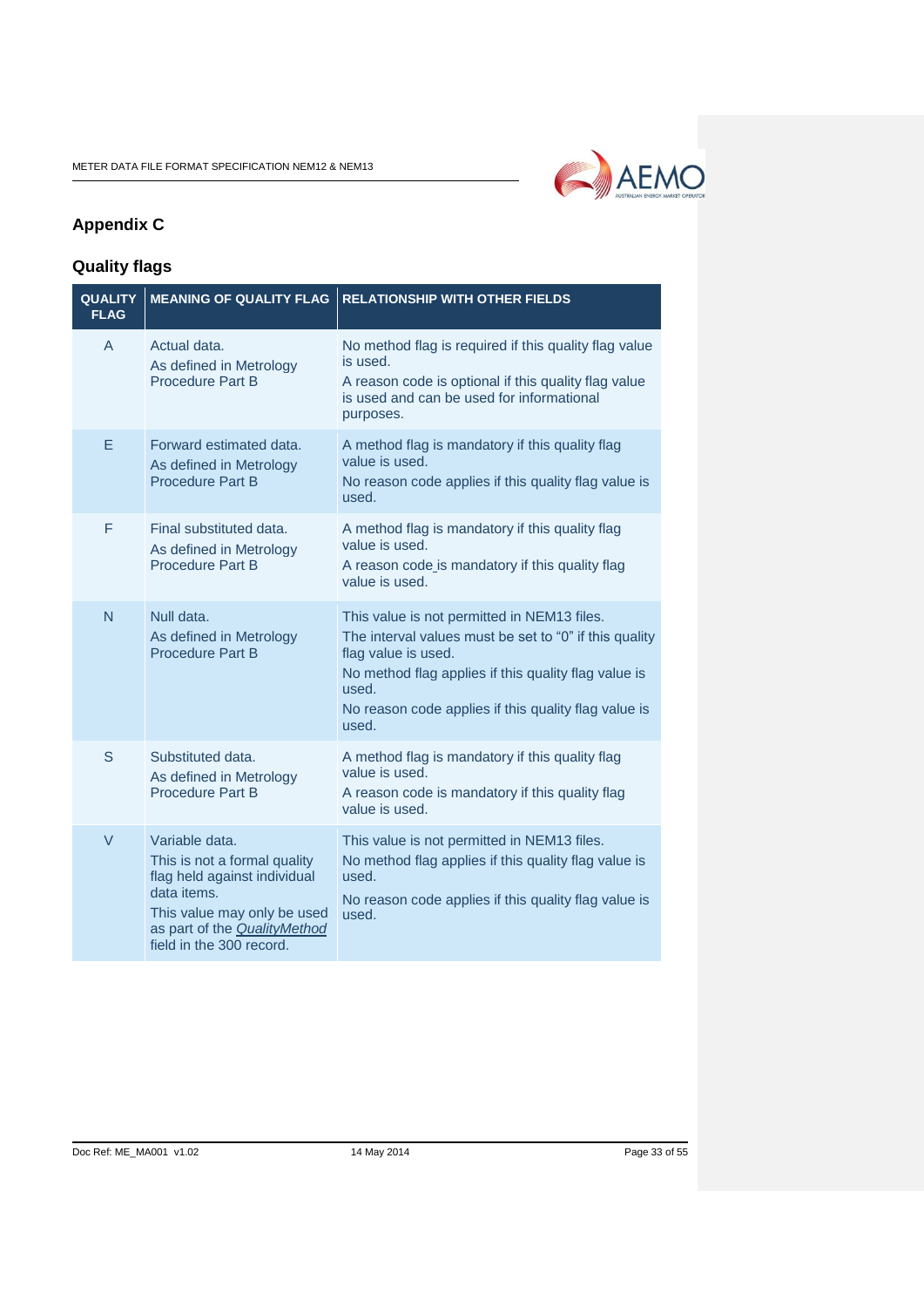

# <span id="page-33-0"></span>**Appendix D**

## <span id="page-33-1"></span>**Method flags**

This table should be used in conjunction with the AEMO document: 'Metrology Procedure: Part B: Metering data validation, substitution and estimation procedure for metering types 1 – 7'.

| <b>METHOD FLAG</b> | <b>MEANING OF METHOD FLAG</b> |
|--------------------|-------------------------------|
| 11                 | Type 11                       |
| 12                 | Type 12                       |
| 13                 | Type 13                       |
| 14                 | Type 14                       |
| 15                 | Type 15                       |
| 16                 | Type 16                       |
| 17                 | Type 17                       |
| 18                 | Type 18                       |
| 19                 | Type 19                       |
| 51                 | Type 51                       |
| 52                 | Type 52                       |
| 53                 | Type 53                       |
| 54                 | Type 54                       |
| 55                 | Type 55                       |
| 56                 | Type 56                       |
| 57                 | Type 57                       |
| 58                 | Type 58                       |
| 61                 | Type 61                       |
| 62                 | Type 62                       |
| 63                 | Type 63                       |
| 64                 | Type 64                       |
| 65                 | Type 65                       |
| 66                 | Type 66                       |
| 67                 | Type 67                       |
| 68                 | Type 68                       |
| 71                 | Type 71                       |
| 72                 | Type 72                       |
| 73                 | Type 73                       |
| 74                 | Type 74                       |
| 75                 | Type 75                       |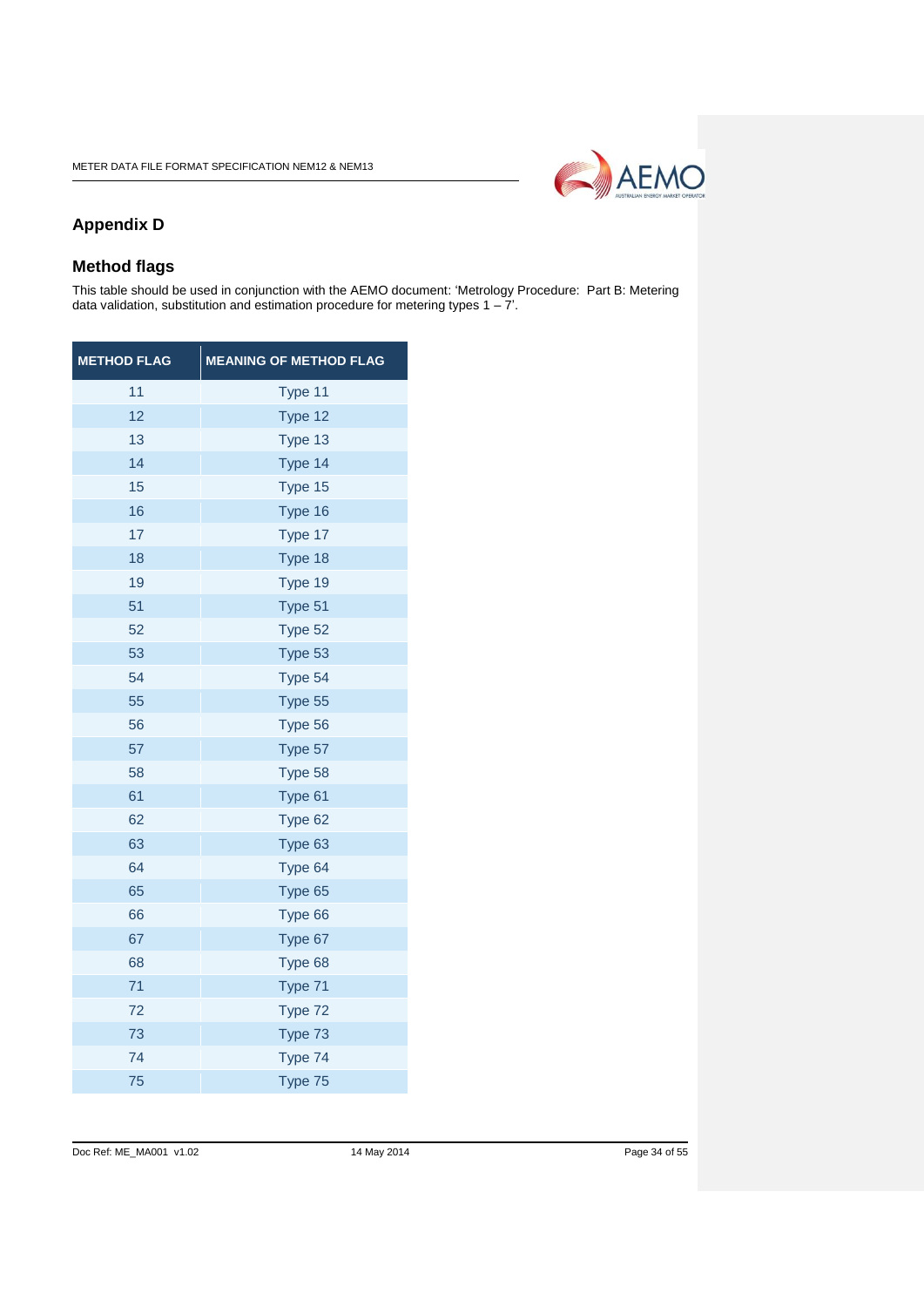

# <span id="page-34-0"></span>**Appendix E**

## <span id="page-34-1"></span>**Reason codes**

| <b>REASON CODE DESCRIPTION</b> | <b>DETAILED DESCRIPTION</b>                                                                                                                                                                                                                     |
|--------------------------------|-------------------------------------------------------------------------------------------------------------------------------------------------------------------------------------------------------------------------------------------------|
| Free text description          | For use in the case that other reason code<br>descriptions cannot be reasonably utilised.                                                                                                                                                       |
| Meter/equipment<br>changed     | Where metering installation has changed.                                                                                                                                                                                                        |
| Extreme weather<br>conditions  | Extreme weather conditions have prevented data<br>collection.                                                                                                                                                                                   |
| Quarantined premises           | Premises under quarantine preventing access to<br>metering installation.                                                                                                                                                                        |
| Dangerous dog                  | Dog has been identified as posing an immediate<br>hazard to metering installation access.                                                                                                                                                       |
| <b>Blank screen</b>            | Electronic meter has blank display, could be<br>powered off or faulty display but unable to<br>determine.                                                                                                                                       |
| De-energised premises          | Blank screen on an electronic meter where the<br>reader is able to determine that the site is de-en<br>or an interval metered site where the MDP is<br>providing substituted data for a site that is de-en<br>but data streams are left active. |
| Unable to locate meter         | The customer premises were found, but unable to<br>locate the metering installation.                                                                                                                                                            |
| Vacant premises                | Data collector believes the property is vacant.                                                                                                                                                                                                 |
| Under investigation            | An issue with the metering installation has been<br>identified and is under investigation.                                                                                                                                                      |
| Lock damaged unable to<br>open | Unable to open lock due to damage and the lock<br>is preventing access to the metering installation.                                                                                                                                            |
| In wrong route                 | Unable to obtain reading due to the metering<br>installation being in the wrong route.                                                                                                                                                          |
| Locked premises                | Unable to obtain access to metering installation<br>due to premises being locked.                                                                                                                                                               |
| Locked gate                    | Locked gate at premises is preventing access to<br>metering installation.                                                                                                                                                                       |
| Locked meter box               | Locked meter box is preventing access to<br>metering installation.                                                                                                                                                                              |
| Overgrown vegetation           | Overgrown vegetation at premises is preventing<br>access to metering installation.                                                                                                                                                              |
| Noxious weeds                  | Noxious weeds at premises are preventing access<br>to metering installation.                                                                                                                                                                    |
|                                |                                                                                                                                                                                                                                                 |

Doc Ref: ME\_MA001 v1.02 14 May 2014 14 May 2014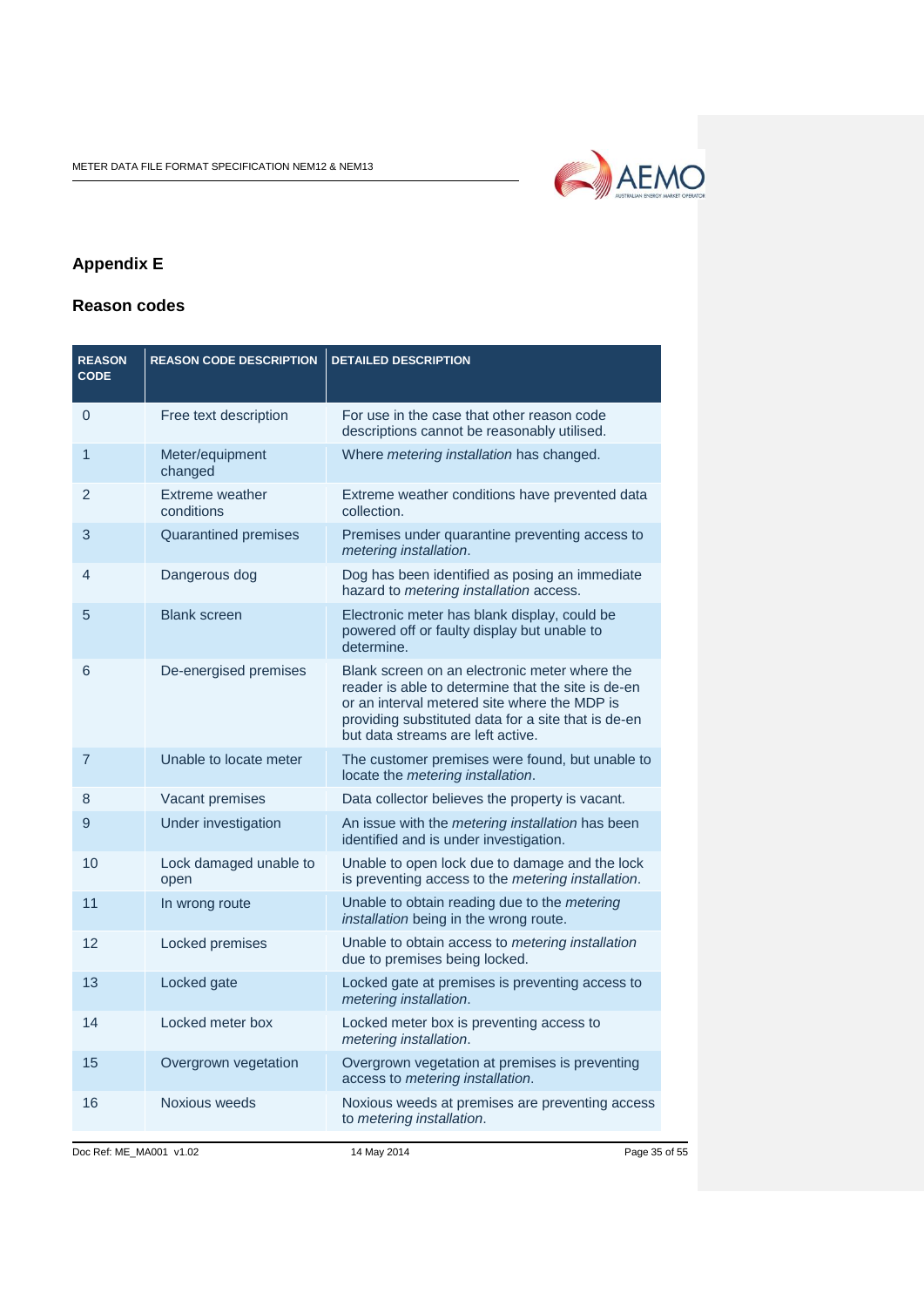

| <b>REASON</b><br><b>CODE</b> | <b>REASON CODE DESCRIPTION</b>                 | <b>DETAILED DESCRIPTION</b>                                                                                                                                                                                                                                                     |
|------------------------------|------------------------------------------------|---------------------------------------------------------------------------------------------------------------------------------------------------------------------------------------------------------------------------------------------------------------------------------|
| 17                           | Unsafe<br>equipment/location                   | The equipment or the location of the metering<br>installation has been identified as unsafe (other<br>than meter being high).                                                                                                                                                   |
| 18                           | Read less than previous                        | Current read obtained is less than previous read,<br>no evidence of tampering and no reverse energy<br>observed.                                                                                                                                                                |
| 20                           | Damaged<br>equipment/panel                     | The equipment or the panel of the metering<br>installation has been damaged but has not been<br>identified as unsafe.                                                                                                                                                           |
| 21                           | Main switch off                                | Blank screen on an electronic meter where the<br>reader is able to determine that the main switch<br>has been turned off or interval metered site where<br>the MDP is providing substituted data for a site<br>that the main switch is off but data streams are left<br>active. |
| 22                           | Meter/equipment seals<br>missing               | One or more seals are missing from the <i>metering</i><br>installation, no tampering has been identified.                                                                                                                                                                       |
| 23                           | Reader error                                   | MDP identified that reading provided by the meter<br>reader was incorrect.                                                                                                                                                                                                      |
| 24                           | Substituted/replaced data<br>(data correction) | Interval reading - MDP replaced erroneous data<br>for specific intervals.                                                                                                                                                                                                       |
| 25                           | Unable to locate<br>premises                   | Unable to locate premises.                                                                                                                                                                                                                                                      |
| 26                           | Negative consumption<br>(generation)           | Basic meter where the previous reading is higher<br>than the current reading, generally site will have<br>generation.                                                                                                                                                           |
| 27                           | <b>RoLR</b>                                    | To be used when transferring customers as a<br>result of a Retailer of Last Resort event.                                                                                                                                                                                       |
| 28                           | <b>CT/VT</b> fault                             | MDP has corrected data due to a known<br>instrument transformer (CT/VT) fault.                                                                                                                                                                                                  |
| 29                           | Relay faulty/damaged                           | Data collector has identified the relay device<br>within the metering installation is faulty.                                                                                                                                                                                   |
| 31                           | Not all meters read                            | Readings for all meters linked to the premises<br>have not been received by the MDP (typically as a<br>result of a non-scheduled reading).                                                                                                                                      |
| 32                           | Re-energised without<br>readings               | Unable to obtain readings due to exceptional<br>circumstances when the site is re-energised<br>outside of standard practice.                                                                                                                                                    |
| 33                           | De-energised without<br>readings               | Unable to obtain readings at the time of de-<br>energisation including disconnection for non-<br>payment.                                                                                                                                                                       |
| 34                           | Meter not in handheld                          | Unexpected meter found on premises (new meter<br>on premises or additional meter on premises).                                                                                                                                                                                  |
| 35                           | Timeswitch faulty/reset<br>required            | Data collector has identified the time switching<br>device within the metering installation is faulty and                                                                                                                                                                       |

Doc Ref: ME\_MA001 v1.02 14 May 2014 Page 36 of 55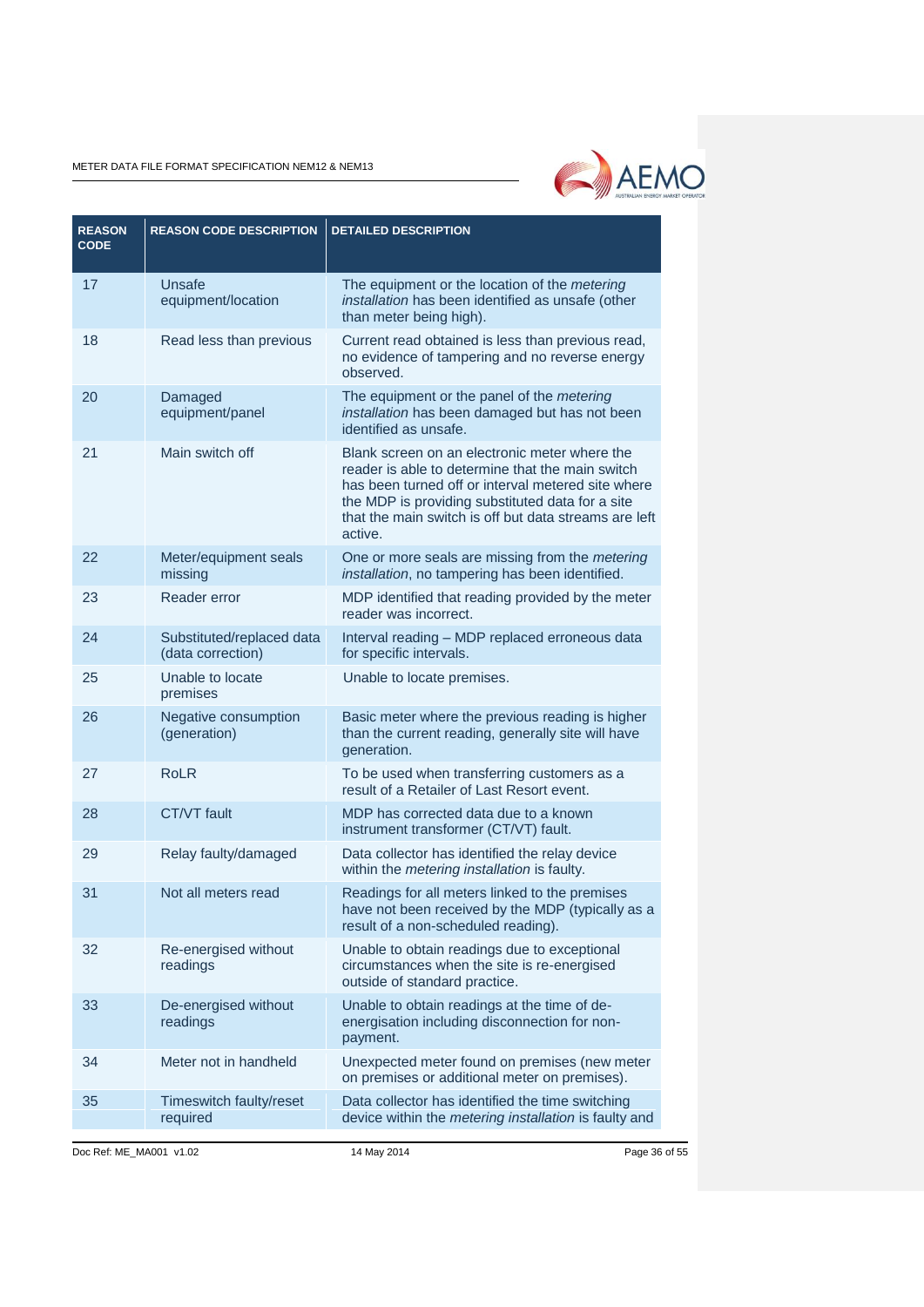

| <b>REASON</b><br><b>CODE</b> | <b>REASON CODE DESCRIPTION</b> | <b>DETAILED DESCRIPTION</b>                                                                                                                                                             |
|------------------------------|--------------------------------|-----------------------------------------------------------------------------------------------------------------------------------------------------------------------------------------|
|                              |                                | required resetting.                                                                                                                                                                     |
| 36                           | Meter high/ladder<br>required  | Meter in a high position requiring a ladder to<br>obtain reading.                                                                                                                       |
| 37                           | Meter under churn              | MDP has substituted data based on <i>metering data</i><br>not being received from relevant MDP.                                                                                         |
| 38                           | <b>Unmarried lock</b>          | Premises has two or more locks, one of which is a<br>power industry lock and they have not been<br>interlocked together correctly to allow access to<br>the premises.                   |
| 39                           | Reverse energy<br>observed     | Reverse energy observed where site isn't<br>expected to have reverse energy.                                                                                                            |
| 40                           | Unrestrained livestock         | Data collector observed that livestock is roaming<br>free on the premises and could potentially be<br>hazardous, or access wasn't obtained due to<br>potential for livestock to escape. |
| 41                           | Faulty Meter display/dials     | Display or dials on the meter are faulty and site is<br>not de-energised nor is the display blank on an<br>electronic meter.                                                            |
| 42                           | Channel added/removed          | MDP obtained metering data for a channel that<br>has been added or substituted metering data<br>where a channel has been removed but the data<br>stream is still active in MSATS.       |
| 43                           | Power outage                   | Interval meter – intervals have been substituted<br>due to power not being available at the metering<br>installation.                                                                   |
| 44                           | Meter testing                  | MDP identifies meter has been under testing<br>regime and has substituted data to reflect energy<br>consumption values during testing period.                                           |
| 45                           | Readings failed to validate    | Readings have been loaded into MDP's system,<br>have failed validation and have been substituted.                                                                                       |
| 47                           | <b>Refused access</b>          | The customer refused to provide access when<br>requested.                                                                                                                               |
| 48                           | Dog on premises                | Data collector has identified that there is a dog on<br>the premises but has been unable to determine if<br>the dog is dangerous.                                                       |
| 51                           | Installation demolished        | Metering installation no longer exists at the<br>premises.                                                                                                                              |
| 52                           | Access - blocked               | Used when there are items blocking safe access<br>to the meter or premises.                                                                                                             |
| 53                           | Pests in meter box             | Pests have been identified within the meter box<br>that poses a risk to metering data accuracy, safety<br>of the installation or a hazard to the meter reader.                          |
| 54                           | Meter box damaged/faulty       | Data collector identifies that the meter box is<br>damaged or faulty and the mechanical protection<br>or weather proofing of the metering installation is                               |

Doc Ref: ME\_MA001 v1.02 14 May 2014 14 May 2014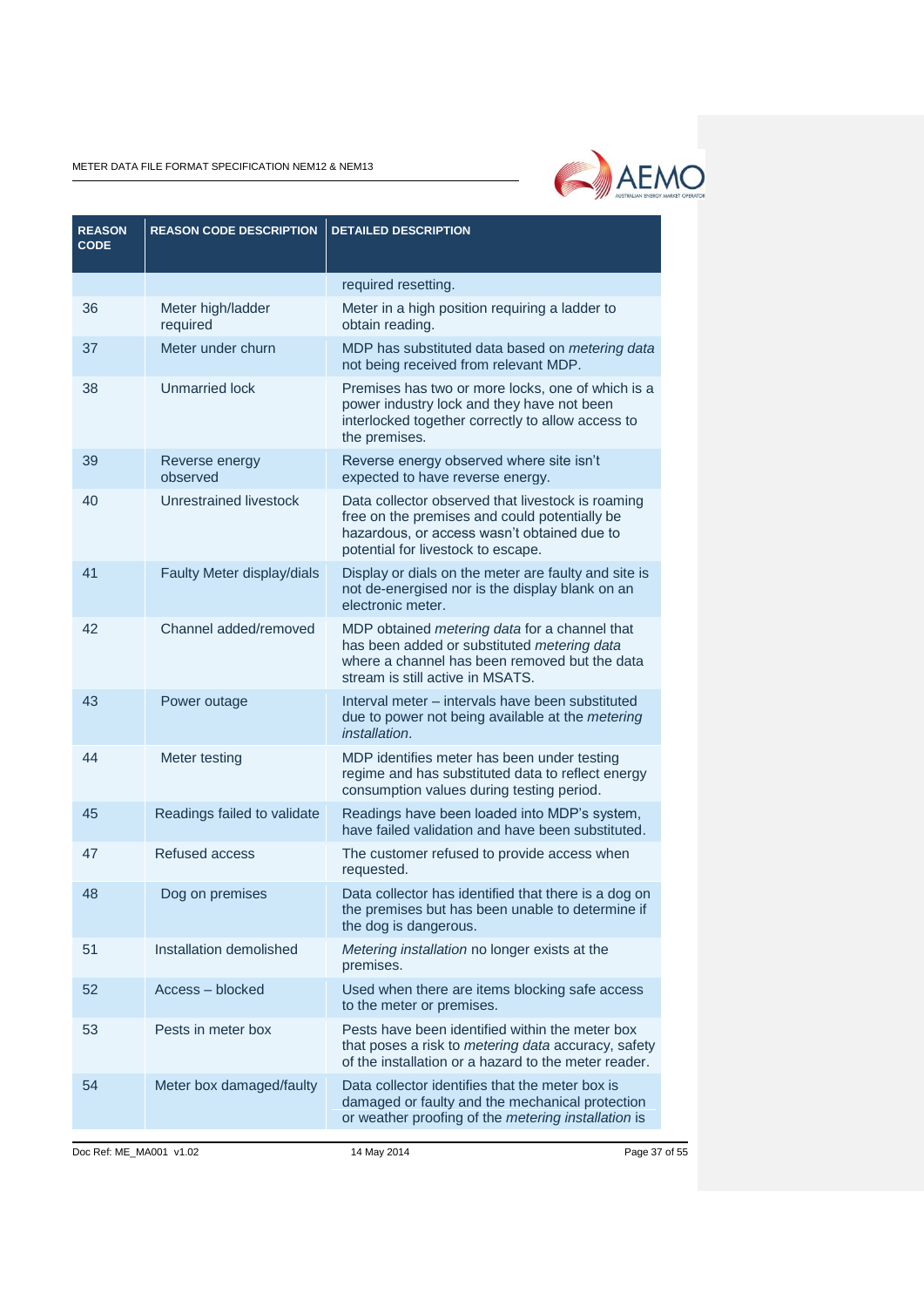

| <b>REASON</b><br><b>CODE</b> | <b>REASON CODE DESCRIPTION</b>         | <b>DETAILED DESCRIPTION</b>                                                                                                                                                                                              |
|------------------------------|----------------------------------------|--------------------------------------------------------------------------------------------------------------------------------------------------------------------------------------------------------------------------|
|                              |                                        | compromised as a result.                                                                                                                                                                                                 |
| 55                           | Dials obscured                         | Data collector unable to obtain reading due to<br>meter dials being obscured, meter face painted<br>over, viewing panel in locked meter box with pvc<br>panel misted over/faded/mouldy etc. No evidence<br>of tampering. |
| 60                           | Illegal connection                     | Data collector has identified that the premises has<br>been illegally connected.                                                                                                                                         |
| 61                           | Equipment tampered                     | Data collector identified that the metering<br>installation has been tampered with and the<br>recording of energy consumption may have been<br>affected as a result.                                                     |
| 62                           | NSRD window expired                    | Where the NSRD window has expired and the<br>data collector has been unable to deliver actual<br>readings.                                                                                                               |
| 64                           | Key required                           | Data collector typically has access to the key but<br>was unable to obtain/locate at the time of reading.                                                                                                                |
| 65                           | Wrong key provided                     | Data collector has been provided with a key but<br>the key no longer opens the lock.                                                                                                                                     |
| 68                           | Zero consumption                       | Where a site has known zero consumption and<br>the site is not de-energised in MSATS but no<br>energy is flowing to the meter.                                                                                           |
| 69                           | Reading exceeds<br>substitute          | Re-substituted data that has been modified to<br>improve the smoothing of energy to align with the<br>next actual reading                                                                                                |
| 71                           | Probe read error                       | Data collector unable to read the meter due to the<br>meter probe being unable to extract the metering<br>data.                                                                                                          |
| 72                           | Re-calculated based on<br>actual reads | MDP received actual reads and prior substitutes<br>have been amended.                                                                                                                                                    |
| 73                           | Low consumption                        | Reading failed validation as being too low based<br>on historical consumption and has been either left<br>as an actual or replaced by a substitute.                                                                      |
| 74                           | High consumption                       | Reading failed validation as being too high based<br>on historical consumption and has been either left<br>as an actual or replaced by a substitute.                                                                     |
| 75                           | Customer read                          | Read provided to the MDP by the customer. (only<br>applicable in jurisdictions where customer reads<br>are allowed).                                                                                                     |
| 76                           | <b>Communications fault</b>            | Data collector attempted to read the meter but<br>was unable due to not being able to remotely<br>communicate with the meter.                                                                                            |
| 77                           | <b>Estimation Forecast</b>             | Optional reason code that can be applied to<br>forward estimations.                                                                                                                                                      |
| 78                           | <b>Null Data</b>                       | For interval meters where no data was received                                                                                                                                                                           |

Doc Ref: ME\_MA001 v1.02 14 May 2014 Page 38 of 55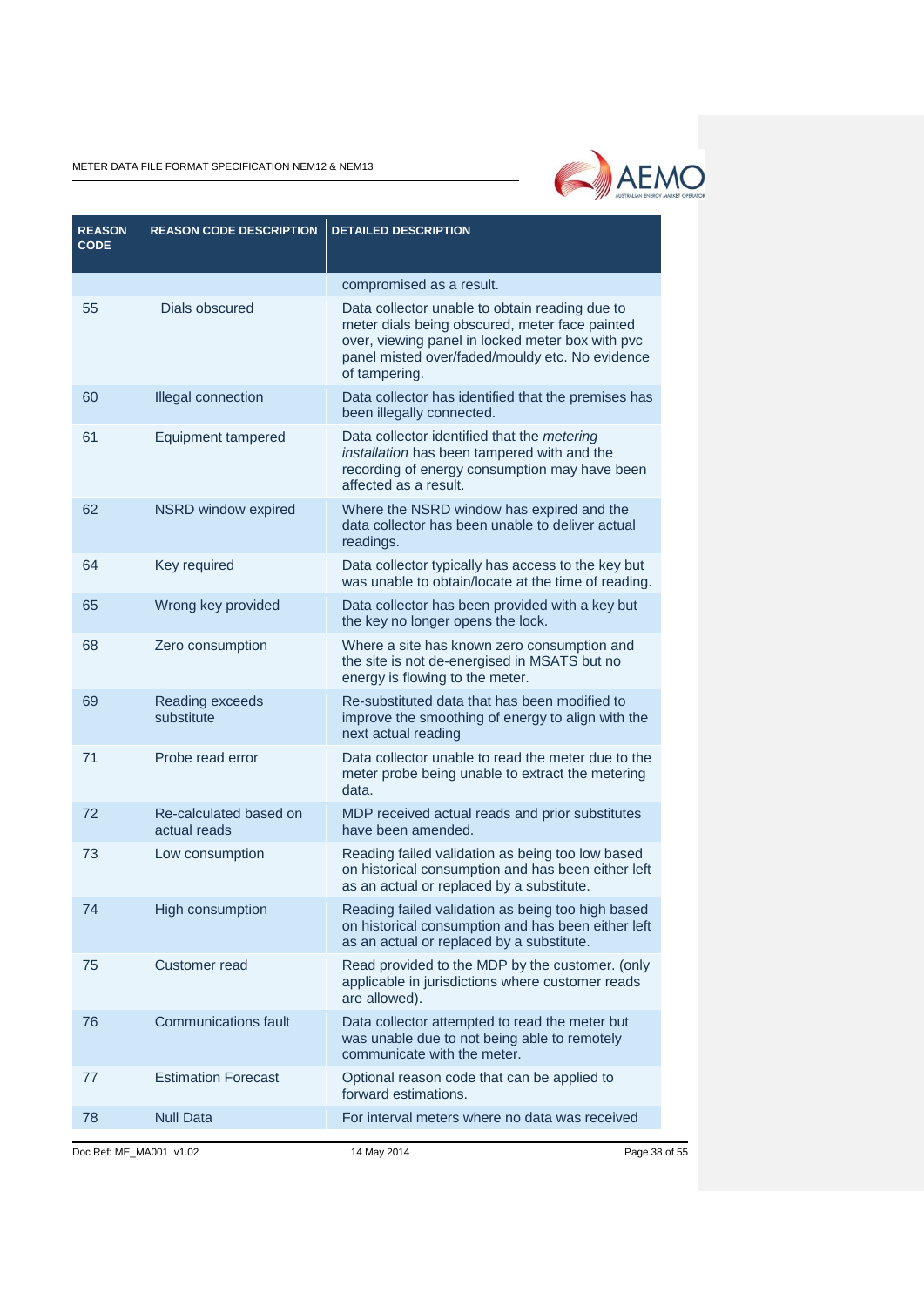

| <b>REASON</b><br><b>CODE</b> | <b>REASON CODE DESCRIPTION</b> | <b>DETAILED DESCRIPTION</b>                                                                                                                                                     |
|------------------------------|--------------------------------|---------------------------------------------------------------------------------------------------------------------------------------------------------------------------------|
|                              |                                | and substitutes created to cover this period.                                                                                                                                   |
| 79                           | Power Outage Alarm             | For interval meters where a power outage has<br>been detected by the meter.                                                                                                     |
| 80                           | <b>Short Interval Alarm</b>    | For interval meters where the time in the meter is<br>slow and has now been corrected, resulting in the<br>interval consumption not being a full 15 or 30<br>minutes in length. |
| 81                           | Long Interval Alarm            | For interval meters where the time in the meter is<br>fast and has now been corrected, resulting in the<br>interval consumption exceeding a full 15 or 30<br>minutes in length. |
| 87                           | Reset occurred                 | Resetting of the meter due to re-programming,<br>change of tariff or firmware upgrade etc.                                                                                      |
| 89                           | Time reset occurred            | Where a time reset has occurred within the<br>metering installation.                                                                                                            |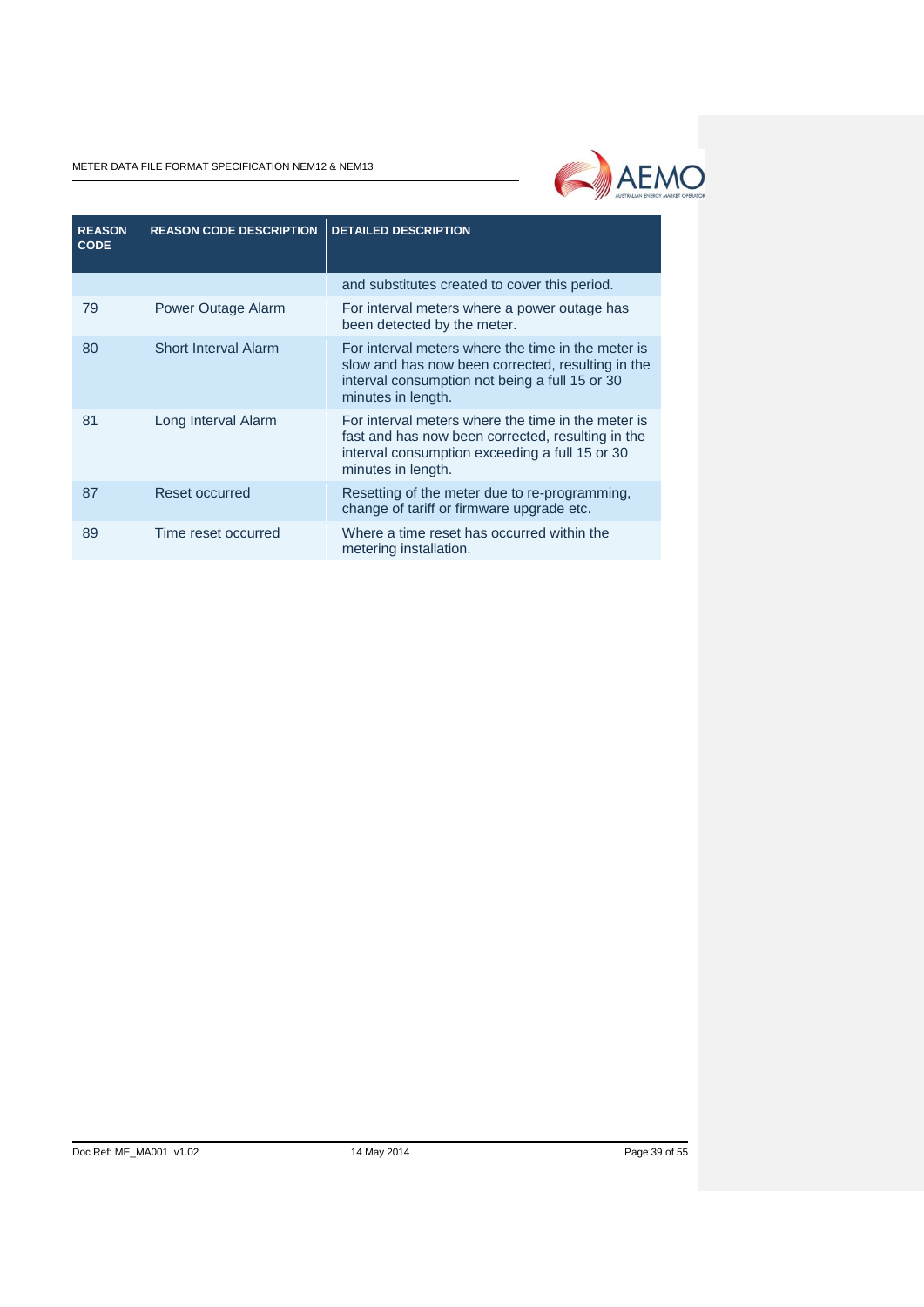

# <span id="page-39-0"></span>**Appendix F**

# <span id="page-39-1"></span>**Obsolete reason codes (only to be used when providing** *historical data***)**

| <b>REASON CODE</b> | <b>REASON CODE</b><br><b>DESCRIPTION</b> |
|--------------------|------------------------------------------|
| 19                 | Consumer wanted                          |
| 30                 | Meter stop switch on                     |
| 46                 | Extreme weather/hot                      |
| 49                 | Wet paint                                |
| 50                 | Wrong tariff                             |
| 58                 | Meter ok - supply failure                |
| 70                 | Probe reports tampering                  |
| 82                 | <b>CRC</b> error                         |
| 83                 | RAM checksum error                       |
| 84                 | ROM checksum error                       |
| 85                 | Data missing alarm                       |
| 86                 | Clock error alarm                        |
| 88                 | Watchdog timeout alarm                   |
| 90                 | <b>Test mode</b>                         |
| 91                 | Load control                             |
| 92                 | Added interval (data correction)         |
| 93                 | Replaced interval (data<br>correction)   |
| 94                 | Estimated interval (data<br>correction)  |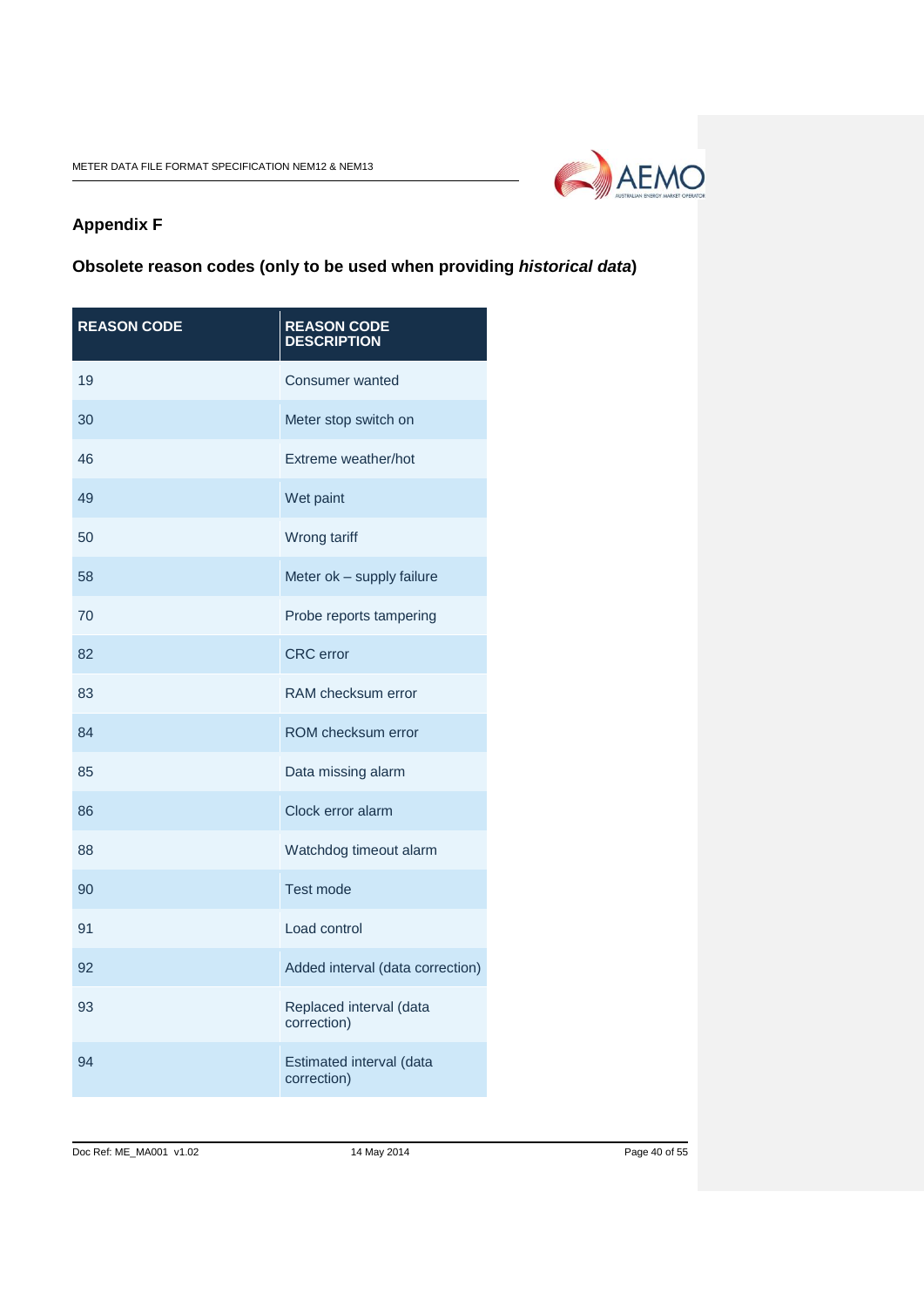

| 95 | Pulse overflow alarm           |
|----|--------------------------------|
| 96 | Data out of limits             |
| 97 | Excluded data                  |
| 98 | Parity error                   |
| 99 | Energy type (register changed) |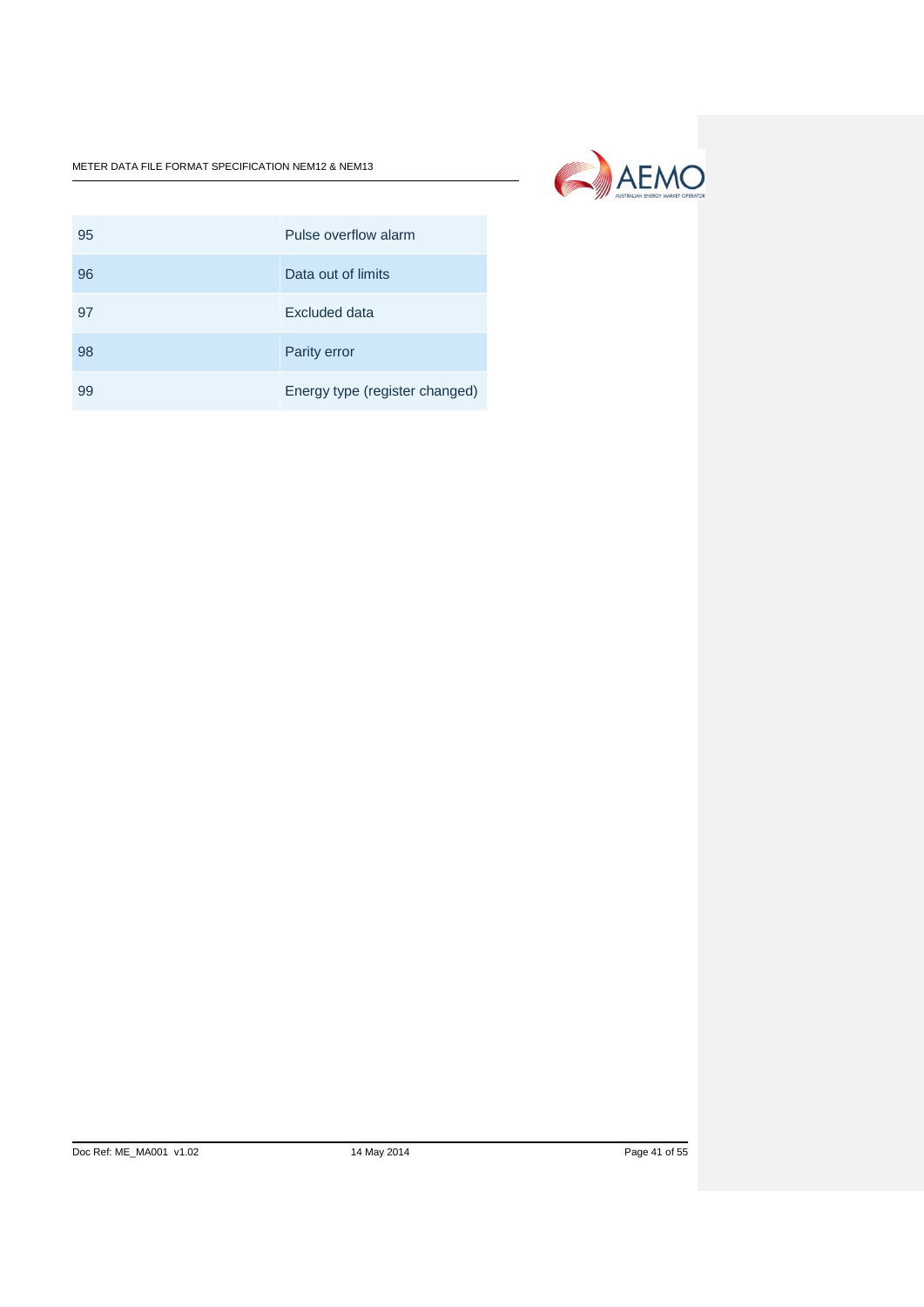

# <span id="page-41-0"></span>**Appendix G**

## <span id="page-41-1"></span>**Summary of file format and blocking**



Doc Ref: ME\_MA001 v1.02 14 May 2014 Page 42 of 55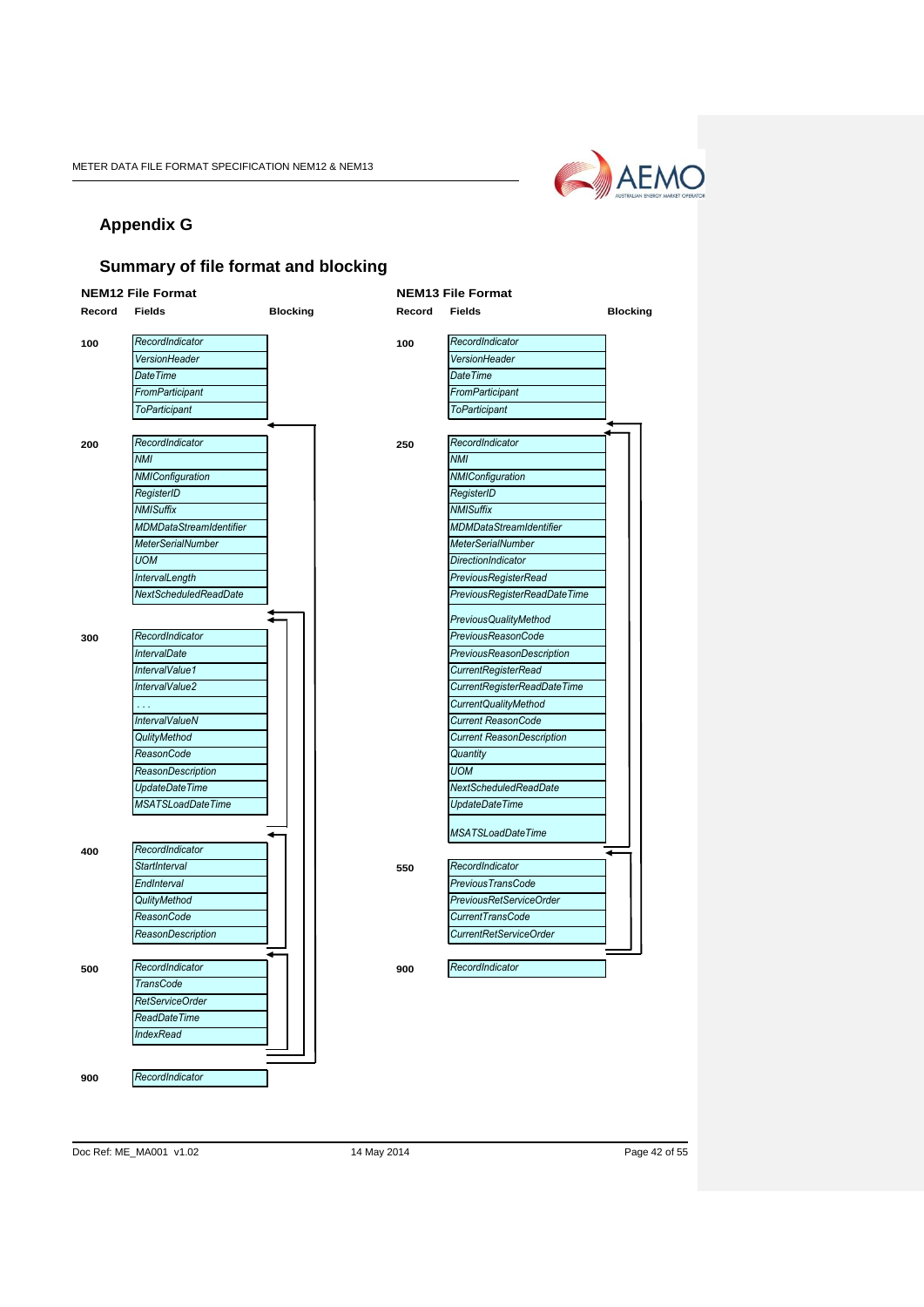

# <span id="page-42-0"></span>**Appendix H**

## <span id="page-42-1"></span>**Example interval data file (NEM12)**

#### **1. Actual interval - Remote read meter**

This file contains a single NMI (VABD000163) and one *meter*.

The *meter* (METSER123) has two registers that measure:

- Export kWh (E1)
- Export kVArh (Q1)

The kWh data is sent to MSATS on the N1 data stream suffix.

The Quality Method, Reason Code and Reason Description is the same for all intervals in the *day* so they can be indicated on the 300 record, without any need for 400 records.

**100**,NEM12,200405011135,MDA1,Ret1

**200**,VABD000163,E1Q1,1,E1,N1,METSER123,kWh,30,

**300**,20040201,1.111,1.111,1.111,1.111,1.111,1.111,1.111,1.111,1.111,1.111,1.111,1.111,1.111,1.111,1.111 ,1.111,1.111,1.111,1.111,1.111,1.111,1.111,1.111,1.111,1.111,1.111,1.111,1.111,1.111,1.111,1.111,1.111,1 .111,1.111,1.111,1.111,1.111,1.111,1.111,1.111,1.111,1.111,1.111,1.111,1.111,1.111,1.111,1.111,A,,,2004 0202120025,20040202142516

**200**,VABD000163,E1Q1,2,Q1,,METSER123,kVArh,30,

**300**,20040201,2.222,2.222,2.222,2.222,2.222,2.222,2.222,2.222,2.222,2.222,2.222,2.222,2.222,2.222,2.222 ,2.222,2.222,2.222,2.222,2.222,2.222,2.222,2.222,2.222,2.222,2.222,2.222,2.222,2.222,2.222,2.222,2.222,2 .222,2.222,2.222,2.222,2.222,2.222,2.222,2.222,2.222,2.222,2.222,2.222,2.222,2.222,2.222,2.222,A,,,2004 0202120025,

**900**

#### **2. Substituted interval - Remote read meter**

This file contains a single NMI (VBCD000022) and one *meter*.

The *meter* (METSER223) has two registers that measure:

- Export kWh (E1)
- Export kVArh (Q1)

The kWh data is sent to MSATS on the N1 data stream suffix.

The *QualityFlag* is 'F' because these are substituted readings that will never be replaced by Actuals given the *meter* has been damaged.

The *QualityMethod*, *ReasonCode* and *ReasonDescription* is the same for all intervals in the *day* so they can be indicated on the 300 record, without any need for 400 records.

**100**,NEM12,200309010132,MDA1,Ret1

**200**,VBCD000022,E1Q1,1,E1,N1,METSER223,kWh,30,

**300**,20030801,2.312,2.312,2.312,2.312,2.312,2.312,2.312,2.312,2.312,2.312,2.312,2.312,2.312,2.312,2.312 ,2.312,2.312,2.312,2.312,2.312,2.312,2.312,2.312,2.312,2.312,2.312,2.312,2.312,2.312,2.312,2.312,2.312,2 .312,2.312,2.312,2.312,2.312,2.312,2.312,2.312,2.312,2.312,2.312,2.312,2.312,2.312,2.312,2.312,F14,32,,2 0030802125725,20030804025521

**200**,VBCD000022,E1Q1,2,Q1,,METSER223,kVArh,30,

**300**,20030801,34.567,34.567,34.567,34.567,34.567,34.567,34.567,34.567,34.567,34.567,34.567,34.567,34. 567,34.567,34.567,34.567,22.123,22.123,22.123,22.123,22.123,22.123,22.123,22.123,22.123,22.123,22.12 3,22.123,2311.765,2311.765,2311.765,2311.765,2311.765,2311.765,2311.765,2311.765,2311.765,2311.76 5,2311.765,2311.765,2311.765,2311.765,2311.765,2311.765,2311.765,2311.765,2311.765,2311.765,F14,3

```
Doc Ref: ME_MA001 v1.02 14 May 2014 Page 43 of 55
```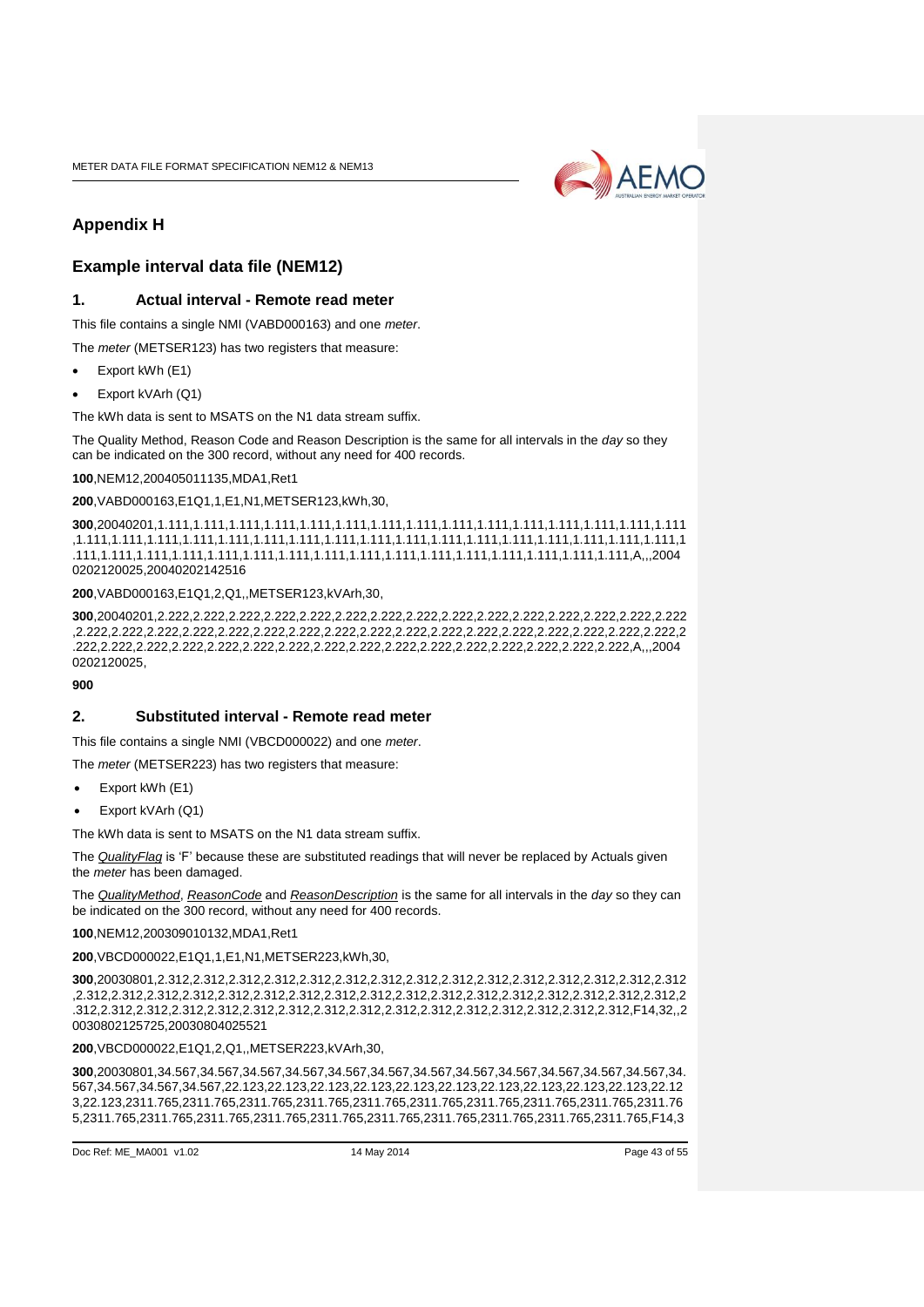

2,,20030802125725,

**900**

#### **3. Interval data – type 5 forward estimate**

This file contains a single NMI (NNNN123456) and one *meter*.

The *meter* (METSER123) has two registers that measure:

- Export kWh (E1)
- Export kVArh (Q1)

The kWh data is sent to MSATS on the N1 data stream suffix.

The 100 record indicates that the file was created on 22/12/2003 at 13:00 by the Participant 'MDA1' and the data is for the Participant 'Ret1'.

The data shows that the *meter* was probed as a normal read on 20/12/2003, which is why there is a mixture of Actual and Forward Estimated interval values on that *day*. An Index Read is provided for the date time that the *meter* was probed. The Quality Code/Method is therefore set to 'V' on the 300 records for that date and the subsequent 400 records are used to indicate the quality and method for each interval. As the intervals only contain Actual and Forward Estimated data, there is no need to indicate the reason code or description.

The 200 record indicates that the site's next scheduled read date is 25/12/2003.

The 300 records for the kWh register indicated that the data was loaded/updated into the MDP system on 20/12/2003 at 20:35:00 and loaded into MSATS against the N1 data stream suffix on the 21/12/2003 at 00:35:00.

The 500 record indicates that the *meter* was actually read on 20/12/2003 at 15:45.

For a manually read interval *meter* that is read monthly, a file will usually contain approximately 30 Actual and/or Substituted records, followed by approximately 30 Estimated Forecast records (ie. up to the next scheduled read date) for each register.

#### **100**,NEM12,200312221300,MDA1,Ret1

**200**,NNNN123456,E1Q1,001,E1,N1,METSER123,kWh,30,20031225

**300**,20031219,18.023,19.150,17.592,24.155,18.568,22.304,19.222,19.032,19.090,22.237,24.350,22.274,20. 193,16.615,19.575,20.391,16.459,20.527,21.438,19.327,21.424,16.656,17.616,18.416,16.666,19.961,18.12 0,18.023,18.588,21.759,17.841,19.548,18.486,21.391,15.656,16.634,16.377,14.246,17.451,15.742,18.038,1 8.470,14.936,17.987,15.751,19.750,16.202,14.733,A,,,20031220203500,20031221003500

**300**,20031220,17.695,18.972,16.847,20.662,20.694,20.278,17.550,18.275,20.220,21.073,22.586,23.091,22. 053,18.649,21.463,21.536,18.642,21.843,22.837,18.894,20.759,18.974,18.714,18.357,16.858,20.079,20.64 8,19.761,20.035,22.139,20.196,19.199,16.695,20.547,15.331,16.888,17.213,15.653,16.840,16.958,17.133,1 8.711,17.288,19.315,14.873,18.728,16.901,13.580,V,,,20031220203500,20031221003500

**400**,1,31,A,,

**400**,32,48,E52,,

#### **500,N,,**20031220154500,0012300.5

**300**,20031221,17.695,18.972,16.847,20.662,20.694,20.278,17.550,18.275,20.220,21.073,22.586,23.091,22. 053,18.649,21.463,21.536,18.642,21.843,22.837,18.894,20.759,18.974,18.714,18.357,16.858,20.079,20.64 8,19.761,20.035,22.139,20.196,19.199,16.695,20.547,15.331,16.888,17.213,15.653,16.840,16.958,17.133,1 8.711,17.288,19.315,14.873,18.728,16.901,13.580,E52,,, 200312200000001,20031221003500

**300**,20031222,17.695,18.972,16.847,20.662,20.694,20.278,17.550,18.275,20.220,21.073,22.586,23.091,22. 053,18.649,21.463,21.536,18.642,21.843,22.837,18.894,20.759,18.974,18.714,18.357,16.858,20.079,20.64 8,19.761,20.035,22.139,20.196,19.199,16.695,20.547,15.331,16.888,17.213,15.653,16.840,16.958,17.133,1 8.711,17.288,19.315,14.873,18.728,16.901,13.580,E52,,, 200312200000001,20031221003500

**300**,20031223,17.695,18.972,16.847,20.662,20.694,20.278,17.550,18.275,20.220,21.073,22.586,23.091,22. 053,18.649,21.463,21.536,18.642,21.843,22.837,18.894,20.759,18.974,18.714,18.357,16.858,20.079,20.64 8,19.761,20.035,22.139,20.196,19.199,16.695,20.547,15.331,16.888,17.213,15.653,16.840,16.958,17.133,1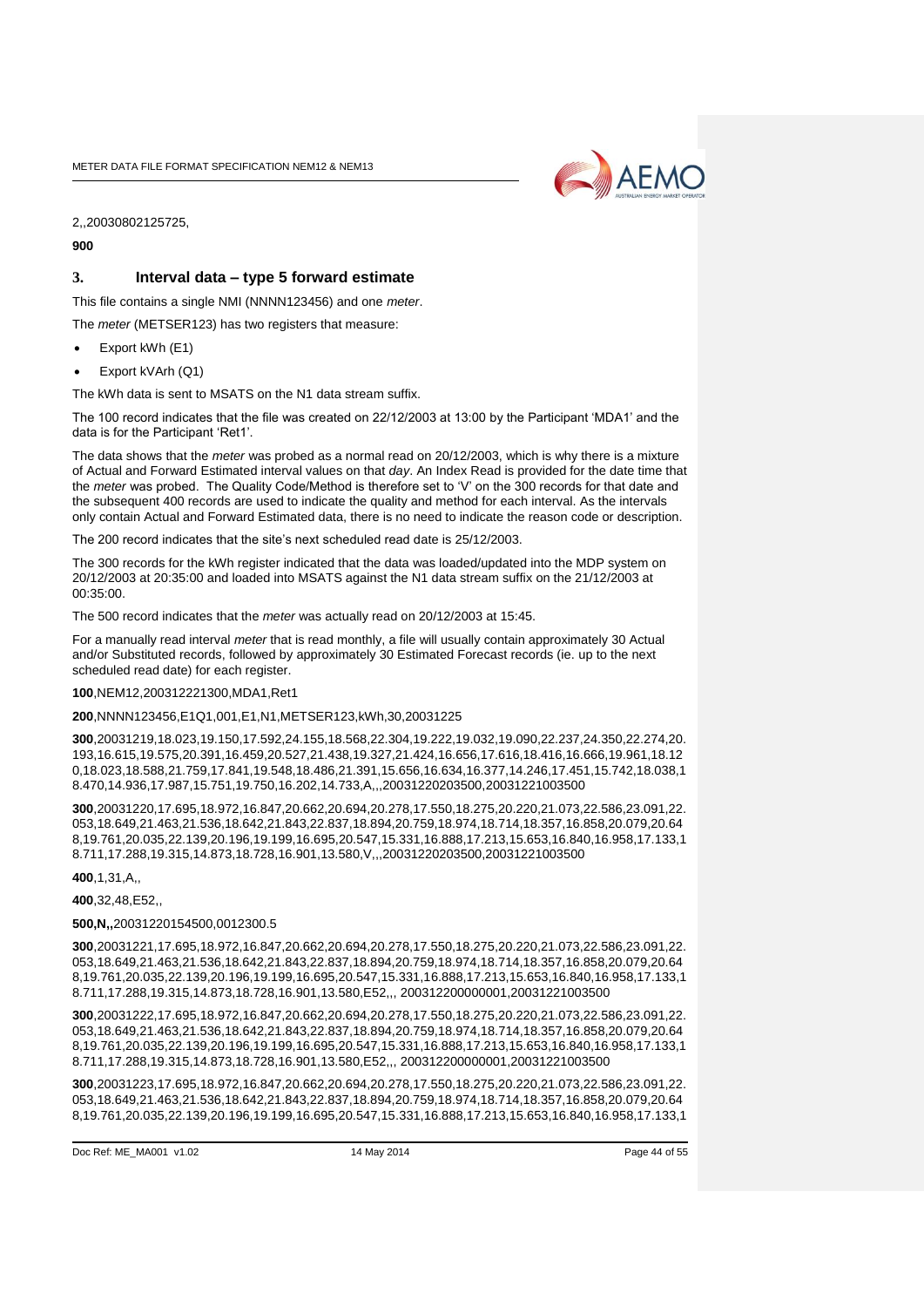

8.711,17.288,19.315,14.873,18.728,16.901,13.580,E52,,, 200312200000001,20031221003500

**300**,20031224,17.695,18.972,16.847,20.662,20.694,20.278,17.550,18.275,20.220,21.073,22.586,23.091,22. 053,18.649,21.463,21.536,18.642,21.843,22.837,18.894,20.759,18.974,18.714,18.357,16.858,20.079,20.64 8,19.761,20.035,22.139,20.196,19.199,16.695,20.547,15.331,16.888,17.213,15.653,16.840,16.958,17.133,1 8.711,17.288,19.315,14.873,18.728,16.901,13.580,E52,,, 200312200000001,20031221003500

**300**,20031225,17.695,18.972,16.847,20.662,20.694,20.278,17.550,18.275,20.220,21.073,22.586,23.091,22. 053,18.649,21.463,21.536,18.642,21.843,22.837,18.894,20.759,18.974,18.714,18.357,16.858,20.079,20.64 8,19.761,20.035,22.139,20.196,19.199,16.695,20.547,15.331,16.888,17.213,15.653,16.840,16.958,17.133,1 8.711,17.288,19.315,14.873,18.728,16.901,13.580,E52,,, 200312200000001,20031221003500

**200**,NNNN123456,E1Q1,002,Q1,,METSER123,kVArh,30,20031225

**300**,20031219,17.461,15.155,15.300,15.321,17.020,18.691,16.538,13.949,13.289,13.694,16.042,15.171,16. 654,14.146,15.064,14.781,14.549,19.439,16.321,16.178,15.854,16.860,15.504,15.779,14.767,17.256,19.32 4,17.850,14.264,19.835,16.563,15.520,20.235,15.911,18.250,17.259,18.752,16.221,18.408,15.992,16.429,1 4.313,18.305,15.305,18.933,15.293,18.905,18.616,A,,,20031220203500,

**300**,20031220,15.919,15.843,16.357,16.098,18.796,20.468,16.087,13.070,14.247,14.205,18.302,15.664,15. 039,14.909,14.564,15.832,14.717,18.474,13.728,16.217,16.401,19.270,15.112,15.407,14.566,18.966,18.92 7,16.996,16.484,16.796,18.751,17.390,19.635,16.498,17.434,20.203,18.581,16.188,18.056,17.229,16.914,1 5.165,19.389,15.905,19.451,14.848,18.240,17.117,V,,,20031220203500,

**400**,1,31,A,,

**400**,32,48,E52,,

**500**,N,,20031220154500,

**300**,20031221,15.919,15.843,16.357,16.098,18.796,20.468,16.087,13.070,14.247,14.205,18.302,15.664,15. 039,14.909,14.564,15.832,14.717,18.474,13.728,16.217,16.401,19.270,15.112,15.407,14.566,18.966,18.92 7,16.996,16.484,16.796,18.751,17.390,19.635,16.498,17.434,20.203,18.581,16.188,18.056,17.229,16.914,1 5.165,19.389,15.905,19.451,14.848,18.240,17.117,E52,,,200312200000001,

**300**,20031222,15.919,15.843,16.357,16.098,18.796,20.468,16.087,13.070,14.247,14.205,18.302,15.664,15. 039,14.909,14.564,15.832,14.717,18.474,13.728,16.217,16.401,19.270,15.112,15.407,14.566,18.966,18.92 7,16.996,16.484,16.796,18.751,17.390,19.635,16.498,17.434,20.203,18.581,16.188,18.056,17.229,16.914,1 5.165,19.389,15.905,19.451,14.848,18.240,17.117,E52,,, 200312200000001,

**300**,20031223,15.919,15.843,16.357,16.098,18.796,20.468,16.087,13.070,14.247,14.205,18.302,15.664,15. 039,14.909,14.564,15.832,14.717,18.474,13.728,16.217,16.401,19.270,15.112,15.407,14.566,18.966,18.92 7,16.996,16.484,16.796,18.751,17.390,19.635,16.498,17.434,20.203,18.581,16.188,18.056,17.229,16.914,1 5.165,19.389,15.905,19.451,14.848,18.240,17.117,E52,,, 200312200000001,

**300**,20031224,15.919,15.843,16.357,16.098,18.796,20.468,16.087,13.070,14.247,14.205,18.302,15.664,15. 039,14.909,14.564,15.832,14.717,18.474,13.728,16.217,16.401,19.270,15.112,15.407,14.566,18.966,18.92 7,16.996,16.484,16.796,18.751,17.390,19.635,16.498,17.434,20.203,18.581,16.188,18.056,17.229,16.914,1 5.165,19.389,15.905,19.451,14.848,18.240,17.117,E52,,, 200312200000001,

**300**,20031225,15.919,15.843,16.357,16.098,18.796,20.468,16.087,13.070,14.247,14.205,18.302,15.664,15. 039,14.909,14.564,15.832,14.717,18.474,13.728,16.217,16.401,19.270,15.112,15.407,14.566,18.966,18.92 7,16.996,16.484,16.796,18.751,17.390,19.635,16.498,17.434,20.203,18.581,16.188,18.056,17.229,16.914,1 5.165,19.389,15.905,19.451,14.848,18.240,17.117,E52,,, 200312200000001,

#### **900**

## **4. Multiple NMIs and data streams, remote read meter – (all actual data)**

The 100 record indicates that the file was created on 7/2/2004 at 09:11 by the Participant 'MDA1' and the data is for the Participant 'Ret1'.

The first NMI (NCDE001111) has two *meters*.

The first *meter* (METSER123) has three registers that measure:

- Export Wh (E1)
- Import Wh (B1)

Doc Ref: ME\_MA001 v1.02 14 May 2014 Page 45 of 55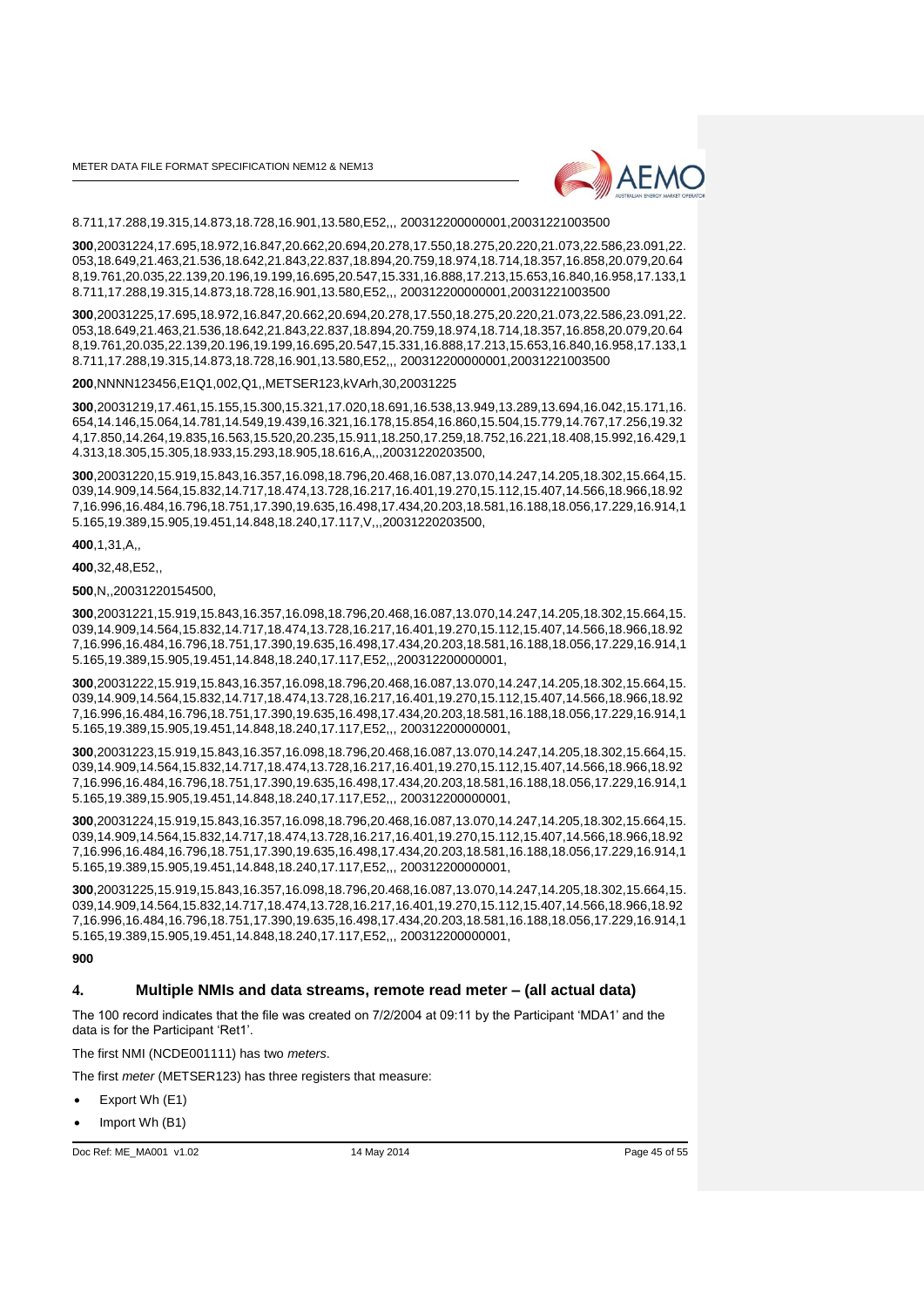

Export VArh (Q1)

The net Wh data is sent to MSATS on the N1 data stream suffix.

- The second *meter* (METSER456) has one register that measures:
- Export Wh (E2)

The Wh data is sent to MSATS on the N2 data stream suffix.

The data was loaded/updated in the MDP system at 6/12/2003 at 01:11:32 and loaded by MSATS on 7/12/2003 at 01:10:22.

The second NMI (NDDD001888) has two *meters*.

The first *meter* (METSER991) has one register that measures:

Import Wh (B1)

The Wh data is sent to MSATS on the N1 data stream suffix.

The second *meter* (METSER992) has one register that measures:

 $\bullet$  Import varh (K2)

**100**,NEM12,200402070911,MDA1,Ret1

**200**,NCDE001111,E1B1Q1E2,1,E1,N1,METSER123,Wh,15,

**300**,20031204,10,10,10,10,10,10,10,10,10,10,10,10,10,10,10,10,10,10,10,10,10,10,10,10,10,10,10,10,10,10 ,10,10,10,10,10,10,10,10,10,10,10,10,10,10,10,10,10,10,10,10,10,10,10,10,10,10,10,10,10,10,10,10,10,10,1 0,10,10,10,10,10,10,10,10,10,10,10,10,10,10,10,10,10,10,10,10,10,10,10,10,10,10,10,10,10,10,10,A,,,2003 1206011132,20031207011022

**300**,20031205,10,10,10,10,10,10,10,10,10,10,10,10,10,10,10,10,10,10,10,10,10,10,10,10,10,10,10,10,10,10 ,10,10,10,10,10,10,10,10,10,10,10,10,10,10,10,10,10,10,10,10,10,10,10,10,10,10,10,10,10,10,10,10,10,10,1 0,10,10,10,10,10,10,10,10,10,10,10,10,10,10,10,10,10,10,10,10,10,10,10,10,10,10,10,10,10,10,10,A,,,2003 1206011132,20031207011022

#### **200**,NCDE001111,E1B1Q1E2,2,B1,N1,METSER123,Wh,15,

**300**,20031204,10,10,10,10,10,10,10,10,10,10,10,10,10,10,10,10,10,10,10,10,10,10,10,10,10,10,10,10,10,10 ,10,10,10,10,10,10,10,10,10,10,10,10,10,10,10,10,10,10,10,10,10,10,10,10,10,10,10,10,10,10,10,10,10,10,1 0,10,10,10,10,10,10,10,10,10,10,10,10,10,10,10,10,10,10,10,10,10,10,10,10,10,10,10,10,10,10,10,A,,,2003 1206011132,20031207011022

**300**,20031205,10,10,10,10,10,10,10,10,10,10,10,10,10,10,10,10,10,10,10,10,10,10,10,10,10,10,10,10,10,10 ,10,10,10,10,10,10,10,10,10,10,10,10,10,10,10,10,10,10,10,10,10,10,10,10,10,10,10,10,10,10,10,10,10,10,1 0,10,10,10,10,10,10,10,10,10,10,10,10,10,10,10,10,10,10,10,10,10,10,10,10,10,10,10,10,10,10,10,A,,,2003 1206011132,20031207011022

**200**,NCDE001111,E1B1Q1E2,3,Q1,,METSER123,VArh,15,

**300**,20031204,50,50,50,50,50,50,50,50,50,50,50,50,50,50,50,50,50,50,50,50,50,50,50,50,50,50,50,50,50,50 ,50,50,50,50,50,50,50,50,50,50,50,50,50,50,50,50,50,50,50,50,50,50,50,50,50,50,50,50,50,50,50,50,50,50,5 0,50,50,50,50,50,50,50,50,50,50,50,50,50,50,50,50,50,50,50,50,50,50,50,50,50,50,50,50,50,50,50,A,,,2003 1206011155,

**300**,20031205,50,50,50,50,50,50,50,50,50,50,50,50,50,50,50,50,50,50,50,50,50,50,50,50,50,50,50,50,50,50 ,50,50,50,50,50,50,50,50,50,50,50,50,50,50,50,50,50,50,50,50,50,50,50,50,50,50,50,50,50,50,50,50,50,50,5 0,50,50,50,50,50,50,50,50,50,50,50,50,50,50,50,50,50,50,50,50,50,50,50,50,50,50,50,50,50,50,50,A,,,2003 1206011155,

#### **200**,NCDE001111,E1B1Q1E2,4,E2,N2,METSER456,Wh,15,

**300**,20031204,100,100,100,100,100,100,100,100,100,100,100,100,100,100,100,100,100,100,100,100,100,1 00,100,100,100,100,100,100,100,100,100,100,100,100,100,100,100,100,100,100,100,100,100,100,100,100, 100,100,100,100,100,100,100,100,100,100,100,100,100,100,100,100,100,100,100,100,100,100,100,100,10 0,100,100,100,100,100,100,100,100,100,100,100,100,100,100,100,100,100,100,100,100,100,100,100,100,1 00,A,,,20031206011140,20031207011022

```
Doc Ref: ME_MA001 v1.02 14 May 2014 Page 46 of 55
```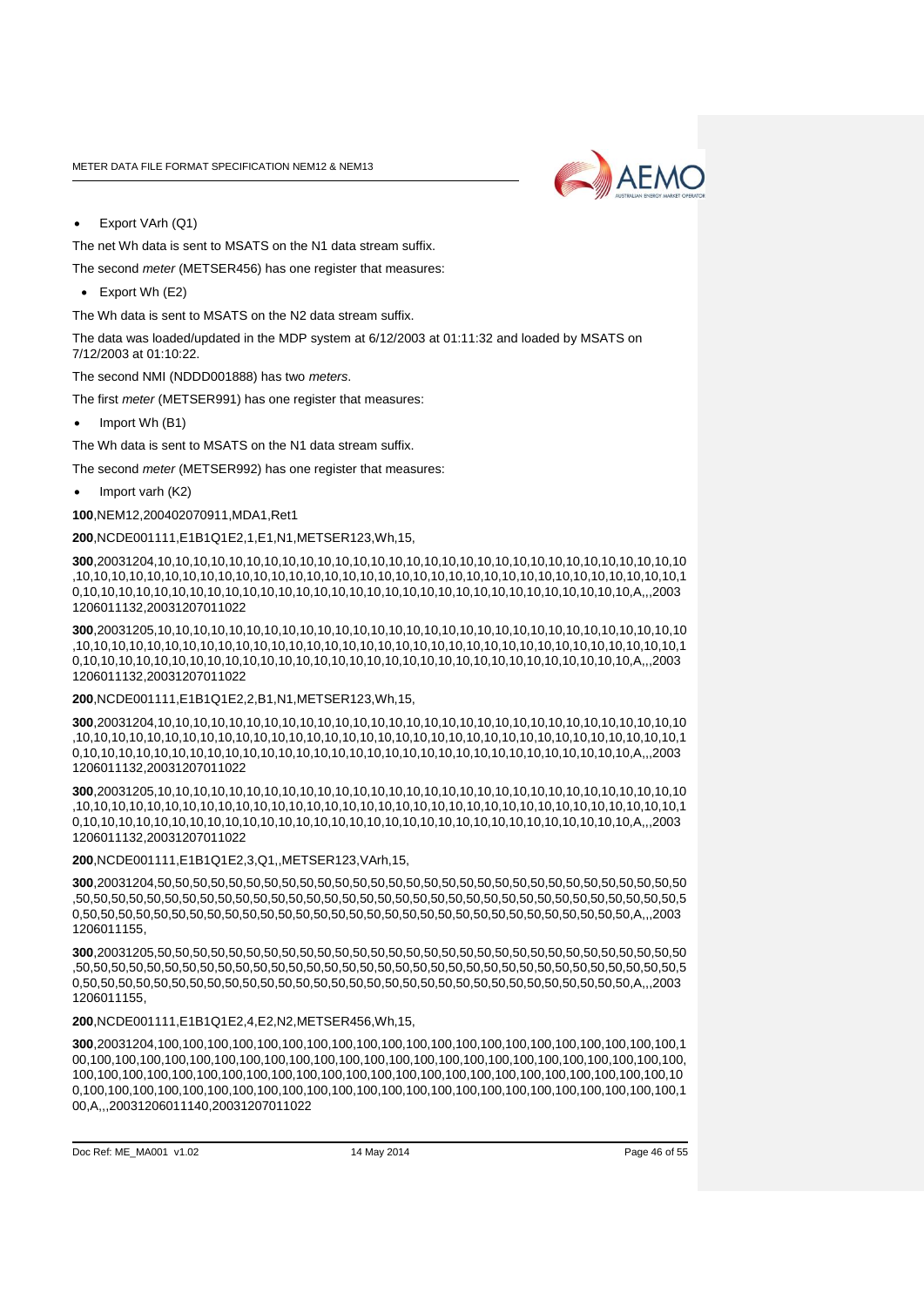

**300**,20031205,100,100,100,100,100,100,100,100,100,100,100,100,100,100,100,100,100,100,100,100,100,1 00,100,100,100,100,100,100,100,100,100,100,100,100,100,100,100,100,100,100,100,100,100,100,100,100, 100,100,100,100,100,100,100,100,100,100,100,100,100,100,100,100,100,100,100,100,100,100,100,100,10 0,100,100,100,100,100,100,100,100,100,100,100,100,100,100,100,100,100,100,100,100,100,100,100,100,1 00,A,,,20031206011140,20031207011022

**200**,NDDD001888,B1K2,1,B1,N1,METSER991,Wh,15,

**300**,20031204,20,20,20,20,20,20,20,20,20,20,20,20,20,20,20,20,20,20,20,20,20,20,20,20,20,20,20,20,20,20 ,20,20,20,20,20,20,20,20,20,20,20,20,20,20,20,20,20,20,20,20,20,20,20,20,20,20,20,20,20,20,20,20,20,20,2 0,20,20,20,20,20,20,20,20,20,20,20,20,20,20,20,20,20,20,20,20,20,20,20,20,20,20,20,20,20,20,20,A,,,2003 1206011145,20031207011022

**300**,20031205,20,20,20,20,20,20,20,20,20,20,20,20,20,20,20,20,20,20,20,20,20,20,20,20,20,20,20,20,20,20 ,20,20,20,20,20,20,20,20,20,20,20,20,20,20,20,20,20,20,20,20,20,20,20,20,20,20,20,20,20,20,20,20,20,20,2 0,20,20,20,20,20,20,20,20,20,20,20,20,20,20,20,20,20,20,20,20,20,20,20,20,20,20,20,20,20,20,20,A,,,2003 1206011145,20031207011022

#### **200**,NDDD001888,B1K2,2,K2,,METSER992,VArh,15,

**300**,20031204,50,50,50,50,50,50,50,50,50,50,50,50,50,50,50,50,50,50,50,50,50,50,50,50,50,50,50,50,50,50 ,50,50,50,50,50,50,50,50,50,50,50,50,50,50,50,50,50,50,50,50,50,50,50,50,50,50,50,50,50,50,50,50,50,50,5 0,50,50,50,50,50,50,50,50,50,50,50,50,50,50,50,50,50,50,50,50,50,50,50,50,50,50,50,50,50,50,50,A,,,2003 1206011155,

**300**,20031205,50,50,50,50,50,50,50,50,50,50,50,50,50,50,50,50,50,50,50,50,50,50,50,50,50,50,50,50,50,50 ,50,50,50,50,50,50,50,50,50,50,50,50,50,50,50,50,50,50,50,50,50,50,50,50,50,50,50,50,50,50,50,50,50,50,5 0,50,50,50,50,50,50,50,50,50,50,50,50,50,50,50,50,50,50,50,50,50,50,50,50,50,50,50,50,50,50,50,A,,,2003 1206011155,

**900**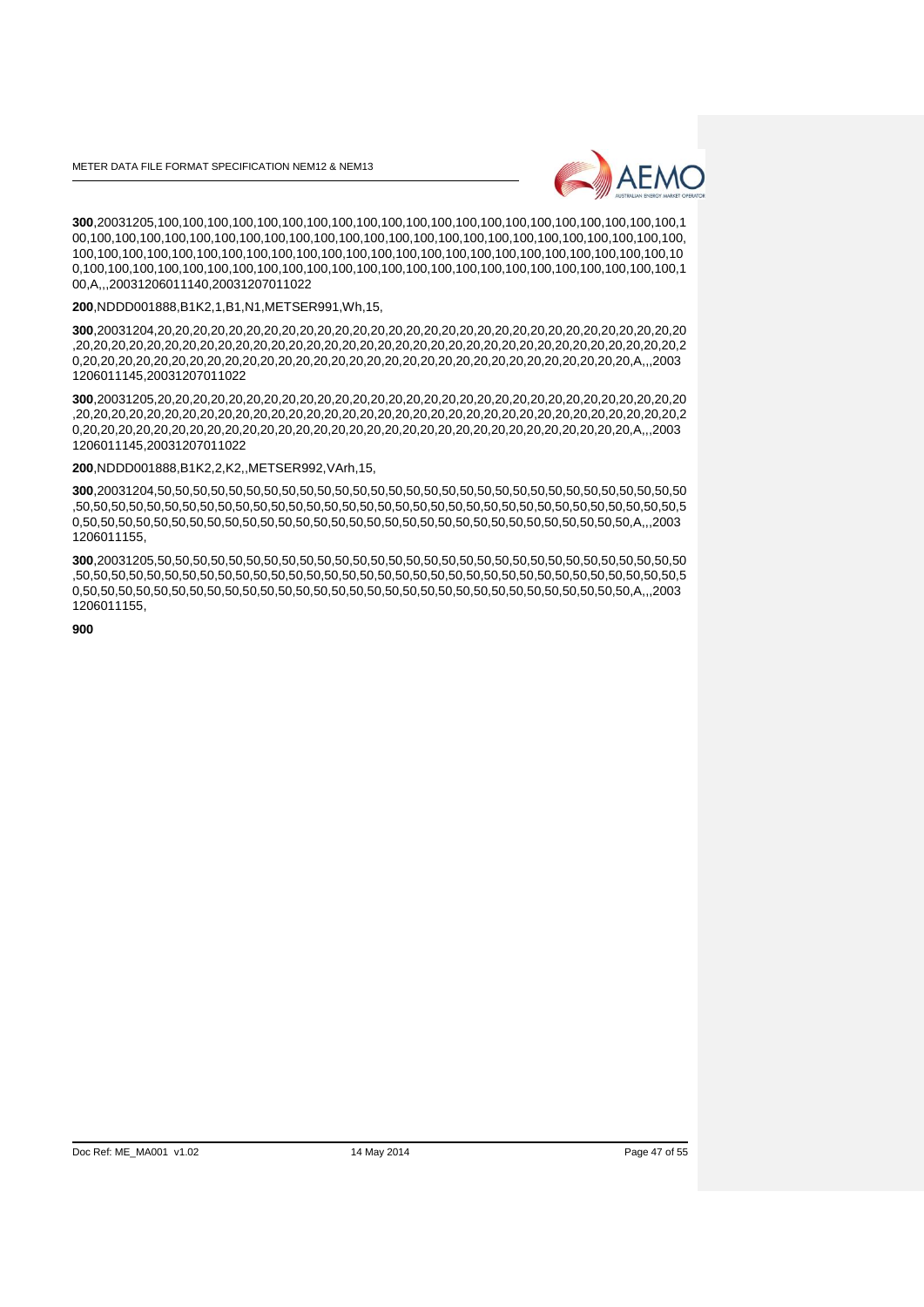

### **5. Remote interval data – Multiple** *QualityMethod***/***ReasonCode* **combination**

This file contains a single NMI (CCCC123456) and one *meter*.

The *meter* (METSER123) has one register that measures:

Export kWh (E1)

The kWh data is sent to MSATS on the N1 data stream suffix.

**100**,NEM12,200404201300,MDA1,Ret1

**200**,CCCC123456,E1,001,E1,N1,METSER123,kWh,30,

**300**,20040417,18.023,19.150,17.592,24.155,18.568,22.304,19.222,19.032,19.090,22.237,24.350,22.274,20. 193,16.615,19.575,20.391,16.459,20.527,21.438,19.327,21.424,16.656,17.616,18.416,16.666,19.961,18.12 0,18.023,18.588,21.759,17.841,19.548,18.486,21.391,15.656,16.634,16.377,14.246,17.451,15.742,18.038,1 8.470,14.936,17.987,15.751,19.750,16.202,14.733,V,,,20040418203500,20040419003500

**400**,1,20,F14,76,

**400**,21,24,A,,

**400**,25,48,S14,1,

**900**

#### **6. Metering data for meter change with configuration change – type 5**

*Historical data* provided for a *Registered Participant* request relating to NMI NCDE007777 for a period where a *meter* change occurred at 12:25pm on 10/8/2004. The new *meter* installed had a changed configuration. This example data block relates to historical data, hence index reads are not needed.

The old meter (METSER123) has two registers that measure:

- Export Wh (E1)
- Export varh (Q1)

The net Wh data is sent to MSATS on the N1 data stream suffix.

The new *meter* (METSER456) has two registers that measure:

- Export Wh (E1)
- Import Wh (B1)

The net Wh data is sent to MSATS on the N1 data stream suffix.

100,NEM12,200504121327,MDA1,Ret1

**200**,NCDE007777,E1Q1,1,E1,N1,METSER123,kWh,30,

**300**,20040809,18.023,19.150,17.592,24.155,18.568,22.304,19.222,19.032,19.090,22.237,24.350,22.274,20. 193,16.615,19.575,20.391,16.459,20.527,21.438,19.327,21.424,16.656,17.616,18.416,16.666,19.961,18.12 0,18.023,18.588,21.759,17.841,19.548,18.486,21.391,15.656,16.634,16.377,14.246,17.451,15.742,18.038,1 8.470,14.936,17.987,15.751,19.750,16.202,14.733,A,,,20040812013500,20040812100035

**200**,NCDE007777,E1Q1,2,Q1,,METSER123,kVArh,30,

**300**,20040809,17.461,15.155,15.300,15.321,17.020,18.691,16.538,13.949,13.289,13.694,16.042,15.171,16. 654,14.146,15.064,14.781,14.549,19.439,16.321,16.178,15.854,16.860,15.504,15.779,14.767,17.256,19.32 4,17.850,14.264,19.835,16.563,15.520,20.235,15.911,18.250,17.259,18.752,16.221,18.408,15.992,16.429,1 4.313,18.305,15.305,18.933,15.293,18.905,18.616,A,,,20031220203500,

#### **200**,NCDE007777,E1Q1B1,1,E1,N1,METSER123,kWh,30,20040902

**300**,20040810,18.023,19.150,17.592,24.155,18.568,22.304,19.222,19.032,19.090,22.237,24.350,22.274,20. 193,16.615,19.575,20.391,16.459,20.527,21.438,19.327,21.424,16.656,17.616,18.416,16.666,19.961,18.12 0,18.023,18.588,21.759,17.841,19.548,18.486,21.391,15.656,16.634,16.377,14.246,17.451,15.742,18.038,1 8.470,14.936,17.987,15.751,19.750,16.202,14.733,V,,,20040812013500,20040811120035

#### **400**,1,23,A,, **<- Reads from old** *meter*

```
Doc Ref: ME_MA001 v1.02 14 May 2014 Page 48 of 55
```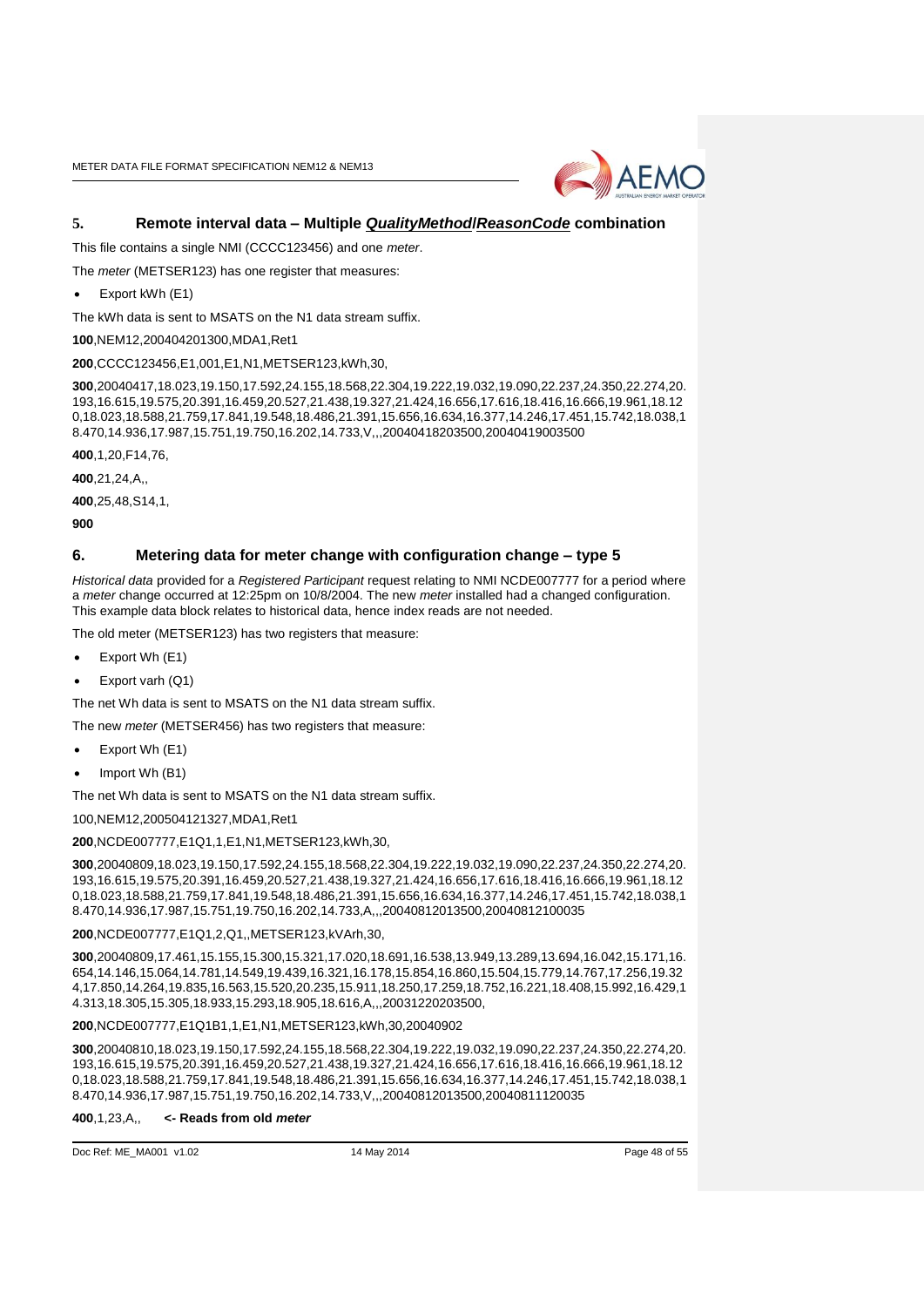

#### **400**,24,25,F52,1, **<- While new** *meter* **being installed**

#### **400**,26,48,A,, **<- Reads from new** *meter*

**500**,A,,20040811122500,

#### **200**,NCDE007777,E1Q1B1,2,Q1,,METSER123,kVArh,30,20040902

**300**,20040810,17.461,15.155,15.3,15.321,17.02,18.691,16.538,13.949,13.289,13.694,16.042,15.171,16.654 ,14.146,15.064,14.781,14.549,19.439,16.321,16.178,15.854,16.86,15.504,0,0,0,0,0,0,0,0,0,0,0,0,0,0,0,0,0,0, 0,0,0,0,0,0,0,V,,,20040812013500,

**400**,1,23,A,,

**400**,24,48,F56,1,

**500**,A,,20040810122500,

**200**,NCDE007777,E1Q1B1,3,B1,N1,METSER123,kWh,30,20040902

**300**,20040810,0,0,0,0,0,0,0,0,0,0,0,0,0,0,0,0,0,0,0,0,0,0,0,0,0,17.461,15.155,15.3,15.321,17.02,18.691,16.5 38,13.949,13.289,13.694,16.042,15.171,16.654,14.146,15.064,14.781,14.549,19.439,16.321,16.178,15.854, 16.86,15.504,V,,,20040812013500,20040811120035

**400**,1,25,F56,1,

**400**,26,48,A,,

**500**,A,,20040810122500,

**200**,NCDE007777,E1B1,1,E1,N1,METSER456,kWh,30,20040902

**300**,20040811,18.023,19.15,17.592,24.155,18.568,22.304,19.222,19.032,19.09,22.237,24.350,22.274,20.19 3,16.615,19.575,20.391,16.459,20.527,21.438,19.327,21.424,16.656,17.616,18.416,16.666,19.961,18.12,18 .023,18.588,21.759,17.841,19.548,18.486,21.391,15.656,16.634,16.377,14.246,17.451,15.742,18.038,18.47 ,14.936,17.987,15.751,19.75,16.202,14.733,A,,,20040812013500,20040811120035

#### **200**,NCDE007777,E1B1,3,B1,N1,METSER456,kWh,30,20040902

**300**,20040811,18.023,19.15,17.592,24.155,18.568,22.304,19.222,19.032,19.09,22.237,24.350,22.274,20.19 3,16.615,19.575,20.391,16.459,20.527,21.438,19.327,21.424,16.656,17.616,18.416,16.666,19.961,18.12,18 .023,18.588,21.759,17.841,19.548,18.486,21.391,15.656,16.634,16.377,14.246,17.451,15.742,18.038,18.47 ,14.936,17.987,15.751,19.75,16.202,14.733,A,,,20040812013500,20040811120035

**500**,A,,20040811125500,

**900**

#### **7. Transfer occurs on the NSRD for type 5 meter**

A site has single type 5 *meter* MET12333. The site transferred between Ret1 and Ret2 on the Next Scheduled Read Date.

As the reading occurred before the transfer completed in MSATS, Ret1 would initially receive the information for the *day* of the read plus the forward estimates. Once the transfer has completed, the MDP would send the data for the *day* on the read (which is the *day* of the transfer) to the new retailer (Ret2). The forward estimates would also be sent to Ret2 at this point. The file sent to Ret2 has an *MSATSLoadDateTime* as the data has accepted by MSATS before this file was generated.

As this is a transfer on NSRD there is no Retailer Service Order Number (*RetServiceOrder*)

This example has the data for the *day* before the read and the *day* of the read.

#### **File to Ret1**

**100**,NEM12,200309221133,MDA1,Ret1

**200**,NABC001492,E1,001,E1,N1,MET12333,kWh,30,20031208

**300**,20030921,3,3,3,3,3,3,3,3,3,3,3,3,3,3,3,3,3,3,3,3,3,3,3,3,3,3,3,3,3,3,3,3,3,3,3,3,3,3,3,3,3,3,3,3,3,3,3,3,3,3 ,3,3,A,,,20030922092231,

**300**,20030922,3,3,3,3,3,3,3,3,3,3,3,3,3,3,3,3,3,3,3,3,4,4,4,4,4,4,4,4,4,4,4,4,4,4,4,4,4,4,4,4,4,4,4,4,4,4,4,4,4,4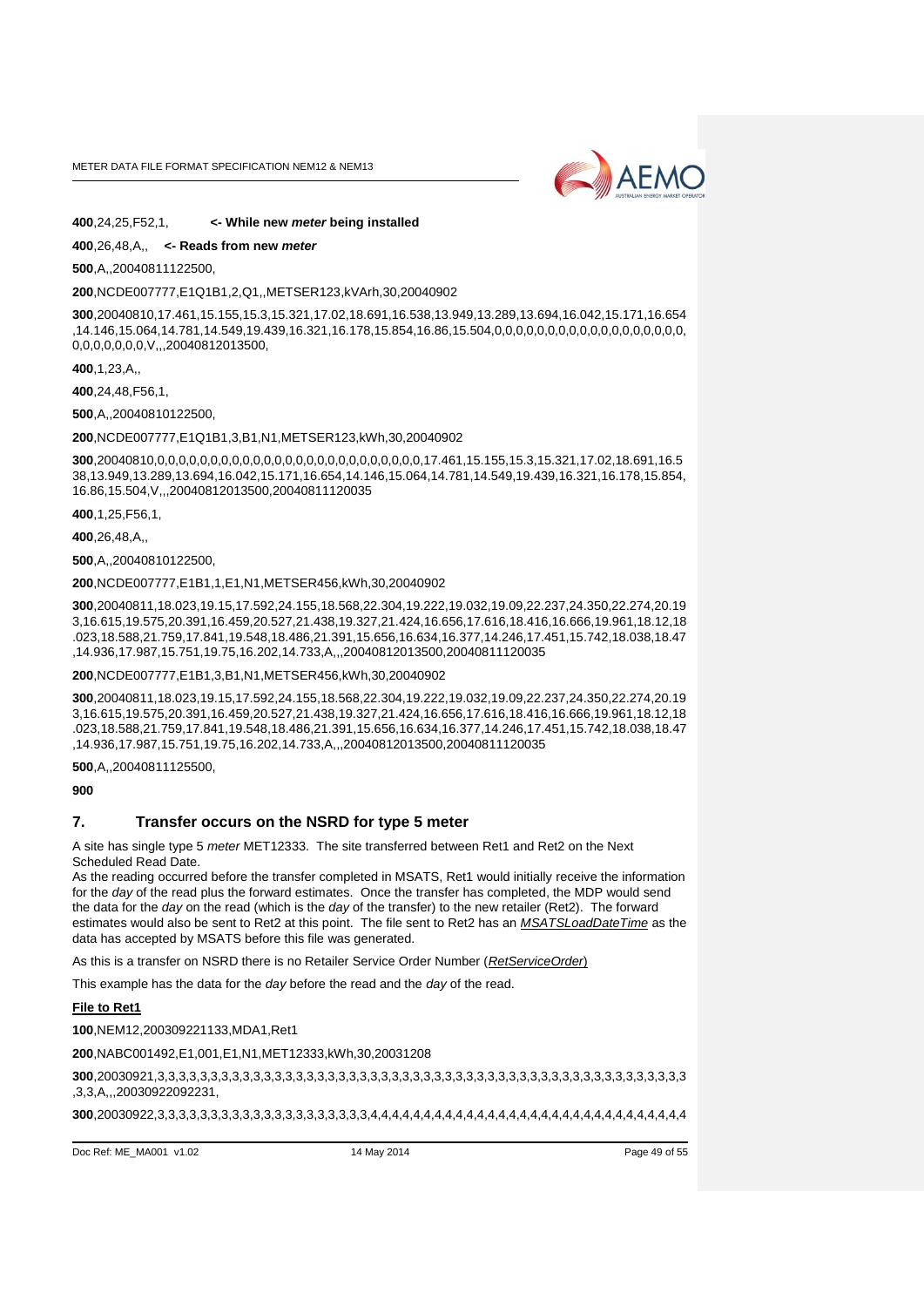

,4,4,A,,,20030922092231,

**400**,1,20,A,,

**400**,21,48,E52,,

**500**,N,,20030922083436,00345.67

**900**

#### **File to Ret2 sent some days later**

**100**,NEM12,200309271133,MDA1,Ret2

**200**,NABC001492,E1,001,E1,N1,MET12333,kWh,30,20031208

**300**,20030922,3,3,3,3,3,3,3,3,3,3,3,3,3,3,3,3,3,3,3,3,4,4,4,4,4,4,4,4,4,4,4,4,4,4,4,4,4,4,4,4,4,4,4,4,4,4,4,4,4,4 ,4,4,A,,,20030922092231,20030922110607

**400**,1,20,A,,

**400**,21,48,E52,,

**500**,N,,20030922083436,00345.67

**900**

#### **8. Meter change: type 6 to type 5**

A site has single type 6 *meter* MET12333 that was replaced with a type 5 meter (MET34567) on 21/09/2003. Two files will be received by the retailer. The NEM13 file will include the energy up until the type 6 meter was replaced.

The first NEM12 file received by the retailer for this NMI would normally only contain forward estimates for the site. In the example it is assumed that the MDP system does not have the time the *meter* was replaced and therefore would generate forward estimates for the whole *day* using the site's previous ADL.

The second NEM12 file received by the retailer for this NMI would contain the actual data. This would consist of zeros up to the point the type 5 *meter* was energised. All these readings for this *day* are Actuals as they have been extracted from the *meter*.

**File 1**

**100**,NEM13,200309221131,MDA1,Ret1

**250**,NABC001492,11,A1,11,11,MET12333,E,000555,20030820103030,A,,,000777,20030921113030,A,,,222 ,kWh, 20031108, 20030922113030,

**550**,N,,A,

**900**

**File 2**

**100**,NEM12,200309221133,MDA1,Ret1

**200**,NABC001492,E1,001,E1,N1,MET45678,kWh,30,20031108

**300**,20030921,3,3,3,3,3,3,3,3,3,3,3,3,3,3,3,3,3,3,3,3,3,3,3,3,3,3,3,3,3,3,3,3,3,3,3,3,3,3,3,3,3,3,3,3,3,3,3,3,3,3 ,3,3,E54,,,20030922092231,

**900**

**File 3**

**100**,NEM12,200311091133,MDA1,Ret1

**200**,NABC001492,E1,001,E1,N1,MET45678,kWh,30,20040208

**300**,20030921,0,0,0,0,0,0,0,0,0,0,0,0,0,0,0,0,0,0,0,0,0,0,0,0,0,5.961,5.120,6.023,3.588,3.759,3.841,3.548,4. 486,3.391,2.656,2.634,2.377,4.246,5.451,5.742,8.038,1.470,1.936,1.987,1.751,1.750,1.202,1.733,A,,,20031 108102133,

**900**

```
Doc Ref: ME_MA001 v1.02 14 May 2014 Page 50 of 55
```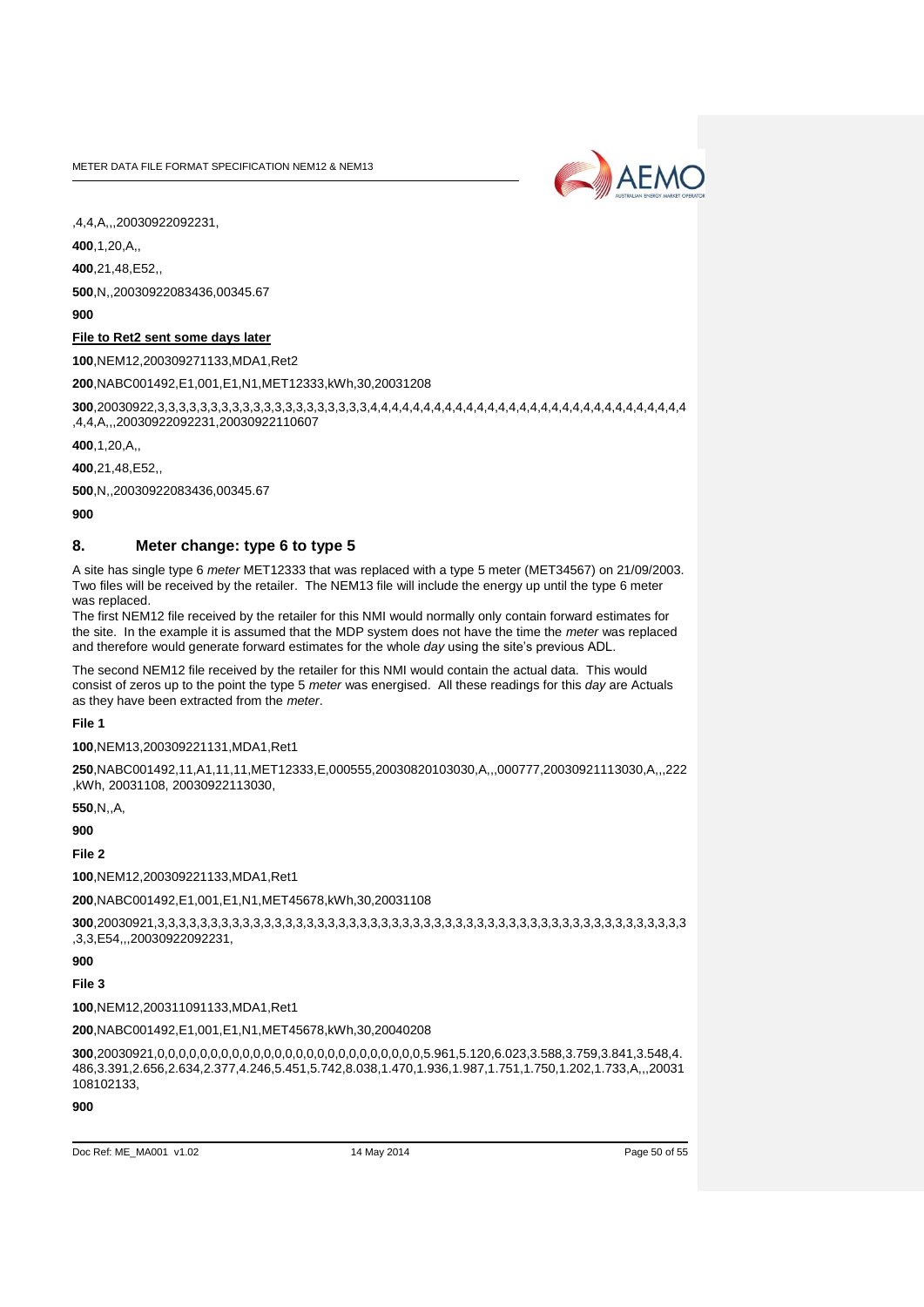

# <span id="page-50-0"></span>**Appendix I**

## <span id="page-50-1"></span>**Example consumption data file (NEM13)**

#### **1. Actual read values**

**100**,NEM13,200401101030,MDA1,Ret1 **250**,VABC005890,11,1,11,11,METSER123,E,006342.8,20031005093055,A,,,007654.9,20040107100333,A,, ,1312.1,kWh,20040407, 20040108100333,20040108091133 **900**

## **2. Normal meter read with forward estimate**

**100**,NEM13,200401101030,MDA1,Ret1

**250**,VDEF005890,1141,1,11,11,MET12345,E,000888,20040108103055,A,,,000999,20040408000000,E64,,, 111,kWh,20040408, 20040409000000,20040109103023

**550** N F

**250**,VDEF005890,1141,2,41,41,MET5678,E,0000950,20040108103055,A,,,0010015,20040408000000,E64, ,,65,kWh,20040408, 20040409000000,20040109103023

**550**,N,,E,

**900**

#### **3. Meter read and meter change**

This example shows a site with two *meters* (MET12333 and MET2555), one of which was replaced after being destroyed (MET12333).

The *meter* that was not destroyed has a demand register with a multiplier (ie. current read has no relationship to previous read within the 250 record). Note that the *RegisterID* on the new *meter* (MET5678) does not match that of the *meter* it replaced.

**100**,NEM13,200309211030,MDA1,Ret1

**250**,NABC001492,7111,A1,11,11,MET12333,E,000777,20030820103030,A,,,001000,20030920000001,F64, 28,,233,kWh,, 20030921000001,20030922093738

**550**,N,,A,

**250**,NABC001492,7111,A2,71,71,MET2555,E,000545,20030820103030,A,,,000877,20030920145427,A,,,8. 77,kW,20031108, 20030921145427,20030922093738

**550**,N,,A,

**250**,NABC001492,7111,A2,71,71,MET2555,E,000877,20030920145427,A,,,000745,20031108000000,E64,,, 7.45,kW,20031108, 20031109090500,20030922093738

**550**,A,,E,

**250**,NABC001492,7111,A3,11,11,MET5678,E,000000,20030920000001,A,,,000450,20031108000000,E64,,, 450,kWh,20031108, 20031109090000,20030922093738

**550**,A,,E,

**900**

#### **4. Historical data values**

The first 250 record shows that *historical data* is being provided and the previous read is known to have occurred on a date that was not part of the normal scheduled reading cycle, but the MDP system does not know the actual *TransCode* to apply. In this case, the 550 record will indicated the read is not a normal read (ie. on the scheduled cycle) by the use of the 'O' *TransCode*.

The second 250 record shows that *historical data* is being provided and the previous read was tagged by the MDP system at the time with a *TransCode* of 'T', even though this *TransCode* is obsolete it can still be provided for *historical data*.

Doc Ref: ME\_MA001 v1.02 14 May 2014 Page 51 of 55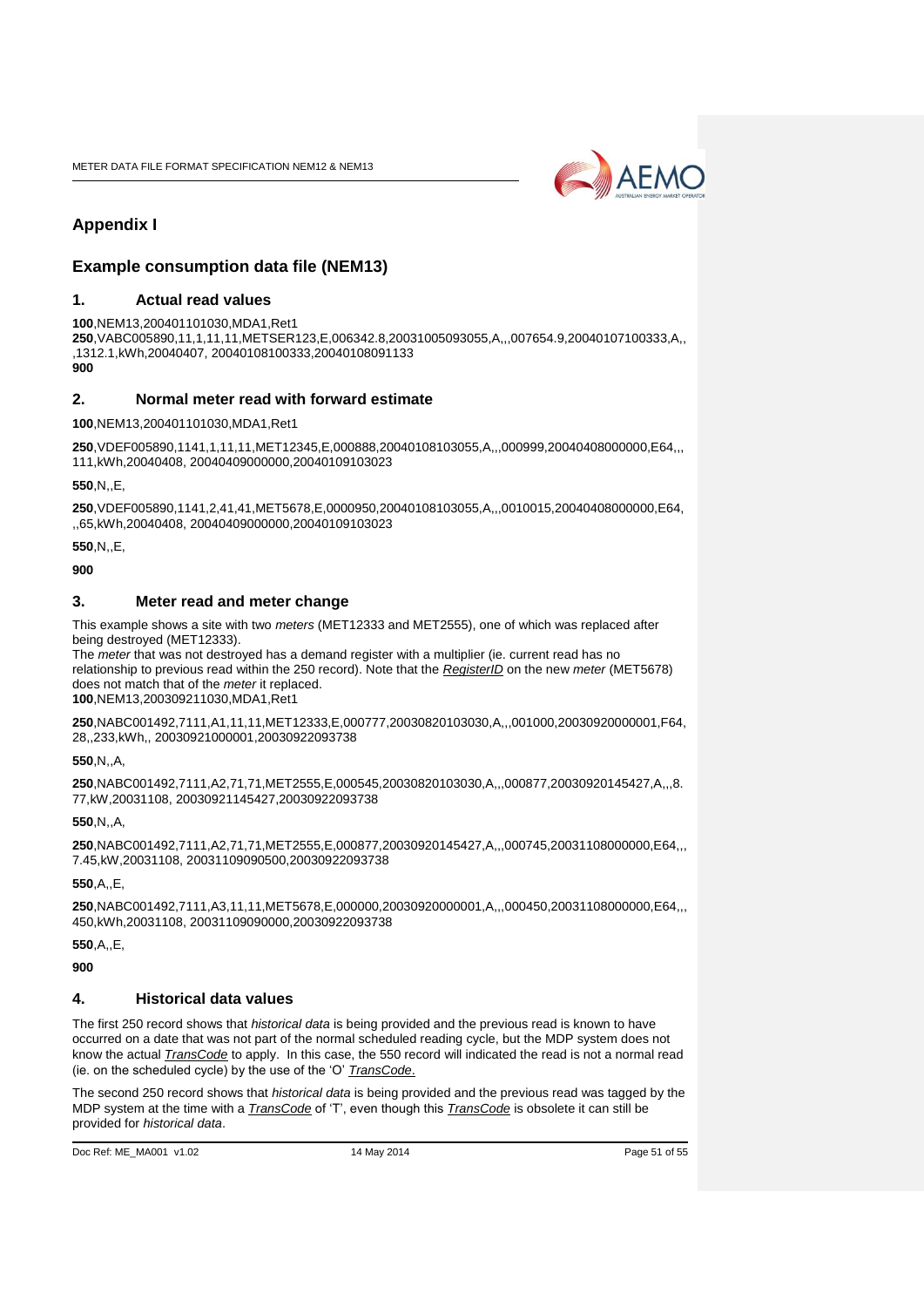

#### **100**,NEM13,200401101030,MDA1,Ret1

**250**,NABC001492,11,A1,11,11,MET12333,E,000555,20030420153330,A,,,000777,20030620103030,A,,,222 ,kWh,20040315, 20030621103030,20030622103030

**550**,O,,N,

**250**,NABC004444,11,2,11,11,MET5678,E,000000,20030920000000,A,,,000250,20031122145040,A,,,250,k Wh,20040315, 20031123145040,20031124132017

#### **550**,T,,N,

**900**

## **5. Transfer read**

This example shows an "opening read" for a site with single meter with two registers that was re-energised as a result of a service order from the retailer. This transaction is an example of what the new Retailer will receive when they become the current FRMP.

#### Data provided to new retailer.

#### **100**,NEM13,200309011030,MDA1,Ret1

250,NABC001492,4111,1,11,11,MET12333,E,000777,20030829103030,A,,,000777,20030829103030,A,,,0, kWh,20031108,20030830100001,20030830113738

#### 550,D,SO987654,G,

**250**,NABC001492,4111,1,11,11,MET12333,E,000777,20030829103030,A,,,001000,200311090000000,E64, ,,223,kWh,20031108,20030830100001,20030830113738

#### **550**,G,SO134567,E,

250,NABC001492,4111,2,41,41,MET12333,E,000545,20030829103030,A,,,000545,20030829103030,A,,,0, kWh,20031108,20030830100001,20030830113738

#### 550,D,SO987654,G,

**250**,NABC001492,4111,2,41,41,MET12333,E,000545,20030829103030,A,,,000877,200311090000000,E64, ,,332,kWh,20031108,20030830100001,20030830113738

**550**,G,SO134567,E,

#### **900**

#### Data provided to old retailer.

The old retailer would initially be provided with a forecast to the next scheduled read date, given the transfer will not have completed at the time the re-energisation read is sent. Note that the retail service order number being provided to the old retailer is the old retailer's number when they requested the de-energisation of the *NMI*. The re-energisation service order number is not sent to the old retailer as they are not the originator of the service order.

**100**,NEM13,200308311030,MDA1,Ret0

**250**,NABC001492,4111,1,11,11,MET12333,E,000677,20030720153445,A,,,000777,20030829103030,A,,,10 0,kWh,20031108,20030830100001,20030830113738

#### **550**,D,SO987654,G,

**250**,NABC001492,4111,1,11,11,MET12333,E,000777,20030829103030,A,,,001000,20031109000000,E64,,, 223,kWh,20031108,20030830100001,20030830113738

#### **550**,G,,E,

**250**,NABC001492,4111,2,41,41,MET12333,E,000455,20030720153445,A,,,000545,20030829103030,A,,,90 ,kWh,20031108,20030830100001,20030830113738

#### **550**,D,SO987654,G,

**250**,NABC001492,4111,2,41,41,MET12333,E,000545,20030829103030,A,,,000877,20031109000000,E64,,, 332,kWh,20031108,20030830100001,20030830113738

Doc Ref: ME\_MA001\_v1.02 14 May 2014 14 May 2014 Page 52 of 55

**Comment [JK1]:** From clarifications document: corrected NSRD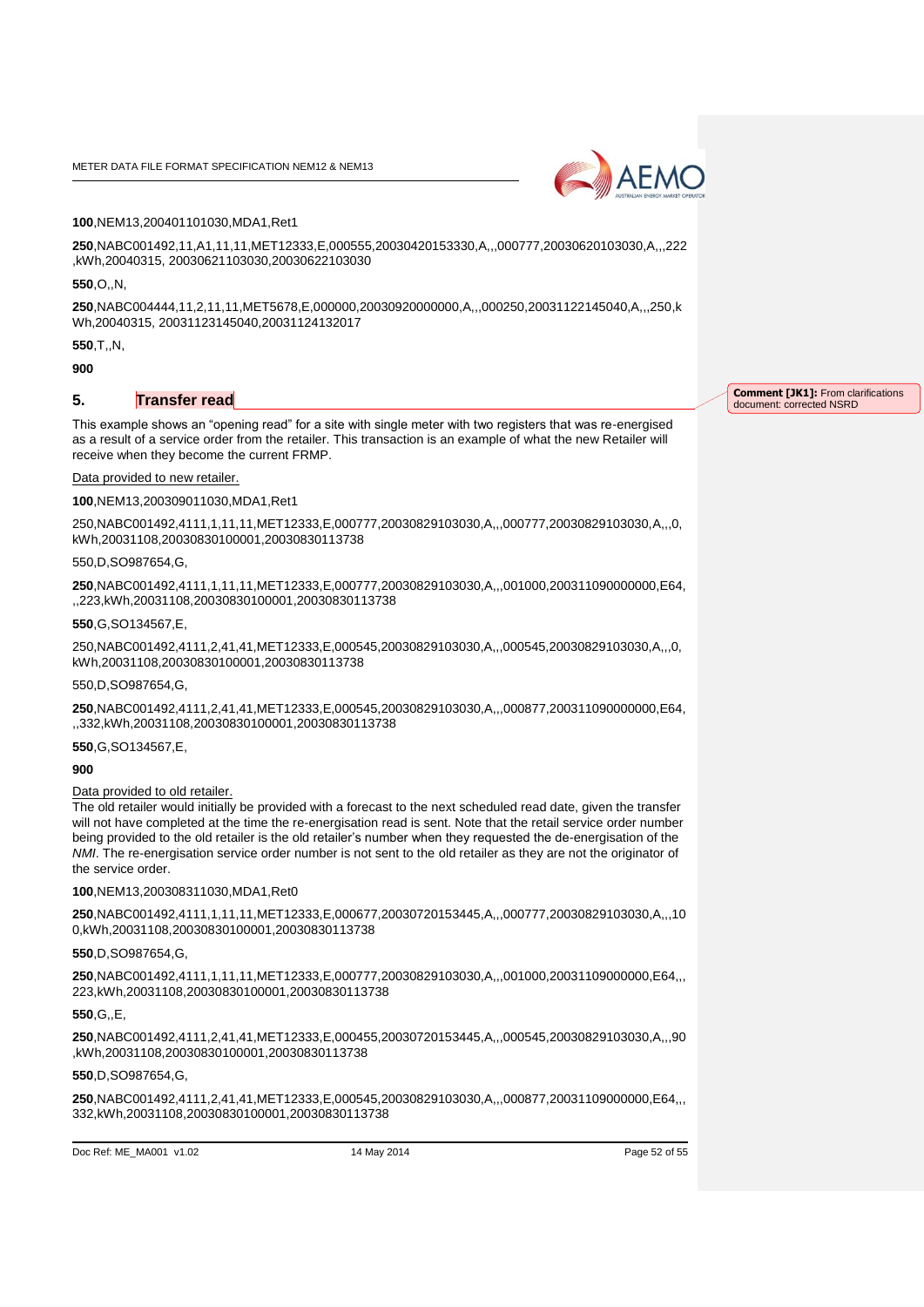

**550**,G,,E,

**900**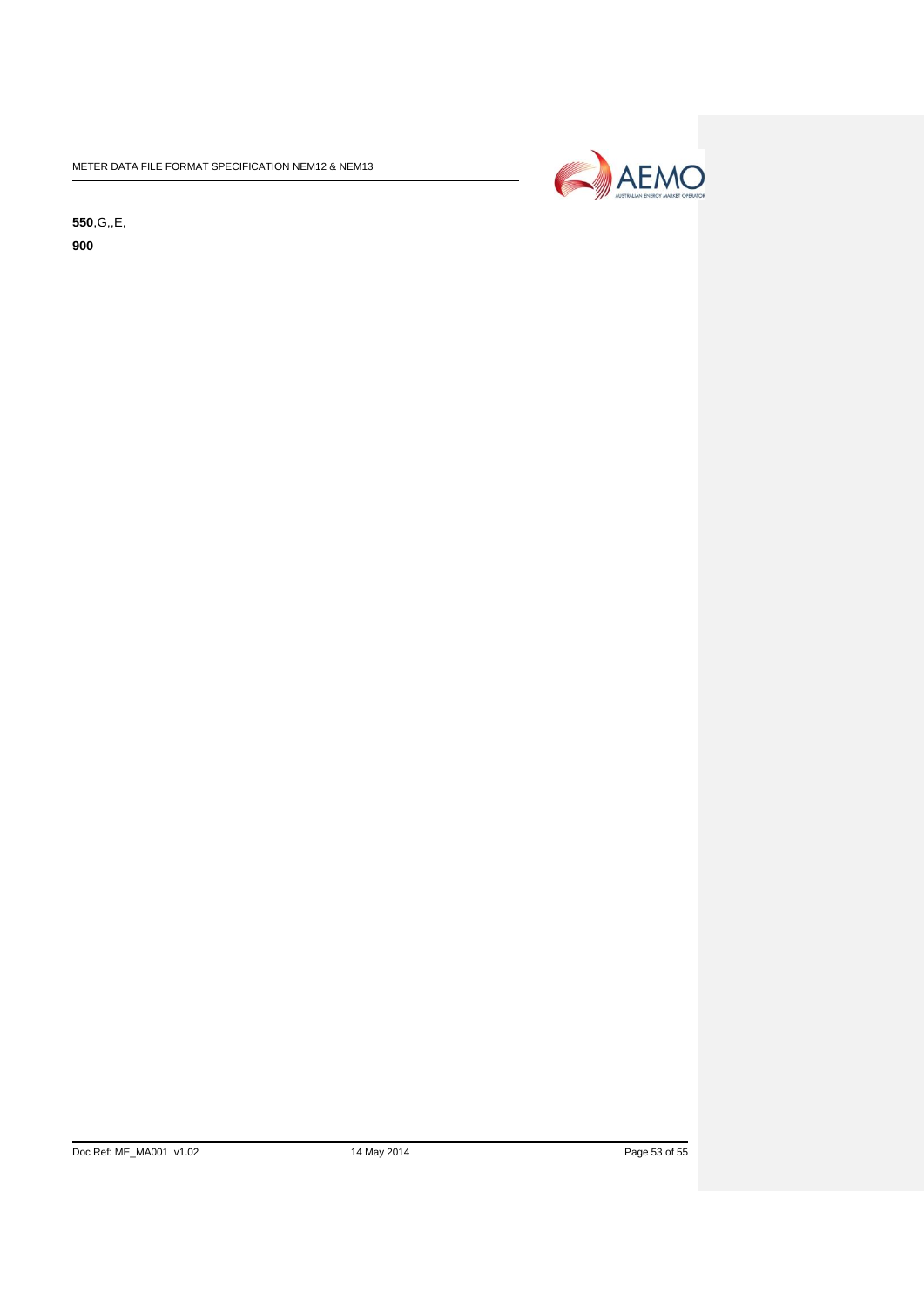

## <span id="page-53-0"></span>**Appendix J**

## <span id="page-53-1"></span>**Example of use of the register read fields**

The tables below show examples of how the Current and Previous Register Read fields are populated for a basic metered site. The scenario also includes a transfer of the site to a new retailer on Date 3.

There are 4 steps to the scenario:

Step 1: The initial reading for the site, with an actual read  $(A_1)$  and forward estimate (E<sub>1</sub>) associated with the reading on Date 1.

Step 2: Provision of actual readings  $(A_1, A_2)$  for the first period (Date 1-2) and the new forward estimate readings  $(E_2)$  for the next meter reading period (Date 2-3).

Step 3: A substitute reading  $(S_2)$  is provided for the reading on Date 2, (e.g. reading error). A new actual *meter* reading (A<sub>3</sub>) is provided relating to Date 3 as well as forward estimate readings (E<sub>3</sub>) for the next period (Date 3-4).

The Date 3 *meter* reading is also used to facilitate transfer to the new retailer.

Step 4: The Substitute (F<sub>1</sub>) for Date 2 is changed to a Final. The old retailer may receive this as readings  $(A_1, F_1)$  relating to the first period (Date 1-2) or  $(F_1, A_3)$  for the second period (Date 2-3).

|        | Date 1<br><b>Reading 1</b> | Date 2<br><b>Reading 2</b> | Date 3<br><b>Reading 3</b> | Date 4<br><b>Reading 4</b> |
|--------|----------------------------|----------------------------|----------------------------|----------------------------|
| Step 1 | $A_1$                      | $E_1$                      |                            |                            |
| Step 2 | A <sub>1</sub>             | A <sub>2</sub>             | E <sub>2</sub>             |                            |
| Step 3 | $A_1$                      | S <sub>2</sub>             | $A_3$                      | $E_3$                      |
| Step 4 | $A_1$                      | F <sub>1</sub>             | $A_3$                      | $E_3$                      |